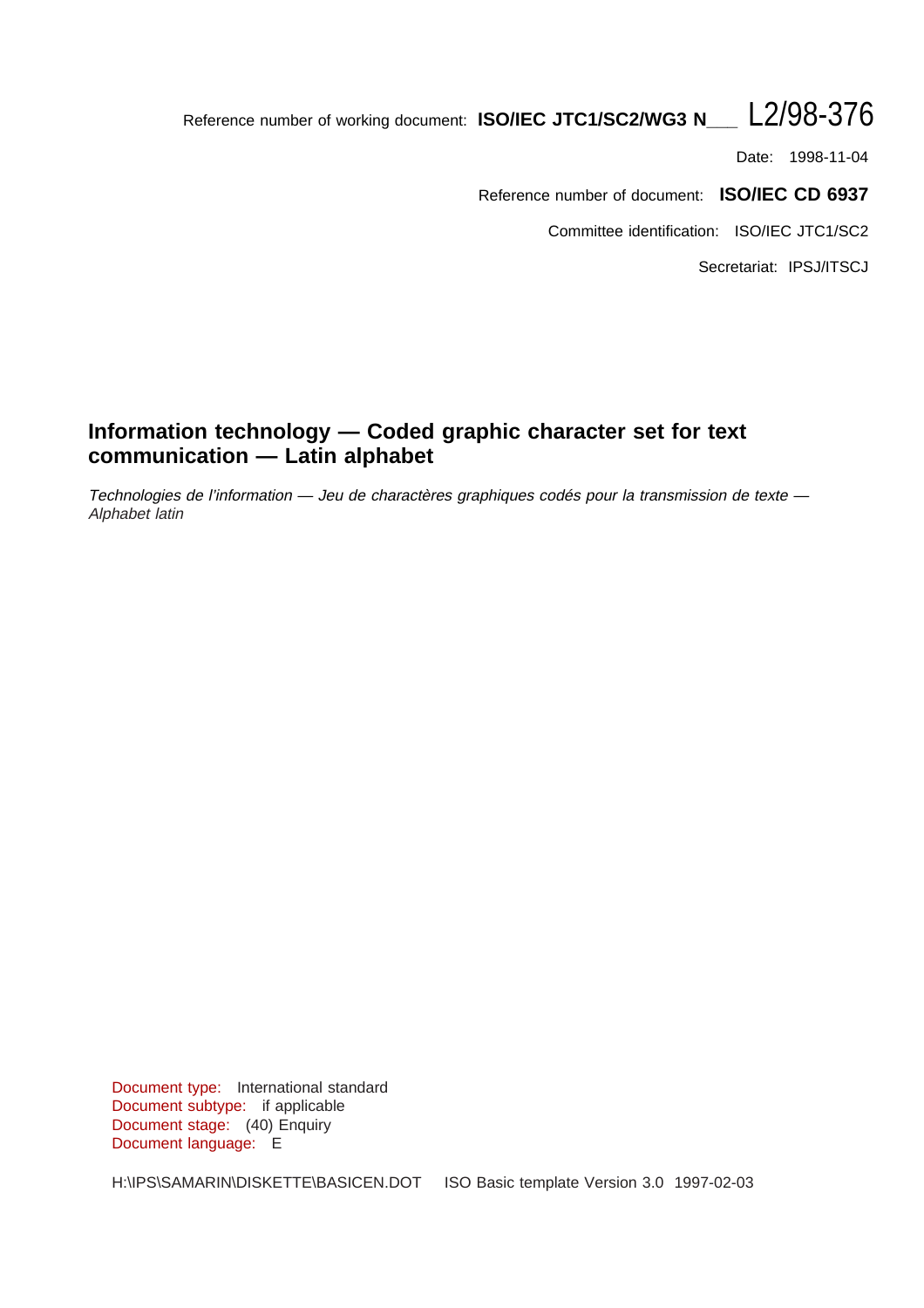| <b>Contents</b>                                                                                | Page                    |
|------------------------------------------------------------------------------------------------|-------------------------|
| <b>Foreword</b>                                                                                | Ϊij                     |
| Introduction                                                                                   | iv                      |
| <b>Scope</b><br>1                                                                              | $\mathbf{1}$            |
| $\mathbf{2}$<br><b>Conformance and implementation</b>                                          | 1                       |
| 2.1<br>Conformance                                                                             | $\mathbf{1}$            |
| 2.2<br>Implementation                                                                          | $\boldsymbol{2}$        |
| 3<br><b>Normative references</b>                                                               | $\overline{c}$          |
| <b>Definitions</b><br>4                                                                        | $\overline{2}$          |
| 5<br>Notation, code table and names                                                            | $\overline{4}$          |
| 5.1<br><b>Notation</b>                                                                         | $\overline{4}$          |
| 5.2<br>Code table                                                                              | $\overline{4}$          |
| 5.3<br><b>Names</b>                                                                            | $\overline{\mathbf{4}}$ |
| Specifications of SPACE, NO-BREAK SPACE and SOFT HYPHEN<br>6                                   | $\sqrt{5}$              |
| $\overline{\mathbf{r}}$<br>Composition of the character repertoire                             | $\sqrt{5}$              |
| 8<br>Specification of the coded character set                                                  | $\sqrt{5}$              |
| <b>Character sets</b><br>8.1                                                                   | $\sqrt{5}$              |
| 8.2<br>Explanations concerning the code table                                                  | $\,6$                   |
| 8.3<br>Coded representations of the graphic characters of the repertoire                       | $\,$ 6 $\,$             |
| <b>Graphic character subrepertoires</b><br>9                                                   | $\overline{7}$          |
| <b>Identification of options</b><br>10                                                         | $\overline{7}$          |
| Purpose and context of identification<br>10.1                                                  | $\boldsymbol{7}$        |
| Identification of coding method<br>10.2                                                        | $\,8\,$                 |
| 10.3<br>Identification of primary and supplementary sets                                       | $\, 8$                  |
| 10.4<br>Identification of subrepertoire                                                        | 8                       |
| Annex A (normative) 7-bit code                                                                 | 19                      |
| Annex B (informative) Method of definition of short identifiers of this International Standard | 22                      |
| Annex C (informative) Use of non-spacing diacritical marks                                     | 32                      |
| Annex D (informative) Use of Latin alphabetic characters in various languages                  | 33                      |
| Annex E (informative) Alternative coded representation of the repertoire                       |                         |
| with no non-spacing diacritical marks                                                          | 37                      |
| <b>Annex F (informative) Bibliography</b>                                                      | 38                      |
| Annex G (informative) Main differences between the 1994 (second) edition of ISO/IEC 6937       |                         |
| and the present (third) edition of this International Standard                                 | 39                      |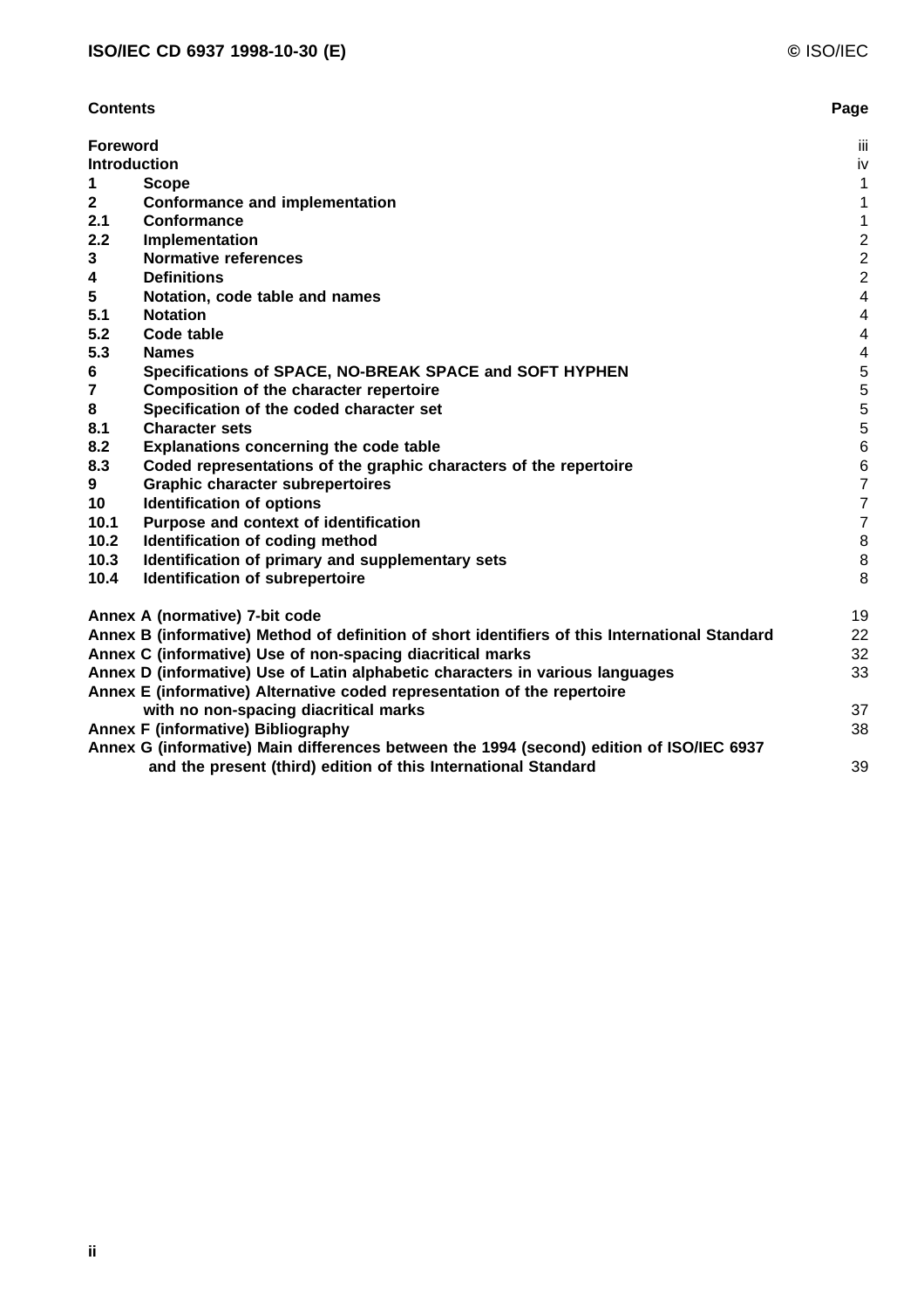# **Foreword**

ISO (the International Organisation for Standardization) and IEC (the International Electrotechnical Commission) form the specialized system for worldwide standardization. National bodies that are members of ISO and IEC participate in the development of International Standards through technical committees established by the respective organization to deal with particular fields of technical interest. Other international organizations, govermental and non−govermental, in liaison with ISO and IEC, also take part in the work.

In the field of information technology, ISO and IEC have established a joint technical committee, ISO/IEC JTC 1. Draft International Standards adopted by the joint technical committee are circulated to national bodies for voting. Publication as an International Standard requires approval by at least 75 % of the national bodies casting a vote.

International Standard ISO/IEC 6937 was prepared by Joint Technical Committee ISO/IEC JTC 1, Information technology, Subcommittee SC 2, Coded character sets.

This third edition cancels and replaces the second edition (ISO/IEC 6937:1994), which has been technically revised.

Annex A forms an integral part of this International Standard. Annexes B, C, D, E, F, and G are for information only.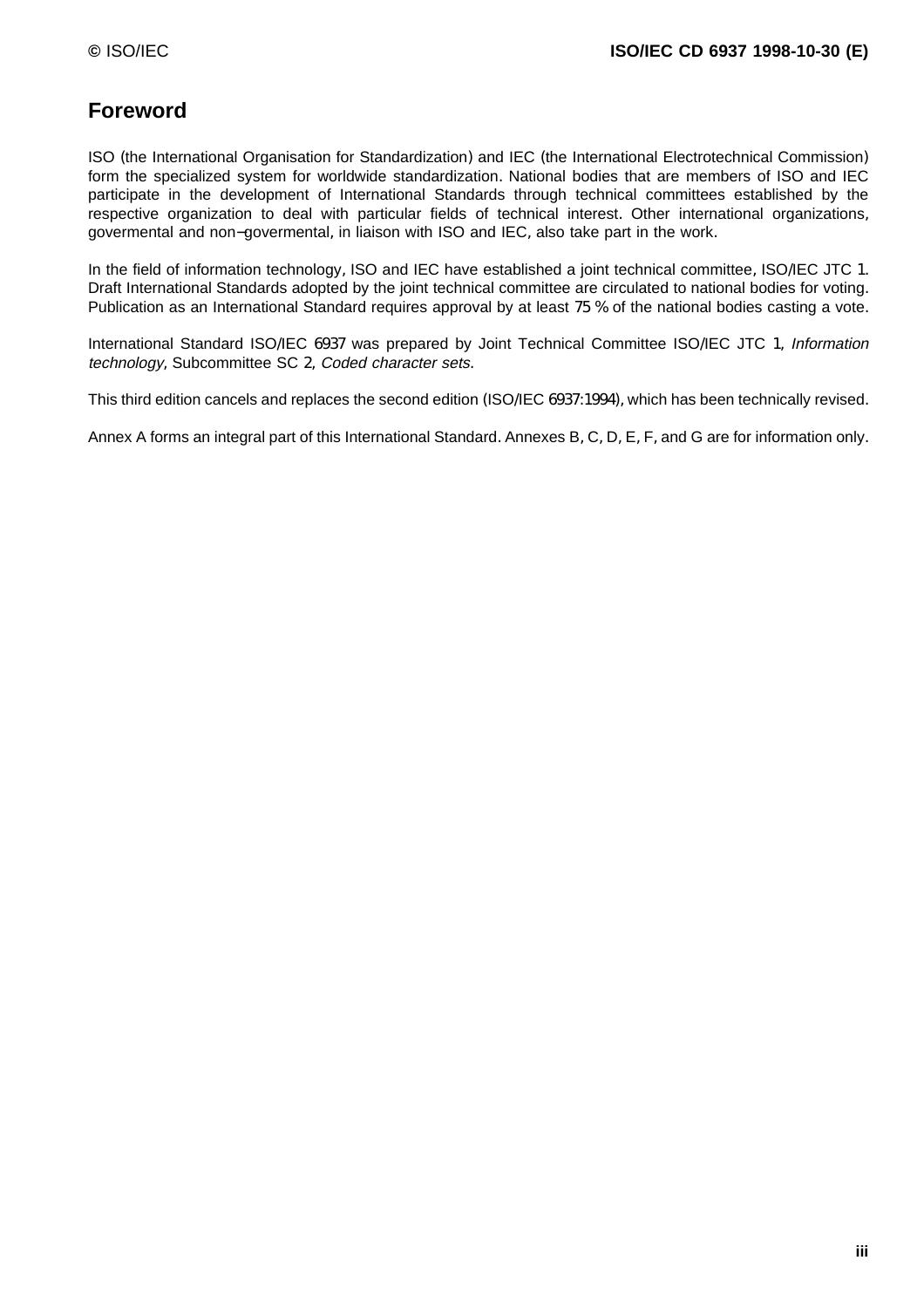# **Introduction**

This International Standard specifies a repertoire of graphic characters and their coded representations, for use in text communication.

Although, in general, text (see 4.16) consists of characters and pictures, this International Standard applies only to text made up of characters.

The specifications are based on 8-bit coding; Annex A specifies the 7-bit code for the character set of this International Standard.

Other annexes include:

a) a description of the method used to define a short identifier for each character specified in this International Standard (Annex B);

b) a summary of the use of non-spacing diacritical marks in combination with letters of the basic Latin alphabetic characters (Annex C);

c) a summary of the use of Latin alphabetic characters in various languages (Annex D);

d) an alternative coded representation of the repertoire with no non-spacing diacritical marks (Annex E);

e) a bibliography (Annex F);

f) a summary of differences between the 1994 (second) edition of ISO/IEC 6937, and the present (third) edition of this International Standard (Annex G).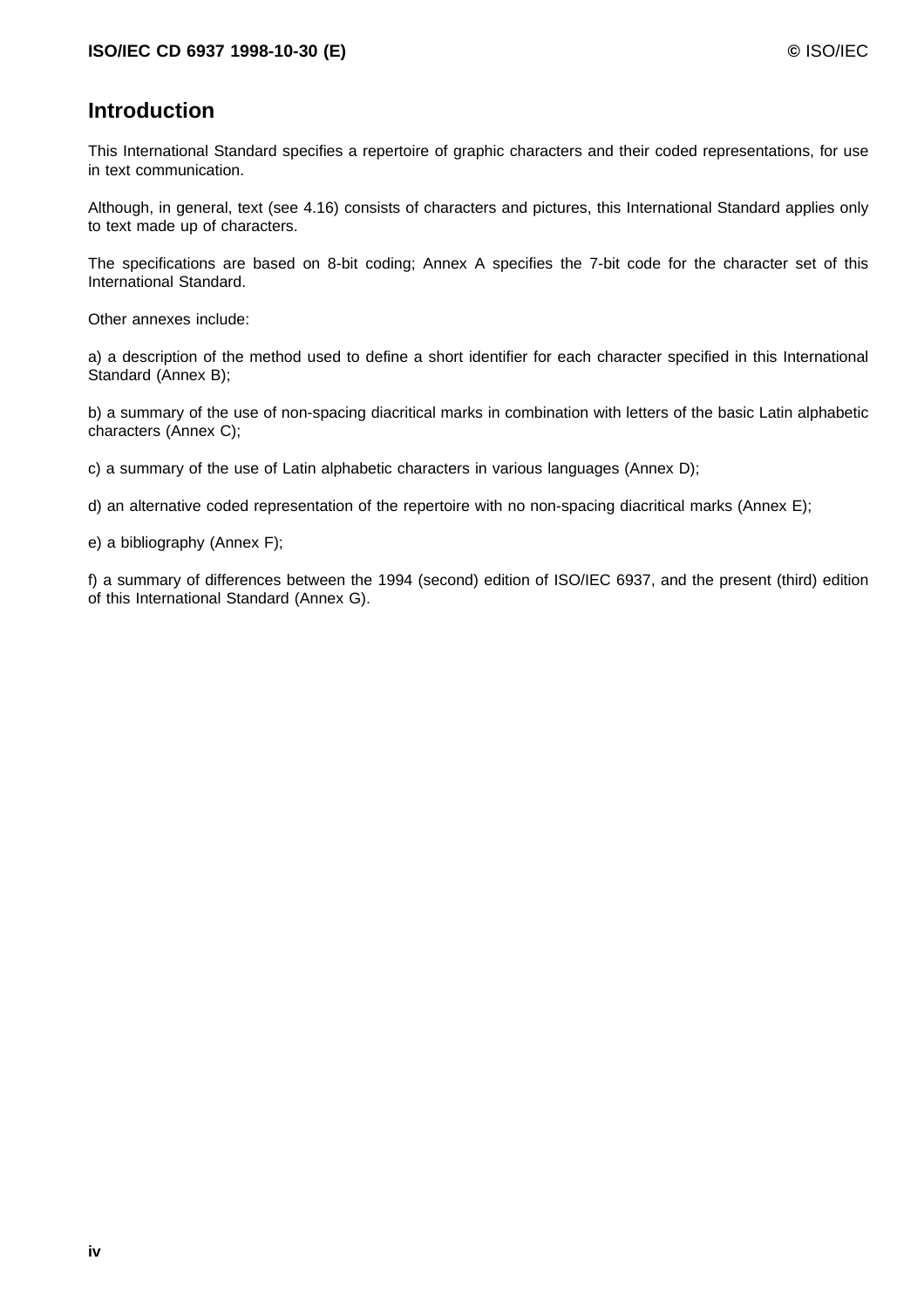# **Information technology - Coded graphic character set for text communication - Latin alphabet**

### **1 Scope**

This International Standard

a) specifies the coded representation of the characters;

b) specifies a repertoire of the Latin alphabetic and non-alphabetic characters for the communication of text in many European languages using the Latin script;

c) specifies rules for the definitions and use of graphic character subrepertoires, i.e. subsets of the specified character repertoire.

#### **2 Conformance and implementation**

### **2.1 Conformance**

#### **2.1.1 Conformance of information interchange**

A coded-character-data-element (CC-data-element) within coded information for interchange is in conformance with this International Standard if all coded representations of characters within that CC-data-element conform to the mandatory requirements of this International Standard.

A claim of conformance shall identify:

- the subrepertoire in accordance with clause 9, if one has been adopted,
- the 7-bit coding in accordance with Annex A, if it has been adopted.

#### **2.1.2 Conformance of devices**

A device is in conformance with this International Standard if it conforms to the requirements of 2.1.2.1 and either or both 2.1.2.2 and 2.1.2.3 below.

#### **2.1.2.1 Device description**

A device that conforms to this International Standard shall be the subject of a description that identifies the means by which the user may supply characters to the device, or may recognize them when they are made available to the user, as specified respectively in 2.1.2.2 and 2.1.2.3 below.

### **2.1.2.2 Originating devices**

An originating device shall allow its user to supply any sequence of characters of the character repertoire, and shall be capable of transmitting their coded representations within a CC-data-element.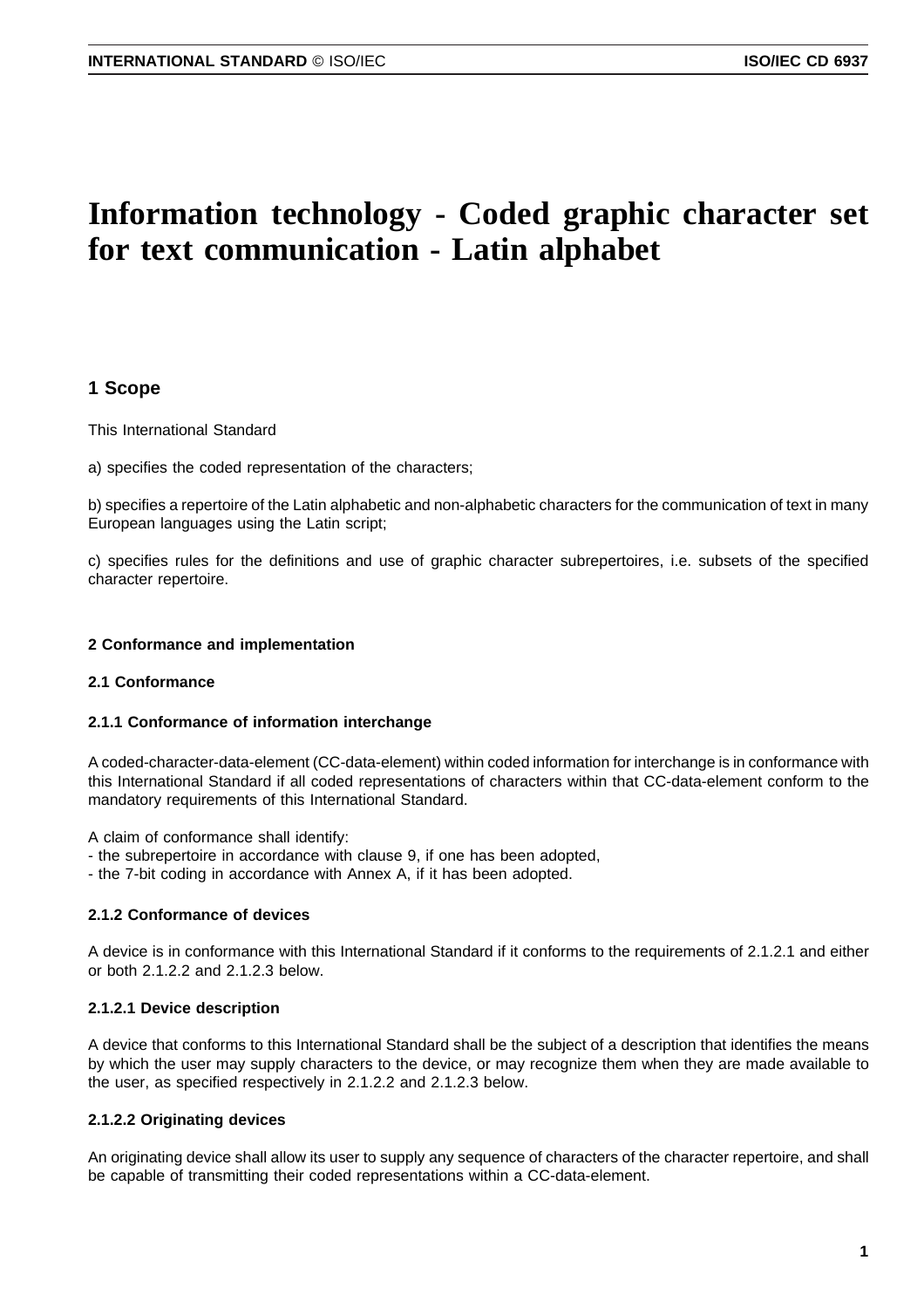### **2.1.2.3 Receiving devices**

A receiving device shall be capable of receiving and interpreting any coded representation of characters that are within a CC-data-element, and that conform to 2.1.1 of this International Standard, and shall make the corresponding characters available to its user in such a way that the user can identify them among those of the repertoire, and can distinguish them from each other.

### **2.2 Implementation**

The use of this character set requires definitions of its implementation in various media. For example, these could include magnetic and optical interchangeable media and transmission channels, thus permitting interchange of data to take place either indirectly by means of an intermediate recording on a physical medium, or by local connection of various units (such as input and output devices and computers) or by means of data transmission equipment.

The implementation of this coded character set in physical media and for transmission, taking into account the need for error checking, may be the subject of other International Standards.

### **3 Normative references**

The following standards contain provisions which, through reference in this text, constitute provisions of this International Standard. At the time of publication, the editions indicated were valid. All Standards are subject to revision, and parties to agreements based on this International Standard are encouraged to investigate the possibility of applying the most recent editions of the standards indicated below. Members of IEC and ISO maintain registers of currently valid International Standards.

ISO/IEC 2022:1994, Information technology - Character code structure and extension techniques.

ISO/IEC 7350:1991, Information technology - Registration of repertoires of the graphic characters from ISO/IEC 10367.

ISO/IEC 10367:1991, Information technology - Standardized coded graphic character sets for use in 8-bit codes.

ISO/IEC 10538:1991, Information technology - Control functions for text communication.

ISO/IEC 10646:1998, Information technology - Universal Multiple-Octet Coded Character Set (UCS) - Part 1: Architecture and Basic Multilingual Plane (BMP) (including AMD 1-9 and COR 1).

### **4 Definitions**

For the purposes of this International Standard, the following definitions apply:

**4.1 active position:** The character position which is to image the graphic symbol representing the next graphic character or relative to which the next control function is to be executed.

**4.2 bit combination:** An ordered set of bits used for the representation of characters.

**4.3 character:** A member of a set of elements used for the organization, control or representation of data.

**4.4 character position:** The portion of a display that is imaging or is capable of imaging a graphic symbol.

**4.5 coded-character-data-element (CC-data-element):** An element of interchanged information that is specified to consist of a sequence of coded representations of characters, in accordance with one or more identified standards for coded character sets.

NOTE 1 In a communication environment in accordance with the Reference Model for Open Systems Interconnec-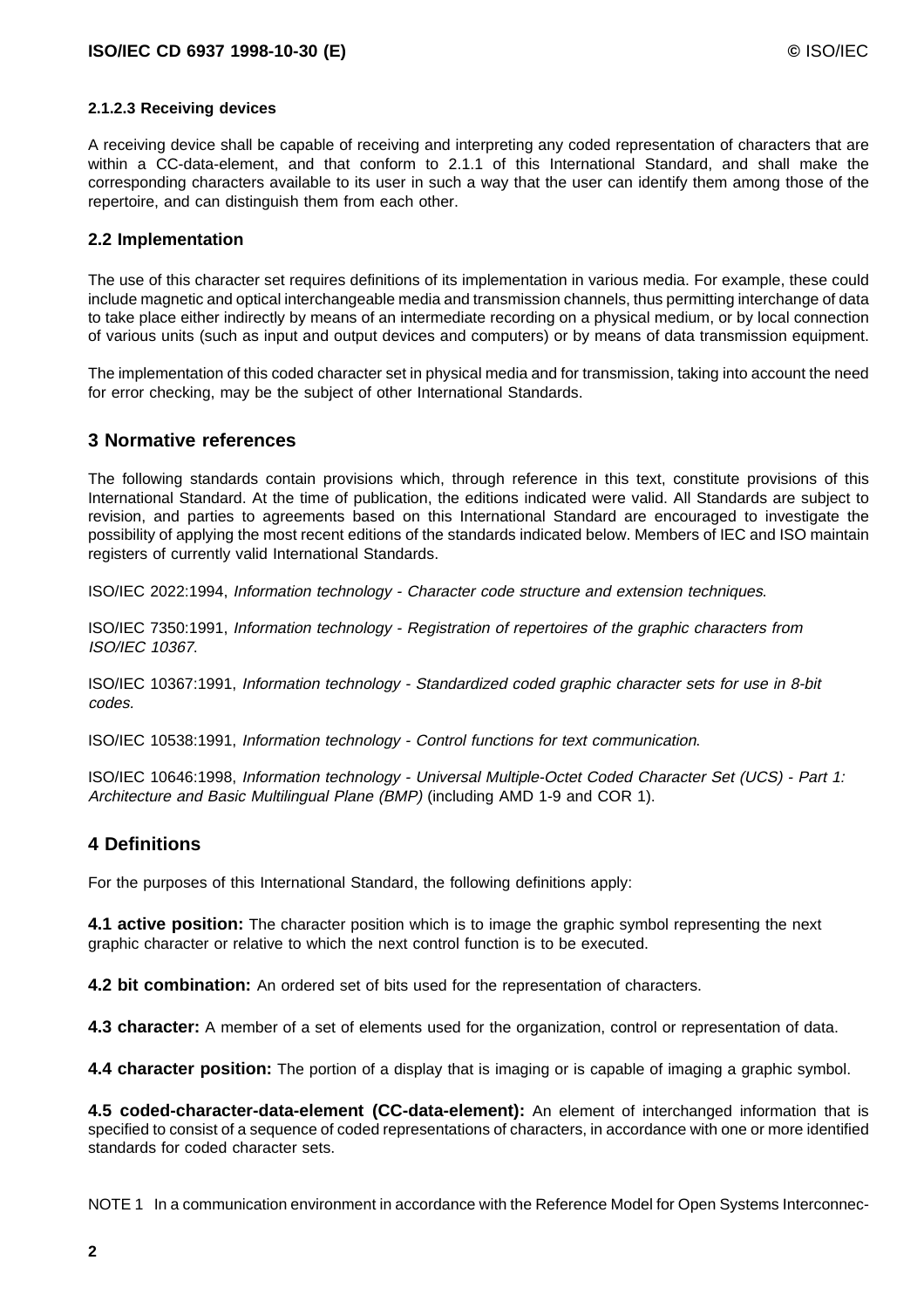tion of ISO 7498, a CC-data-element will form all or part of the information that corresponds to the Presentation-Protocol-Data-Unit (PPDU) defined in that International Standard.

NOTE 2 When information interchange is accomplished by means of interchangeable media, a CC-data-element will form all or part of the information that corresponds to the user data, and not that recorded during formatting and initialization.

**4.6 coded character set; code:** A set of unambiguous rules that establishes a character set and the one-to-one relationship between the characters of the set and their bit combinations.

**4.7 code extension:** The techniques for the encoding of characters that are not included in the character set of a given code.

**4.8 code table:** A table showing the character allocated to each bit combination in a code.

**4.9 control character:** A control function the coded representation of which consists of a single bit combination.

**4.10 control function:** An element of a character set that affects the recording, processing, transmission or interpretation of data, and that has a coded representation consisting of one or more bit combinations.

**4.11 device:** A component of information processing equipment which can transmit, and/or receive, coded information within CC-data-elements.

NOTE 3 It may be an input/output device in the conventional sense, or a process such as an application program or gateway function.

**4.12 escape sequence:** A string of bit combinations that are used for control purposes in code extension procedures. The first of these bit combinations represents the control function ESCAPE.

NOTE 4 Formats and rules regarding the use of escape sequences are specified in ISO/IEC 2022.

**4.13 graphic character:** A character, other than a control function, that has a visual representation normally handwritten, printed or displayed, and that has a coded representation consisting of one or more bit combinations.

**4.14 graphic symbol:** A visual representation of a graphic character or of a control function.

**4.15 repertoire:** A specified set of characters that are represented by one or more bit combinations of a coded character set.

**4.16 text:** A representation of information for human comprehension that is intended for presentation in a two-dimensional form, for example printed on paper or displayed on a screen.

Text consists of symbols, phrases or sentences in natural or artificial languages, pictures, diagrams and tables.

NOTE 5 This International Standard applies only to text made up of characters.

**4.17 text communication; communication of text:** The transfer of text by means of telecommunications.

NOTE 6 In the context of this International Standard, text communication is by means of binary-coded representations of characters.

**4.18 user:** A person or other entity that invokes the services provided by a device.

NOTE 7 This entity may be a process such as an application program if the "device" is a code convertor or a gateway function, for example.

NOTE 8 The characters, as supplied by the user or made available to the user, may be in the form of codes local to the device, or of non-conventional visible representations, provided that 2.1.2 above is satisfied.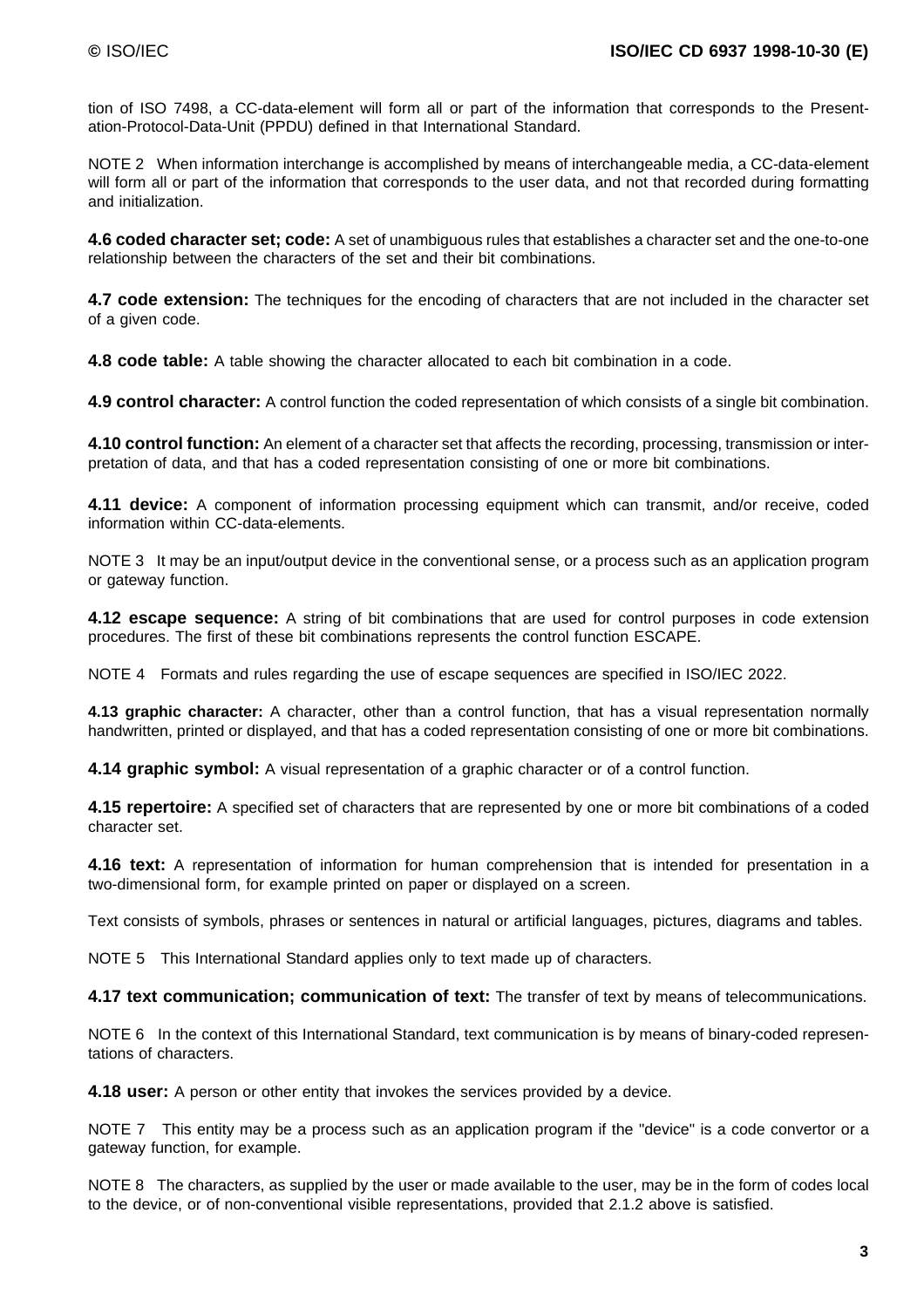### **5 Notation, code table and names**

### **5.1 Notation**

The bits of the bit combinations of the 8-bit code are identified by  $b_8$ ,  $b_7$ ,  $b_6$ ,  $b_5$ ,  $b_4$ ,  $b_3$ ,  $b_2$  and  $b_1$ , where  $b_8$  is the highest-order, or most significant bit and  $b<sub>1</sub>$  is the lowest-order, or least significant bit.

The bit combinations may be interpreted to represent numbers in the range 0 to 255 in binary notation by attributing the following weights to the individual bits:

| <b>Bit</b> | $b_8$ | $D_{\tau}$ | $b_6$ | Dς<br>ັ | $\mathbf{D}_{\mathbf{A}}$ | b <sub>o</sub><br>◡ | $D_{\Omega}$<br>- | υ, |
|------------|-------|------------|-------|---------|---------------------------|---------------------|-------------------|----|
| Weight     | 128   | 64         | 32    | 16      | O                         |                     |                   |    |

In this International Standard, the bit combinations are identified by notations of the form xx/yy, where xx and yy are numbers in the range 00 to 15. The correspondence between the notations of the form xx/yy and the bit combinations consisting of the bits  $b<sub>A</sub>$  to  $b<sub>1</sub>$ , is as follows:

- xx is the number represented by  $b_8$ ,  $b_7$ ,  $b_6$  and  $b_5$  where these bits are given the weights 8, 4, 2 and 1, respectively;

- yy is the number represented by  $b_4$ ,  $b_3$ ,  $b_2$  and  $b_1$  where these bits are given the weights 8, 4, 2 and 1, respectively.

The notations of the form xx/yy are the same as the ones used to identify code table positions, where xx is the column number and yy is the row number (see 5.2).

### **5.2 Code table**

An 8-bit code table consists of 256 positions arranged in 16 columns and 16 rows. The columns and rows are numbered 00 to 15.

The code table positions are identified by notations of the form xx/yy, where xx is the column number and yy is the row number.

The positions of the code table are in one-to-one correspondence with the bit combinations of the code. The notation of a code table position, of the form xx/yy, is the same as that of the corresponding bit combination.

### **5.3 Names**

This International Standard assigns one name to each character. In addition, it specifies an acronym for the three characters SPACE, NO-BREAK SPACE and SOFT HYPHEN and a graphic symbol for the other graphic characters. By convention, only capital letters, space and hyphen are used for writing the names of characters. It is intended that the acronym and this convention be retained in all translations of the text of this International Standard.

The names chosen to denote graphic characters are intended to reflect their customary meaning. However, this International Standard does not define and does not restrict the meanings of graphic characters. Neither does it specify a particular style or font design for imaging the graphic characters.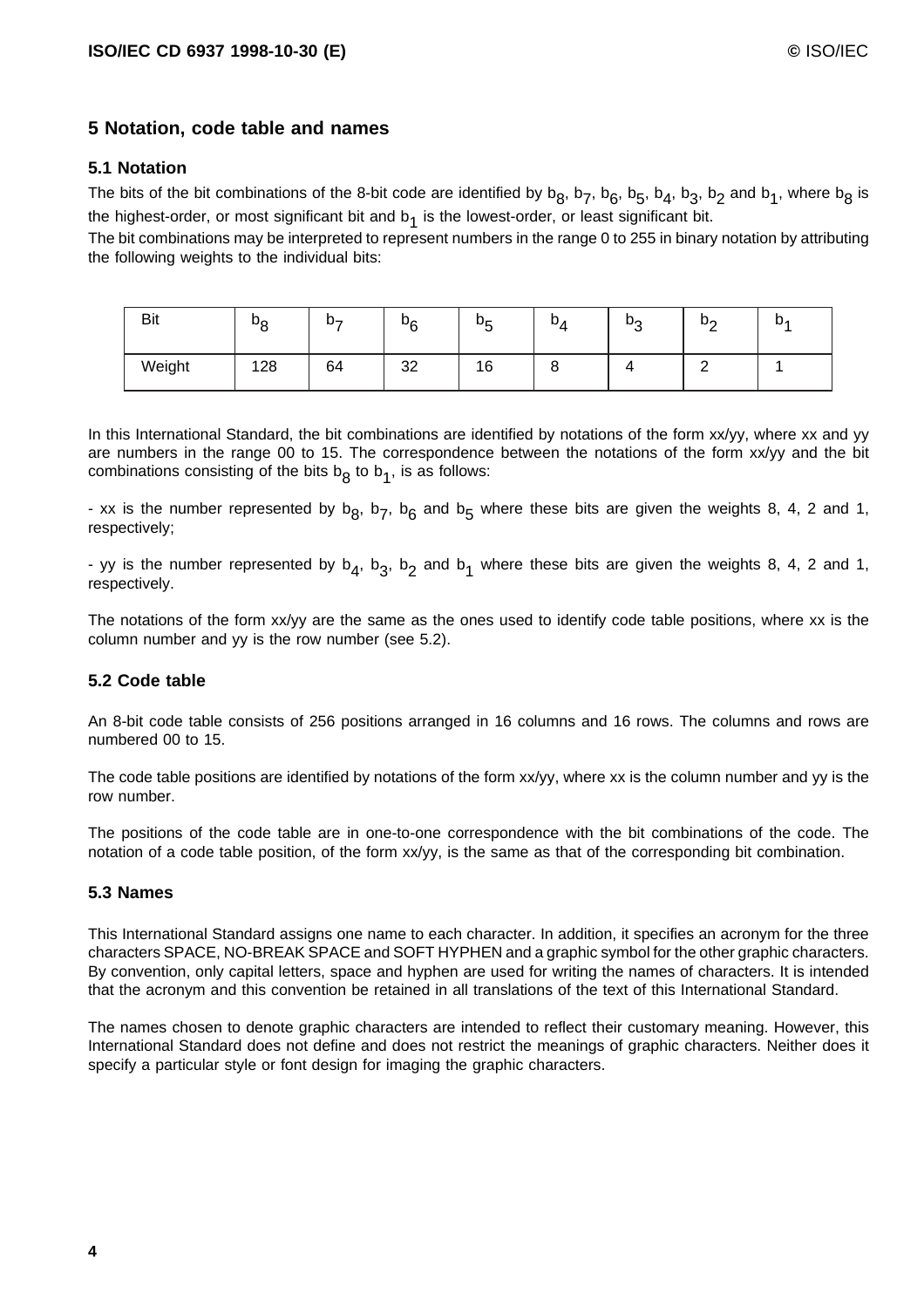### **6 Specifications of SPACE, NO-BREAK SPACE and SOFT HYPHEN**

**6.1 SPACE (SP):** A graphic character that has a visual representation consisting of the absence of a graphic symbol. Its coded representation is 02/00.

**6.2 NO-BREAK SPACE (NBSP):** A graphic character, the visual representation of which consists of the absence of a graphic symbol, for use when a line break is to be prevented in the text as presented.

**6.3 SOFT HYPHEN (SHY):** A graphic character that is imaged by a graphic symbol identical with, or similar to, that representing HYPHEN-MINUS, for use when a line break has been established within a word.

### **7 Composition of the character repertoire**

The repertoire of the graphic characters defined in this International Standard consists of

a) SPACE (SP)

and of 332 characters as follows

b) Latin alphabetic characters comprising

1) the 52 capital and small letters of the basic Latin alphabet,

2) accented letters, the graphic representations of which consist of combinations of basic Latin letters with diacritical marks.

3) special alphabetic characters which are neither basic Latin letters nor combinations of basic Latin letters with diacritical marks;

c) non-alphabetic characters, such as digits, fractions, punctuation and diacritical marks, monetary symbols etc.

The repertoire, excluding SPACE, is specified in table 4. In each table entry, the first column specifies the name of the character. The second column specifies its coded representation (see 8.3).

NOTE 9 A survey of the use of Latin characters in various languages is included in Annex D.

NOTE 10 Use of the following characters: LATIN CAPITAL LETTER L WITH MIDDLE DOT, LATIN SMALL LETTER L WITH MIDDLE DOT and LATIN SMALL LETTER N PRECEDED BY APOSTROPHE, is deprecated.

### **8 Specification of the coded character set**

### **8.1 Character sets**

The coded representations of the graphic characters of the repertoire defined in this International Standard make use of the character SPACE and of two character sets, that is "a primary set" and a "supplementary set".

The primary set shall consist of the graphic characters of the basic G0 set of ISO/IEC 10367, represented by bit combinations 02/01 to 07/14. The characters of the primary set shall not be used in combination with each other to generate graphic characters of the repertoire defined in this International Standard. The primary set contains the letters of the basic Latin alphabet, some spacing diacritical marks and a number of non-alphabetic characters.

The supplementary set contains graphic characters, represented by bit combinations 10/00 to 11/15 and 13/00 to 15/15, and non-spacing diacritical marks, represented by bit combinations 12/00 to 12/15. The graphic characters consist of a number of characters used in addition to those in the primary set.

A non-spacing diacritical mark shall be used only in combination with certain basic Latin letters, or with SPACE. The allowed combinations of non-spacing diacritical marks and letters are the ones needed to represent the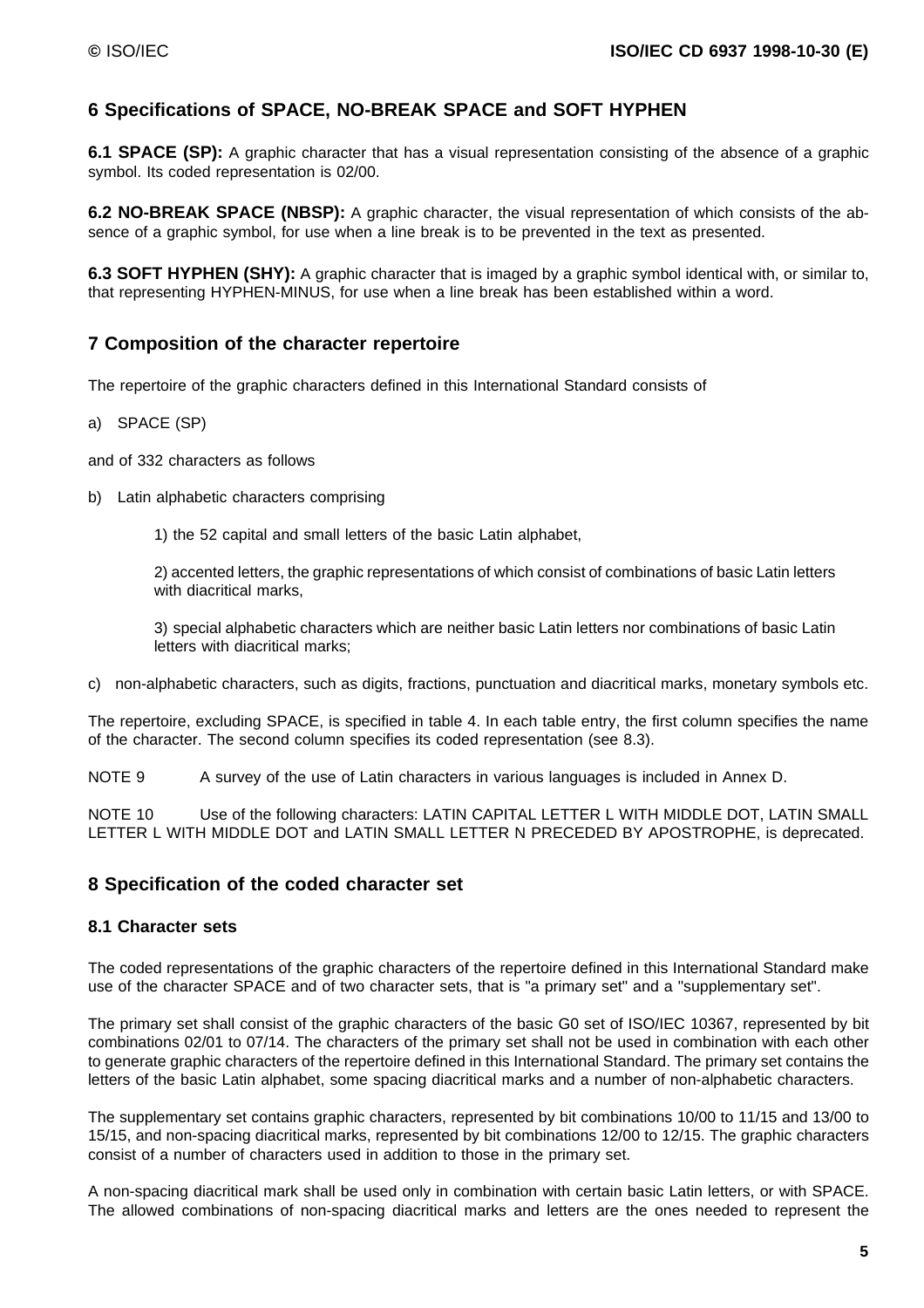accented letters included in table 4. This set of combinations is summarized in Annex C.

The code table for the primary and the supplementary sets of graphic characters is given in table 1. Shaded positions denote bit combinations which shall not be used.

The names of the characters in the primary set are specified in Table 2.

The names of the characters and non-spacing diacritical marks of the supplementary set are specified in Table 3. In order to stress that non-spacing diacritical marks are not characters, the names given to them are printed in lower case italics.

#### **8.2 Explanations concerning the code table**

**8.2.1** Bit combinations 10/04 and 10/06 are reserved for future standardization, and shall not be used.

**8.2.2** The non-spacing diacritical marks of column 12 are used only in combination with certain basic Latin letters, or with SPACE (see Annex C). The graphic symbols shown in coloumn 12 represent diacritical marks as separate graphic characters.

**8.2.3** Bit combinations 12/00, 12/09 and 12/12 are reserved for possible allocation of additional diacritical marks, and shall not be used.

**8.2.4** Bit combinations 13/08 to 13/11 and 14/05 are reserved for future standardization, and shall not be used.

#### **8.3 Coded representations of the graphic characters of the repertoire**

The coded representations of the graphic characters of the repertoire defined in this International Standard are specified in table 4. The formats of the coded representations are as follows:

a) Accented letters

Each accented letter is represented by a sequence of bit combinations consisting of the coded representation of the relevant non-spacing diacritical mark (an element of the supplementary set), followed by the coded representation of the relevant basic Latin letter (an element of the primary set).

b) Diacritical marks as separate graphic characters

The diacritical marks that are elements of the primary set (GRAVE ACCENT, CIRCUMFLEX ACCENT and TILDE) are represented as separate graphic characters by the corresponding single bit combination in the range 02/01 to 07/14.

The other ten of the diacritical marks of column 12 are represented as separate graphic characters by a sequence of bit combinations consisting of the coded representation of the relevant non-spacing diacritical mark (an element of the supplementary set), followed by the coded representation of the character SPACE, i.e. the bit combination 02/00.

c) All other graphic characters of the repertoire

Any graphic character of the repertoire, other than an accented letter or a diacritical mark as a separate graphic character that is not an element of the primary set, is an element of either the primary set or the supplementary set and is represented by the corresponding single bit combination in the range 02/01 to 07/14 or 10/00 to 15/15.

Depending of the code extension techniques used, a bit combination, representing an element of either the primary or the supplementary set may have to be preceded by a code extension function invoking the character set concerned.

NOTES Explanations concerning certain letters: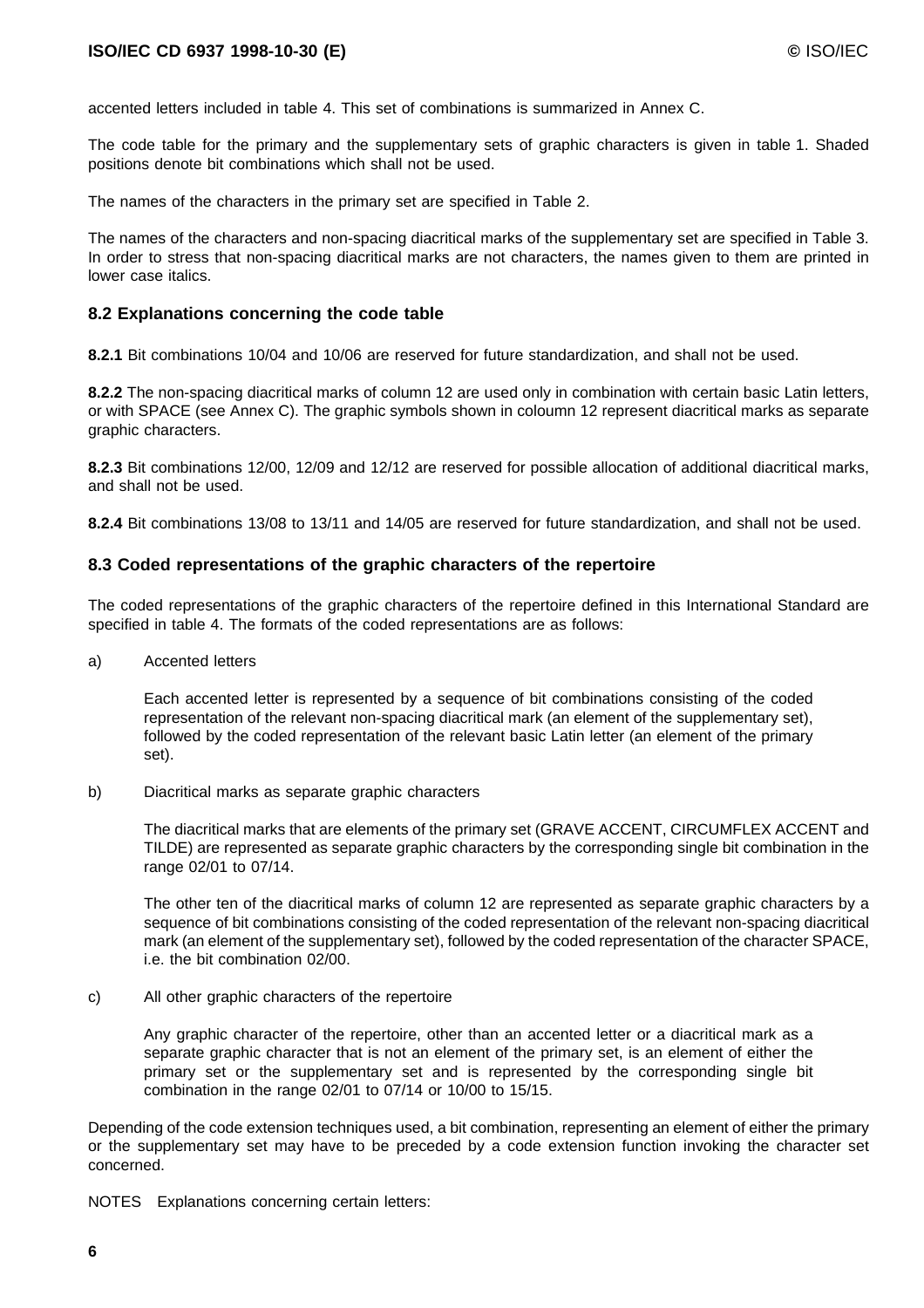NOTE 11 Accented letter LATIN SMALL LETTER G WITH CEDILLA was named "small g with acute accent" in the 1983 edition of this International Standard. For compatibility purposes, the coded representation has been kept unchanged. The name has been aligned with that in ISO/IEC 10646-1. The cedilla, upturned, is placed above "g" for presentation purposes.

NOTE 12 There is no LATIN CAPITAL LETTER ETH in this International Standard. There is a letter named LATIN CAPITAL LETTER D WITH STROKE which will also serve as the capital form of Icelandic Eth, where this International Standard is used. It should be noted that ISO/IEC 10646, ISO/IEC 8859-1 and ISO/IEC 10367 provide for a LATIN CAPITAL LETTER ETH as well as a LATIN CAPITAL LETTER D WITH STROKE.

### **9 Graphic character subrepertoires**

The purpose of defining character subrepertoires is to facilitate communication with equipment capable of presenting text using a limited set of graphic characters at one time. An example of equipment that might make use of subrepertoires is a text communication terminal containing an output device that has a changeable printing element (physical or other). However, in order to comply with the requirements of this International Standard, such a text communication terminal has to be capable of receiving and presenting all graphic characters of the repertoire in some manner, possibly using one or more alternative printing elements.

Subrepertoires are defined in accordance with the following rules:

a) A subrepertoire shall include the character SPACE, the 26 Latin unaccented small letters and the 26 Latin unaccented capital letters.

b) A subrepertoire shall include the 10 digits.

c) A subrepertoire shall include the following characters:

| Graphic symbol | Name                 |
|----------------|----------------------|
|                | <b>APOSTROPHE</b>    |
|                | LEFT PARENTHESIS     |
|                | RIGHT PARENTHESIS    |
|                | <b>COMMA</b>         |
|                | <b>HYPHEN-MINUS</b>  |
|                | <b>FULL STOP</b>     |
|                | SOLIDUS              |
|                | COLON                |
|                | <b>QUESTION MARK</b> |
|                | <b>PLUS SIGN</b>     |
|                | EQUALS SIGN          |

d) A subrepertoire may include any other graphic characters of the repertoire defined in this International Standard.

e) A subrepertoire shall not include any character not defined in this International Standard.

f) Two or more graphic characters of the repertoire shall not be included as a single character in the subrepertoire.

The procedure for registration of subrepertoires is specified in ISO/IEC 7350.

The identifier assigned to a registered subrepertoire is intended to be used as a parameter value of the control function IDENTIFY GRAPHIC SUBREPERTOIRE (IGS) which is defined in ISO/IEC 10538.

### **10 Identification of options**

### **10.1 Purpose and context of identification**

CC-data-elements conforming to an option of this International Standard are intended to form all or part of a composite unit of coded information that is interchanged between a sender and a recipient. The identification of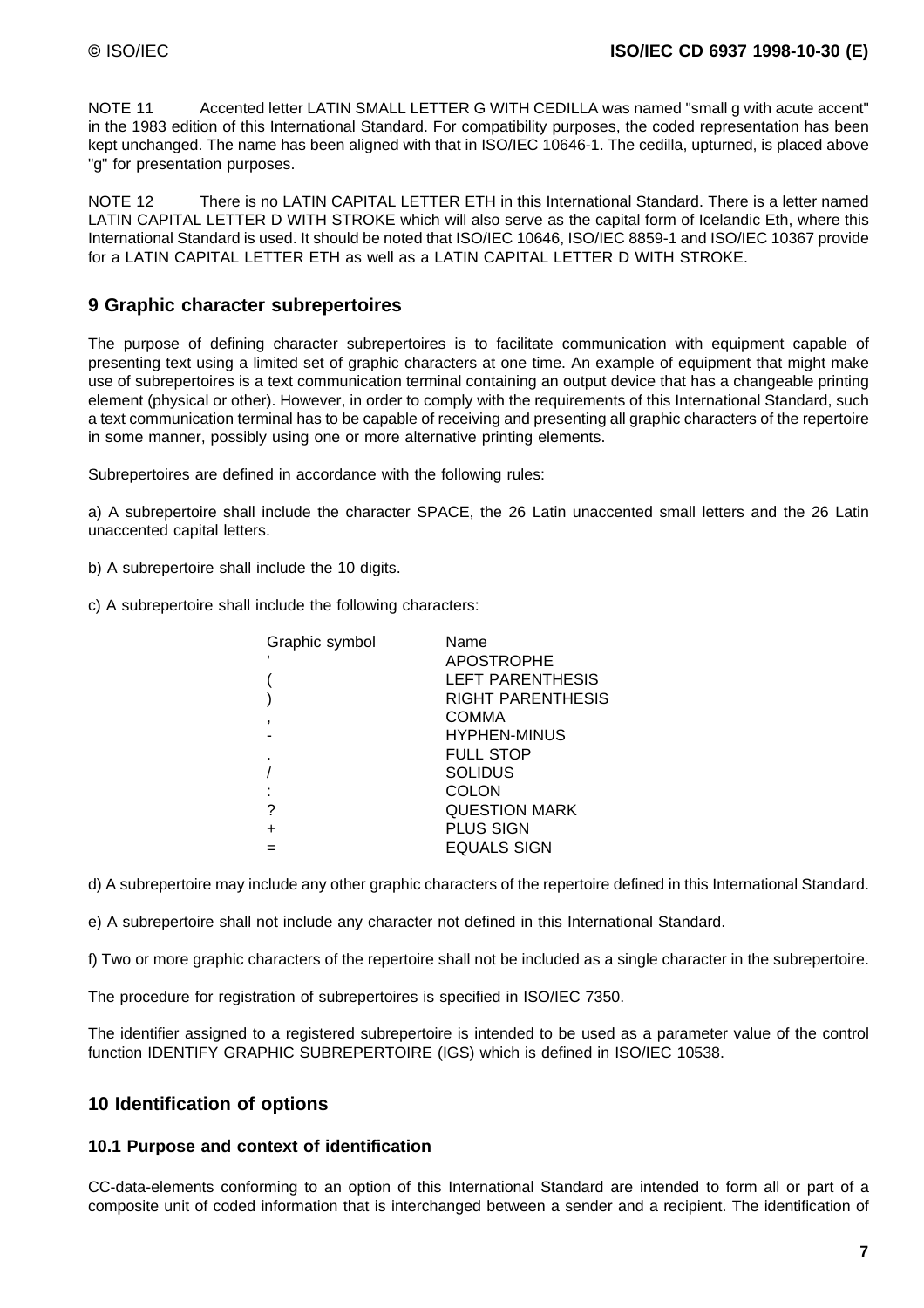the options of this International Standard that have been adopted by the originator shall also be available to the recipient. The route by which such identification is communicated to the recipient is outside the scope of this International Standard.

However, some standards for interchange of coded information may permit, or require, that the coded representation of the identification applicable to the CC-data-elements forms part of the interchanged information. This clause specifies a coded representation for the identification of options of this International Standard. Such coded representations form all or part of an identifying data element, which may be included in information interchange in accordance with the relevant standard.

### **10.2 Identification of coding method**

The coding method adopted shall be identified by means of one of the following announcer sequences:

ESC 02/00 04/10 shall identify 7-bit coding (as in Annex A);

ESC 02/00 04/11 shall identify 8-bit coding.

### **10.3 Identification of primary and supplementary sets**

The escape sequences used to designate the primary and the supplementary sets are:

| ESC 02/08 04/02 | to designate the primary set of the present edition of this<br>International Standard as the G0 set (ISO-IR 6);         |
|-----------------|-------------------------------------------------------------------------------------------------------------------------|
| ESC 02/13 05/02 | to designate the supplementary set of the present edition of<br>this International Standard as the G1 set (ISO-IR 156); |
| ESC 02/14 05/02 | to designate the supplementary set of the present edition of<br>this International Standard as the G2 set;              |
| ESC 02/15 05/02 | to designate the supplementary set of the present edition of<br>this International Standard as the G3 set.              |

NOTE 13 The escape sequences used to designate the primary and the supplementary sets of ISO 6937/2:1983 are: ESC 02/08 04/00 : to designate the primary set as the G0 set (ISO–IR 2);<br>ESC 02/09 06/12 : to designate the supplementary set as the G1 set (IS to designate the supplementary set as the G1 set (ISO-IR

| _________       | to docignate the cappionionially cot as the CT cot (iOC)<br>$90$ : |
|-----------------|--------------------------------------------------------------------|
| ESC 02/10 06/12 | to designate the supplementary set as the G2 set;                  |
| ESC 02/11 06/12 | to designate the supplementary set as the G3 set.                  |

### **10.4 Identification of subrepertoire**

The subrepertoire adopted shall be identified by the control function IDENTIFY GRAPHIC SUBREPERTOIRE (IGS) which is defined in ISO/IEC 10538. Parameter values identifying graphic character subrepertoires are registered in accordance with ISO/IEC 7350.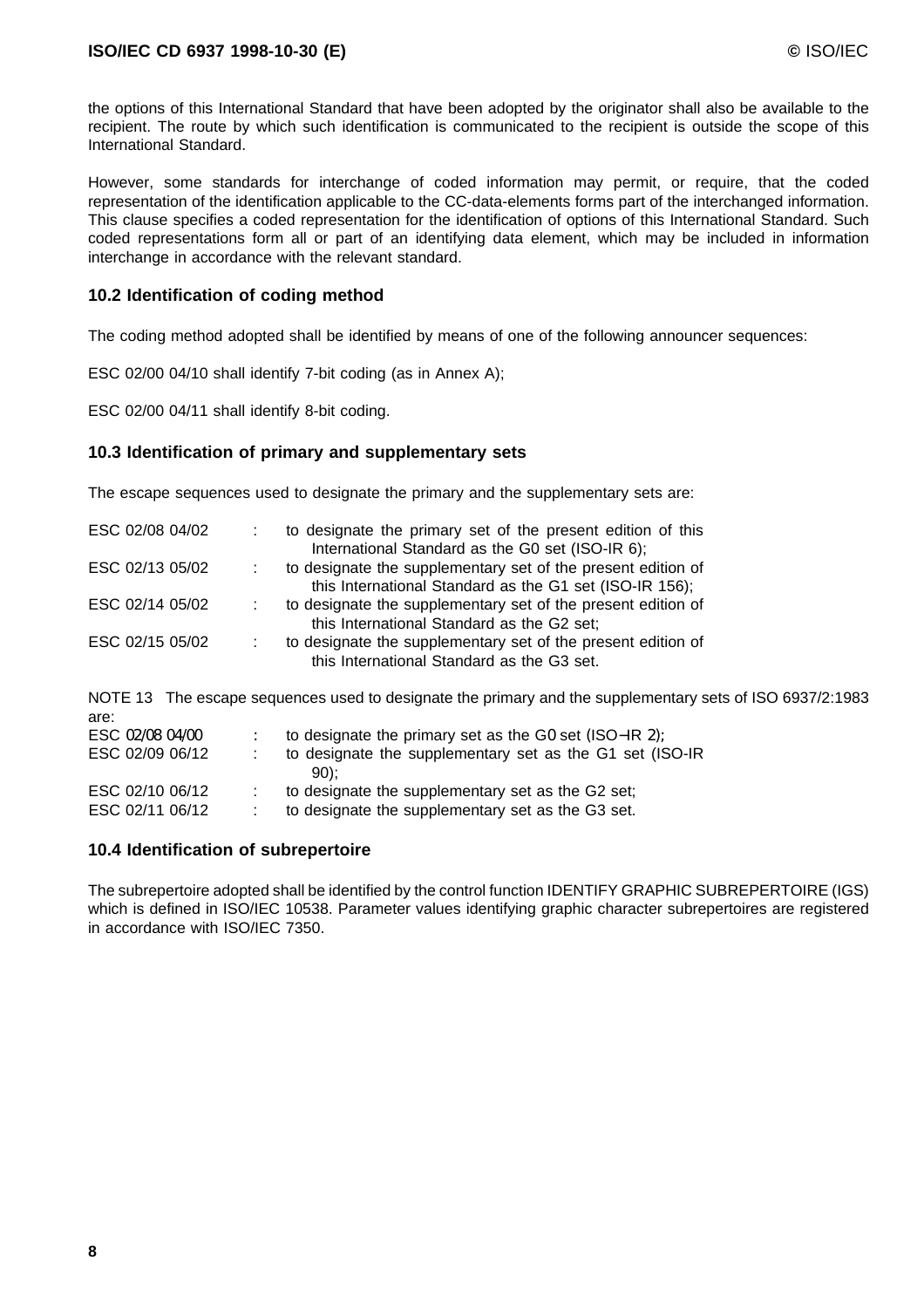| Table 1 - Primary and supplementary sets of graphic characters and non-spacing diacritical marks for                                                                                       |  |
|--------------------------------------------------------------------------------------------------------------------------------------------------------------------------------------------|--|
| text communication                                                                                                                                                                         |  |
| $\mathcal{L} = \mathbf{I}$ , and $\mathbf{I} = \mathbf{I}$ , and $\mathbf{I} = \mathbf{I}$ , and $\mathbf{I} = \mathbf{I}$ , and $\mathbf{I} = \mathbf{I}$ , and $\mathbf{I} = \mathbf{I}$ |  |

**(coding when represented by bit combinations 02/01 to 07/14 and 10/00 to 15/15 of an 8-bit code)**

|                | 0 <sub>0</sub> | 01 | 02           | 03             | 04                        | 05 |              | 06 07 08                | 09 | 10                        | 11                          |                             | 12 13         | 14                      | 15                |
|----------------|----------------|----|--------------|----------------|---------------------------|----|--------------|-------------------------|----|---------------------------|-----------------------------|-----------------------------|---------------|-------------------------|-------------------|
| 0 <sub>0</sub> |                |    |              | $\overline{0}$ | $^\text{\textregistered}$ | Ρ  | $\mathbf{v}$ | $\rm p$                 |    | NBSP                      | $\mathsf{o}$                |                             |               | $\Omega$                | $\mathbf K$       |
| 01             |                |    | Ĩ            | $\mathbf 1$    | Α                         | Q  | а            | q                       |    | i                         | 土                           | V                           | $\mathbf{1}$  | Æ                       | æ                 |
| 02             |                |    | П            | $\overline{2}$ | $\, {\bf B}$              | R  | b            | $\Upsilon$              |    | ද්                        | $\overline{2}$              | ╭                           | $^\circledR$  | Đ                       | đ                 |
| 03             |                |    | $\sharp$     | 3              | $\mathcal{C}$             | S  | $\mathbf C$  | $\rm s$                 |    | £                         | 3                           | $\hat{\phantom{a}}$         | $\odot$       | a                       | ð                 |
| 04             |                |    | \$           | 4              | D                         | T  | d            | t                       |    |                           | $\times$                    | $\tilde{\phantom{m}}$       | <b>TM</b>     | $\overline{\mathbb{H}}$ | $\mathbb{I}$      |
| 0 <sub>5</sub> |                |    | ್ಯ           | 5              | E                         | U  | $\epsilon$   | u                       |    | ¥                         | $\mu$                       |                             | $\sqrt{ }$    |                         | ı                 |
| 06             |                |    | $\&$         | 6              | ${\bf F}$                 | V  | £            | $\overline{\mathsf{V}}$ |    |                           | $\P$                        | $\check{ }$                 | ┑             | $\prod_{i=1}^{n}$       | $\prod_{i=1}^{n}$ |
| 07             |                |    | $\mathbf{r}$ | 7              | G                         | W  | g            | W                       |    | g                         | $\bullet$                   | ٠                           |               | Ŀ                       | $\mathbf{r}$      |
| 08             |                |    | $\left($     | 8              | $H_{\rm}$                 | Χ  | h            | X                       |    | $\alpha$                  | ÷                           | н.                          |               | Ł                       | ł                 |
| 09             |                |    | $\big)$      | 9              | I                         | Υ  | i            | У                       |    | ſ                         | $\mathbf{I}$                |                             |               | Ø                       | Ø                 |
| 10             |                |    | $\star$      | $\ddot{\cdot}$ | J                         | Ζ  | j            | X                       |    | $\boldsymbol{\mathsf{M}}$ | $\boldsymbol{\prime\prime}$ | $\bullet$                   |               | Œ                       | œ                 |
| 11             |                |    | $\pm$        | $\dot{I}$      | Κ                         | [  | k            | $\{$                    |    | $\ll$                     | $\gg$                       | $\mathfrak s$               |               | $\mathsf{o}$            | ß                 |
| 12             |                |    | $\mathbf{r}$ | $\,<$          | L                         |    | ı            |                         |    | $\leftarrow$              | $\frac{1}{4}$               |                             | $\frac{1}{8}$ | Þ                       | þ                 |
| 13             |                |    |              | $=$            | М                         | ]  | m            | }                       |    | ↑                         | $\frac{1}{2}$               | $\boldsymbol{\prime\prime}$ | $\frac{3}{8}$ | Ŧ                       | $\ddagger$        |
| 14             |                |    | $\bullet$    | $\rm{>}$       | ${\rm N}$                 | ᄉ  | n            | $\thicksim$             |    | $\rightarrow$             | $\frac{3}{4}$               | $\epsilon$                  | $\frac{5}{8}$ | $\prod_{i=1}^{n}$       | $\iint$           |
| 15             |                |    |              | .<br>?         | O                         |    | O            |                         |    | ↓                         | ځ                           | $\checkmark$                | $\frac{7}{8}$ | 'n                      | SHY               |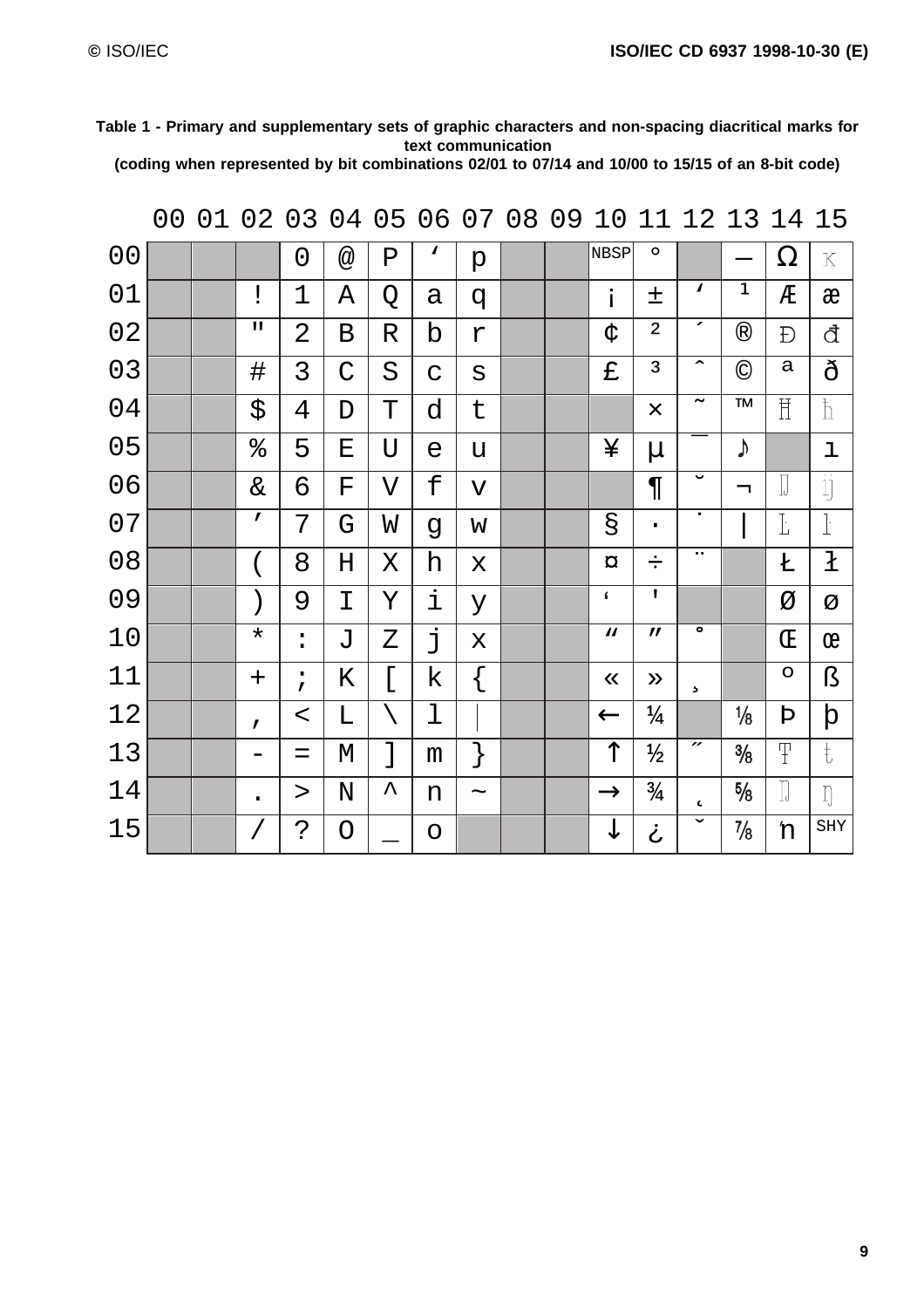| <b>Bit</b>     | <b>Name</b>                           | <b>Bit</b> | Name                                        |
|----------------|---------------------------------------|------------|---------------------------------------------|
| comb.          |                                       | comb.      |                                             |
|                |                                       |            |                                             |
|                |                                       | 05/00      | <b>LATIN CAPITAL LETTER P</b>               |
| 02/01          | <b>EXCLAMATION MARK</b>               | 05/01      | <b>LATIN CAPITAL LETTER Q</b>               |
| 02/02          | <b>QUOTATION MARK</b>                 | 05/02      | <b>LATIN CAPITAL LETTER R</b>               |
| 02/03          | <b>NUMBER SIGN</b>                    | 05/03      | <b>LATIN CAPITAL LETTER S</b>               |
| 02/04          | <b>DOLLAR SIGN</b>                    | 05/04      | <b>LATIN CAPITAL LETTER T</b>               |
| 02/05          | <b>PERCENT SIGN</b>                   | 05/05      | <b>LATIN CAPITAL LETTER U</b>               |
| 02/06          | <b>AMPERSAND</b>                      | 05/06      | LATIN CAPITAL LETTER V                      |
| 02/07          | <b>APOSTROPHE</b>                     | 05/07      | <b>LATIN CAPITAL LETTER W</b>               |
| 02/08          | <b>LEFT PARENTHESIS</b>               | 05/08      | <b>LATIN CAPITAL LETTER X</b>               |
| 02/09          | <b>RIGHT PARENTHESIS</b>              | 05/09      | <b>LATIN CAPITAL LETTER Y</b>               |
| 02/10          | <b>ASTERISK</b>                       | 05/10      | <b>LATIN CAPITAL LETTER Z</b>               |
| 02/11          | PLUS SIGN                             | 05/11      | LEFT SQUARE BRACKET                         |
| 02/12          | <b>COMMA</b>                          | 05/12      | <b>REVERSE SOLIDUS</b>                      |
| 02/13          | <b>HYPHEN-MINUS</b>                   | 05/13      | <b>RIGHT SQUARE BRACKET</b>                 |
| 02/14          | <b>FULL STOP</b>                      | 05/14      | <b>CIRCUMFLEX ACCENT</b>                    |
| $\sqrt{02/15}$ | <b>SOLIDUS</b>                        |            | <b>LOW LINE</b>                             |
|                |                                       | 05/15      |                                             |
|                |                                       |            |                                             |
| 03/00          | <b>DIGIT ZERO</b><br><b>DIGIT ONE</b> | 06/00      | <b>GRAVE ACCENT</b><br>LATIN SMALL LETTER A |
| 03/01          |                                       | 06/01      |                                             |
| 03/02          | <b>DIGIT TWO</b>                      | 06/02      | LATIN SMALL LETTER B                        |
| 03/03          | <b>DIGIT THREE</b>                    | 06/03      | LATIN SMALL LETTER C                        |
| 03/04          | <b>DIGIT FOUR</b>                     | 06/04      | LATIN SMALL LETTER D                        |
| 03/05          | <b>DIGIT FIVE</b>                     | 06/05      | <b>LATIN SMALL LETTER E</b>                 |
| 03/06          | <b>DIGIT SIX</b>                      | 06/06      | <b>LATIN SMALL LETTER F</b>                 |
| 03/07          | <b>DIGIT SEVEN</b>                    | 06/07      | <b>LATIN SMALL LETTER G</b>                 |
| 03/08          | <b>DIGIT EIGHT</b>                    | 06/08      | LATIN SMALL LETTER H                        |
| 03/09          | <b>DIGIT NINE</b>                     | 06/09      | <b>LATIN SMALL LETTER I</b>                 |
| 03/10          | <b>COLON</b>                          | 06/10      | <b>LATIN SMALL LETTER J</b>                 |
| 03/11          | <b>SEMICOLON</b>                      | 06/11      | LATIN SMALL LETTER K                        |
| 03/12          | <b>LESS-THAN SIGN</b>                 | 06/12      | LATIN SMALL LETTER L                        |
| 03/13          | <b>EQUALS SIGN</b>                    | 06/13      | LATIN SMALL LETTER M                        |
| 03/14          | <b>GREATER-THAN SIGN</b>              | 06/14      | LATIN SMALL LETTER N                        |
| 03/15          | <b>QUESTION MARK</b>                  | 06/15      | LATIN SMALL LETTER O                        |
|                |                                       |            |                                             |
| 04/00          | <b>COMMERCIAL AT</b>                  | 07/00      | LATIN SMALL LETTER P                        |
| 04/01          | LATIN CAPITAL LETTER A                | 07/01      | LATIN SMALL LETTER Q                        |
| 04/02          | <b>LATIN CAPITAL LETTER B</b>         | 07/02      | LATIN SMALL LETTER R                        |
| 04/03          | LATIN CAPITAL LETTER C                | 07/03      | LATIN SMALL LETTER S                        |
| 04/04          | <b>LATIN CAPITAL LETTER D</b>         | 07/04      | <b>LATIN SMALL LETTER T</b>                 |
| 04/05          | <b>LATIN CAPITAL LETTER E</b>         | 07/05      | <b>LATIN SMALL LETTER U</b>                 |
| 04/06          | <b>LATIN CAPITAL LETTER F</b>         | 07/06      | <b>LATIN SMALL LETTER V</b>                 |
| 04/07          | <b>LATIN CAPITAL LETTER G</b>         | 07/07      | LATIN SMALL LETTER W                        |
| 04/08          | LATIN CAPITAL LETTER H                | 07/08      | LATIN SMALL LETTER X                        |
| 04/09          | <b>LATIN CAPITAL LETTER I</b>         | 07/09      | <b>LATIN SMALL LETTER Y</b>                 |
| 04/10          | <b>LATIN CAPITAL LETTER J</b>         | 07/10      | LATIN SMALL LETTER Z                        |
| 04/11          | <b>LATIN CAPITAL LETTER K</b>         | 07/11      | LEFT CURLY BRACKET                          |
| 04/12          | <b>LATIN CAPITAL LETTER L</b>         | 07/12      | <b>VERTICAL LINE</b>                        |
| 04/13          | LATIN CAPITAL LETTER M                | 07/13      | <b>RIGHT CURLY BRACKET</b>                  |
| 04/14          | LATIN CAPITAL LETTER N                | 07/14      | TILDE                                       |
| 04/15          | LATIN CAPITAL LETTER O                |            |                                             |
|                |                                       |            |                                             |

### **Table 2 - Specification of the primary character set in an 8-bit code**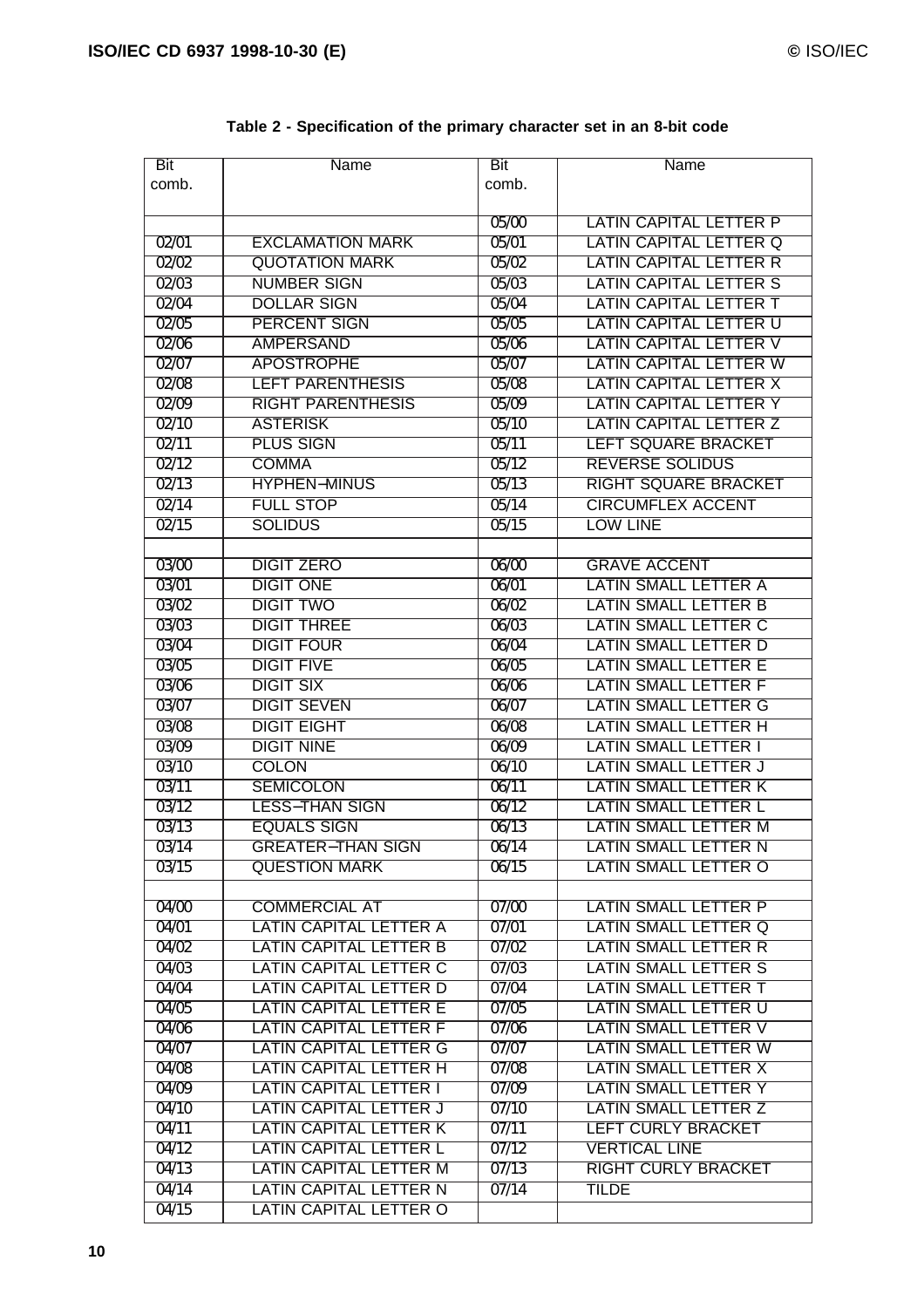| Bit   | Name                                  | <b>Bit</b> | Name                                   |
|-------|---------------------------------------|------------|----------------------------------------|
| comb. |                                       | comb.      |                                        |
| 10/00 | <b>NO-BREAK SPACE</b>                 | 13/00      | <b>HORIZONTAL BAR</b>                  |
| 10/01 | <b>INVERTED EXCLAMATION MARK</b>      | 13/01      | <b>SUPERSCRIPT ONE</b>                 |
| 10/02 | <b>CENT SIGN</b>                      | 13/02      | <b>REGISTERED SIGN</b>                 |
| 10/03 | <b>POUND SIGN</b>                     | 13/03      | <b>COPYRIGHT SIGN</b>                  |
| 10/04 | (This position shall not be used)     | 13/04      | <b>TRADE MARK SIGN</b>                 |
| 10/05 | <b>YEN SIGN</b>                       | 13/05      | <b>EIGHTH NOTE</b>                     |
| 10/06 | (This position shall not be used)     | 13/06      | <b>NOT SIGN</b>                        |
| 10/07 | <b>SECTION SIGN</b>                   | 13/07      | <b>BROKEN BAR</b>                      |
| 10/08 | <b>CURRENCY SIGN</b>                  | 13/08      | (This position shall not be used)      |
| 10/09 | LEFT SINGLE QUOTATION MARK            | 13/09      | (This position shall not be used)      |
| 10/10 | LEFT DOUBLE QUOTATION MARK            | 13/10      | (This position shall not be used)      |
| 10/11 | LEFT-POINTING DOUBLE ANGLE            | 13/11      | (This position shall not be used)      |
|       | <b>QUOTATION MARK</b>                 |            |                                        |
| 10/12 | <b>LEFTWARDS ARROW</b>                | 13/12      | <b>VULGAR FRACTION ONE EIGHTH</b>      |
| 10/13 | <b>UPWARDS ARROW</b>                  | 13/13      | <b>VULGAR FRACTION THREE EIGHTHS</b>   |
| 10/14 | <b>RIGHTWARDS ARROW</b>               | 13/14      | <b>VULGAR FRACTION FIVE EIGHTHS</b>    |
| 10/15 | <b>DOWNWARDS ARROW</b>                | 13/15      | <b>VULGAR FRACTION SEVEN EIGHTHS</b>   |
|       |                                       |            |                                        |
| 11/00 | <b>DEGREE SIGN</b>                    | 14/00      | <b>OHM SIGN</b>                        |
| 11/01 | <b>PLUS-MINUS SIGN</b>                | 14/01      | <b>LATIN CAPITAL LETTER AE</b>         |
| 11/02 | <b>SUPERSCRIPT TWO</b>                | 14/02      | LATIN CAPITAL LETTER D WITH STROKE     |
| 11/03 | <b>SUPERSCRIPT THREE</b>              | 14/03      | <b>FEMININE ORDINAL INDICATOR</b>      |
| 11/04 | <b>MULTIPLICATION SIGN</b>            | 14/04      | LATIN CAPITAL LETTER H WITH STROKE     |
| 11/05 | <b>MICRO SIGN</b>                     | 14/05      | (This position shall not be used)      |
| 11/06 | <b>PILCROW SIGN</b>                   | 14/06      | <b>LATIN CAPITAL LIGATURE IJ</b>       |
| 11/07 | <b>MIDDLE DOT</b>                     | 14/07      | LATIN CAPITAL LETTER L WITH MIDDLE DOT |
| 11/08 | <b>DIVISION SIGN</b>                  | 14/08      | LATIN CAPITAL LETTER L WITH STROKE     |
| 11/09 | <b>RIGHT SINGLE QUOTATION MARK</b>    | 14/09      | LATIN CAPITAL LETTER O WITH STROKE     |
| 11/10 | <b>RIGHT DOUBLE QUOTATION MARK</b>    | 14/10      | <b>LATIN CAPITAL LIGATURE OE</b>       |
| 11/11 | <b>RIGHT-POINTING DOUBLE ANGLE</b>    | 14/11      | <b>MASCULINE ORDINAL INDICATOR</b>     |
|       | <b>QUOTATION MARK</b>                 |            |                                        |
| 11/12 | <b>VULGAR FRACTION ONE QUARTER</b>    | 14/12      | <b>LATIN CAPITAL LETTER THORN</b>      |
| 11/13 | <b>VULGAR FRACTION ONE HALF</b>       | 14/13      | LATIN CAPITAL LETTER T WITH STROKE     |
| 11/14 | <b>VULGAR FRACTION THREE QUARTERS</b> | 14/14      | <b>LATIN CAPITAL LETTER ENG</b>        |
|       |                                       |            |                                        |
| 11/15 | <b>INVERTED QUESTION MARK</b>         | 14/15      | LATIN SMALL LETTER N PRECEDED BY       |
|       |                                       |            | <b>APOSTROPHE</b>                      |
|       |                                       |            |                                        |
| 12/00 | (This position shall not be used)     | 15/00      | LATIN SMALL LETTER KRA                 |
| 12/01 | non-spacing grave accent              | 15/01      | LATIN SMALL LETTER AE                  |
| 12/02 | non-spacing grave accent              | 15/02      | LATIN SMALL LETTER D WITH STROKE       |
| 12/03 | non-spacing circumflex accent         | 15/03      | LATIN SMALL LETTER ETH                 |
| 12/04 | non-spacing tilde                     | 15/04      | LATIN SMALL LETTER H WITH STROKE       |
| 12/05 | non-spacing macron                    | 15/05      | <b>LATIN SMALL LETTER DOTLESS I</b>    |
| 12/06 | non-spacing breve                     | 15/06      | LATIN SMALL LIGATURE IJ                |
| 12/07 | non-spacing dot above                 | 15/07      | LATIN SMALL LETTER L WITH MIDDLE DOT   |
| 12/08 | non-spacing diaeresis                 | 15/08      | LATIN SMALL LETTER L WITH STROKE       |
| 12/09 | (This position shall not be used)     | 15/09      | LATIN SMALL LETTER O WITH STROKE       |
| 12/10 | non-spacing ring above                | 15/10      | LATIN SMALL LIGATURE OE                |
| 12/11 | non-spacing cedilla                   | 15/11      | LATIN SMALL LETTER SHARP S             |
| 12/12 | (This position shall not be used)     | 15/12      | LATIN SMALL LETTER THORN               |
| 12/13 | non-spacing double acute accent       | 15/13      | LATIN SMALL LETTER T WITH STROKE       |
| 12/14 | non-spacing ogonek                    | 15/14      | LATIN SMALL LETTER ENG                 |
| 12/15 | non-spacing caron                     | 15/15      | <b>SOFT HYPHEN</b>                     |
|       |                                       |            |                                        |

### **Table 3 - Specification of the supplementary character set in an 8-bit code**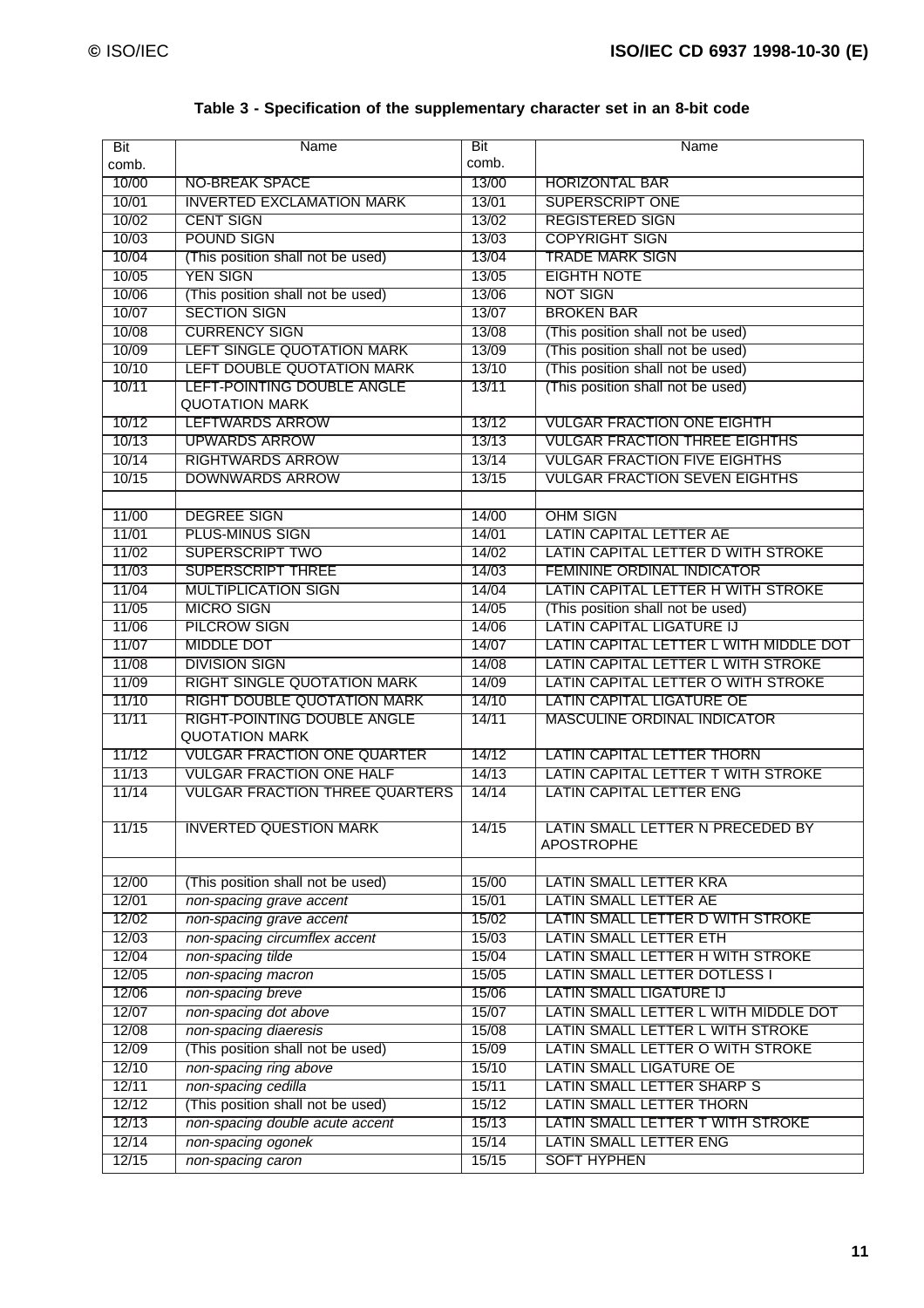| Name                                   |                | Coded representation |
|----------------------------------------|----------------|----------------------|
| <b>ACUTE ACCENT</b>                    | 12/02          | 02/00                |
| <b>AMPERSAND</b>                       |                | 02/06                |
| <b>APOSTROPHE</b>                      |                | 02/07                |
| <b>ASTERISK</b>                        |                | 02/10                |
| <b>BREVE</b>                           | 12/06          | 02/00                |
| <b>BROKEN BAR</b>                      | 13/07          |                      |
| <b>CARON</b>                           | 12/15          | 02/00                |
| <b>CEDILLA</b>                         | 12/11          | 02/00                |
| <b>CENT SIGN</b>                       | 10/02          |                      |
| <b>CIRCUMFLEX ACCENT</b>               |                | 05/14                |
| <b>COLON</b>                           |                | 03/10                |
| <b>COMMA</b>                           |                | 02/12                |
| <b>COMMERCIAL AT</b>                   |                | 04/00                |
| <b>COPYRIGHT SIGN</b>                  | 13/03          |                      |
| <b>CURRENCY SIGN</b>                   | 10/08          |                      |
| <b>DEGREE SIGN</b>                     | 11/00          |                      |
| <b>DIAERESIS</b>                       | 12/08          | 02/00                |
| <b>DIGIT EIGHT</b>                     |                | 03/08                |
| <b>DIGIT FIVE</b>                      |                | 03/05                |
| <b>DIGIT FOUR</b>                      |                | 03/04                |
| <b>DIGIT NINE</b>                      |                | 03/09                |
| <b>DIGIT ONE</b>                       |                | 03/01                |
| <b>DIGIT SEVEN</b>                     |                | 03/07                |
| <b>DIGIT SIX</b>                       |                | 03/06                |
| <b>DIGIT THREE</b>                     |                | 03/03                |
| <b>DIGIT TWO</b>                       |                | 03/02                |
| <b>DIGIT ZERO</b>                      |                | 03/00                |
| <b>DIVISION SIGN</b>                   | 11/08          |                      |
| <b>DOLLAR SIGN</b>                     |                | 02/04                |
| <b>DOT ABOVE</b>                       |                | 02/00                |
| DOUBLE ACUTE ACCENT                    | 12/07<br>12/13 | 02/00                |
| DOWNWARDS ARROW                        | 10/15          |                      |
| <b>EQUALS SIGN</b>                     |                |                      |
| <b>EXCLAMATION MARK</b>                |                | 03/13                |
|                                        |                | 02/01                |
| FEMININE ORDINAL INDICATOR             | 14/03          |                      |
| <b>FULL STOP</b>                       |                | 02/14                |
| <b>GRAVE ACCENT</b>                    |                | 06/00                |
| <b>GREATER-THAN SIGN</b>               |                | 03/14                |
| HORIZONTAL BAR                         | 13/00          |                      |
| <b>HYPHEN-MINUS</b>                    |                | 02/13                |
| <b>INVERTED EXCLAMATION MARK</b>       | 10/01          |                      |
| <b>INVERTED QUESTION MARK</b>          | 11/15          |                      |
| LATIN CAPITAL LETTER A                 |                | 04/01                |
| LATIN CAPITAL LETTER A WITH ACUTE      | 12/02          | 04/01                |
| LATIN CAPITAL LETTER A WITH BREVE      | 12/06          | 04/01                |
| LATIN CAPITAL LETTER A WITH CIRCUMFLEX | 12/03          | 04/01                |
| LATIN CAPITAL LETTER A WITH DIAERESIS  | 12/08          | 04/01                |
| LATIN CAPITAL LETTER A WITH GRAVE      | 12/01          | 04/01                |
| LATIN CAPITAL LETTER A WITH MACRON     | 12/05          | 04/01                |
| LATIN CAPITAL LETTER A WITH OGONEK     | 12/14          | 04/01                |
| LATIN CAPITAL LETTER A WITH RING ABOVE | 12/10          | 04/01                |

### **Table 4 - Specification of the repertoire**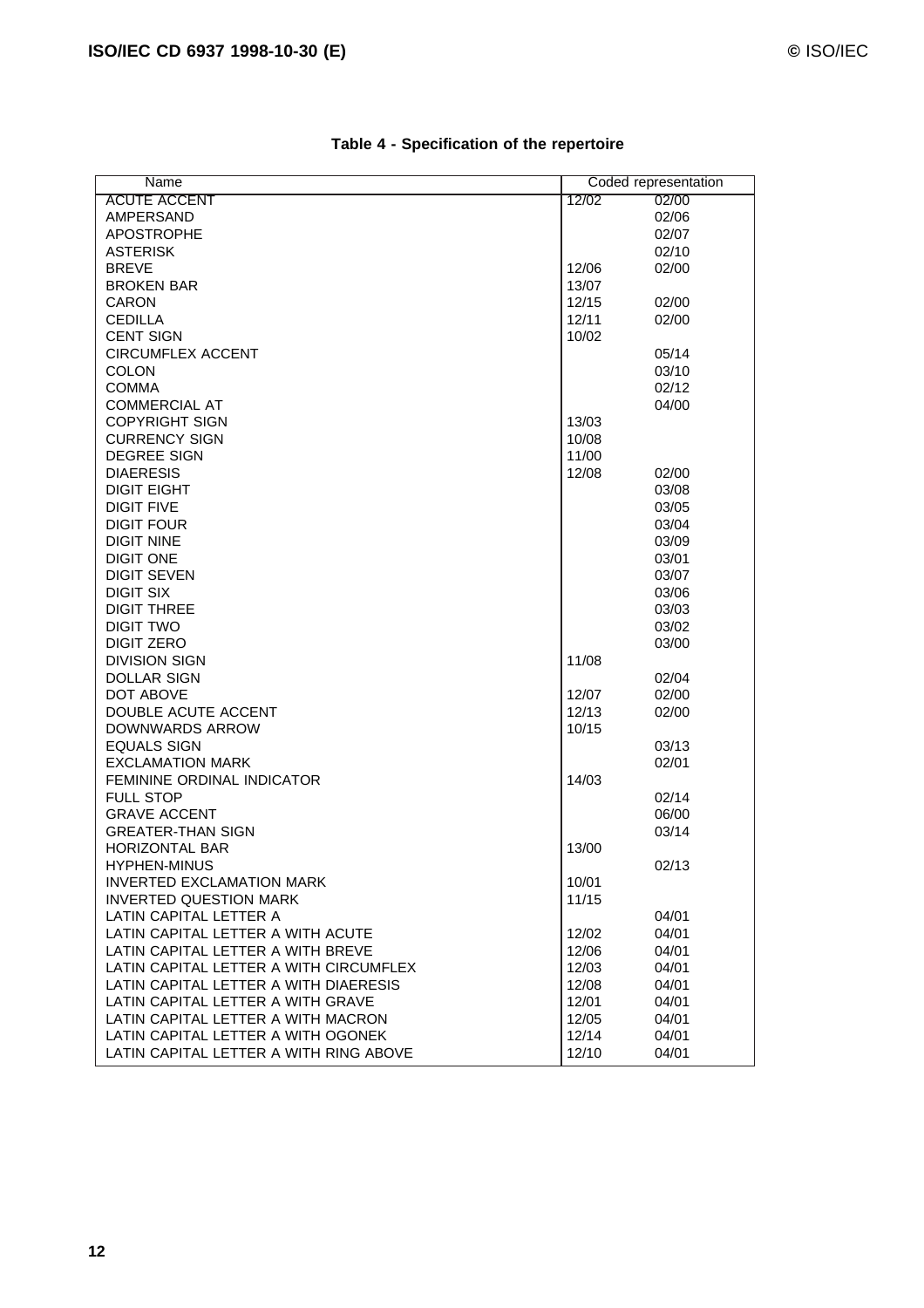| Name                                   |       | Coded representation |
|----------------------------------------|-------|----------------------|
| LATIN CAPITAL LETTER A WITH TILDE      | 12/04 | 04/01                |
| LATIN CAPITAL LETTER AE <sup>1</sup>   | 14/01 |                      |
| LATIN CAPITAL LETTER B                 |       | 04/02                |
| LATIN CAPITAL LETTER C                 |       | 04/03                |
| LATIN CAPITAL LETTER C WITH ACUTE      | 12/02 | 04/03                |
| LATIN CAPITAL LETTER C WITH CARON      | 12/15 | 04/03                |
| LATIN CAPITAL LETTER C WITH CEDILLA    | 12/11 | 04/03                |
| LATIN CAPITAL LETTER C WITH CIRCUMFLEX | 12/03 | 04/03                |
| LATIN CAPITAL LETTER C WITH DOT ABOVE  | 12/07 | 04/03                |
| LATIN CAPITAL LETTER D                 |       | 04/04                |
| LATIN CAPITAL LETTER D WITH CARON      | 12/15 | 04/04                |
| LATIN CAPITAL LETTER D WITH STROKE     | 14/02 |                      |
| LATIN CAPITAL LETTER E                 |       | 04/05                |
| LATIN CAPITAL LETTER E WITH ACUTE      | 12/02 | 04/05                |
| LATIN CAPITAL LETTER E WITH CARON      | 12/15 | 04/05                |
| LATIN CAPITAL LETTER E WITH CIRCUMFLEX | 12/03 | 04/05                |
| LATIN CAPITAL LETTER E WITH DIAERESIS  | 12/08 | 04/05                |
| LATIN CAPITAL LETTER E WITH DOT ABOVE  | 12/07 | 04/05                |
| LATIN CAPITAL LETTER E WITH GRAVE      | 12/01 | 04/05                |
| LATIN CAPITAL LETTER E WITH MACRON     | 12/05 | 04/05                |
| LATIN CAPITAL LETTER E WITH OGONEK     | 12/14 | 04/05                |
| LATIN CAPITAL LETTER ENG               | 14/14 |                      |
| LATIN CAPITAL LETTER F                 |       | 04/06                |
| LATIN CAPITAL LETTER G                 |       | 04/07                |
| LATIN CAPITAL LETTER G WITH BREVE      | 12/06 | 04/07                |
| LATIN CAPITAL LETTER G WITH CEDILLA    | 12/11 | 04/07                |
| LATIN CAPITAL LETTER G WITH CIRCUMFLEX | 12/03 | 04/07                |
| LATIN CAPITAL LETTER G WITH DOT ABOVE  | 12/07 | 04/07                |
| LATIN CAPITAL LETTER H                 |       | 04/08                |
| LATIN CAPITAL LETTER H WITH CIRCUMFLEX | 12/03 | 04/08                |
| LATIN CAPITAL LETTER H WITH STROKE     | 14/04 |                      |
| <b>LATIN CAPITAL LETTER I</b>          |       | 04/09                |
| LATIN CAPITAL LETTER I WITH ACUTE      | 12/02 | 04/09                |
| LATIN CAPITAL LETTER I WITH CIRCUMFLEX | 12/03 | 04/09                |
| LATIN CAPITAL LETTER I WITH DIAERESIS  | 12/08 | 04/09                |
| LATIN CAPITAL LETTER I WITH DOT ABOVE  | 12/07 | 04/09                |
| LATIN CAPITAL LETTER I WITH GRAVE      | 12/01 | 04/09                |
| LATIN CAPITAL LETTER I WITH MACRON     | 12/05 | 04/09                |
| LATIN CAPITAL LETTER I WITH OGONEK     | 12/14 | 04/09                |
| LATIN CAPITAL LETTER I WITH TILDE      | 12/04 | 04/09                |
| LATIN CAPITAL LETTER J                 |       | 04/10                |
| LATIN CAPITAL LETTER J WITH CIRCUMFLEX | 12/03 | 04/10                |
| LATIN CAPITAL LETTER K                 |       | 04/11                |
| LATIN CAPITAL LETTER K WITH CEDILLA    | 12/11 | 04/11                |
| LATIN CAPITAL LETTER L                 |       | 04/12                |
| LATIN CAPITAL LETTER L WITH ACUTE      | 12/02 | 04/12                |
| LATIN CAPITAL LETTER L WITH CARON      | 12/15 | 04/12                |
| LATIN CAPITAL LETTER L WITH CEDILLA    | 12/11 | 04/12                |
| LATIN CAPITAL LETTER L WITH MIDDLE DOT | 14/07 |                      |
| LATIN CAPITAL LETTER L WITH STROKE     | 14/08 |                      |
| LATIN CAPITAL LETTER M                 |       | 04/13                |
|                                        |       |                      |

**Table 4 -** (continued)

NOTE 1 This letter was named LATIN CAPITAL LIGATURE A E in the 1994 edition of this International Standard. The name has been aligned with that in ISO/IEC 10646-1.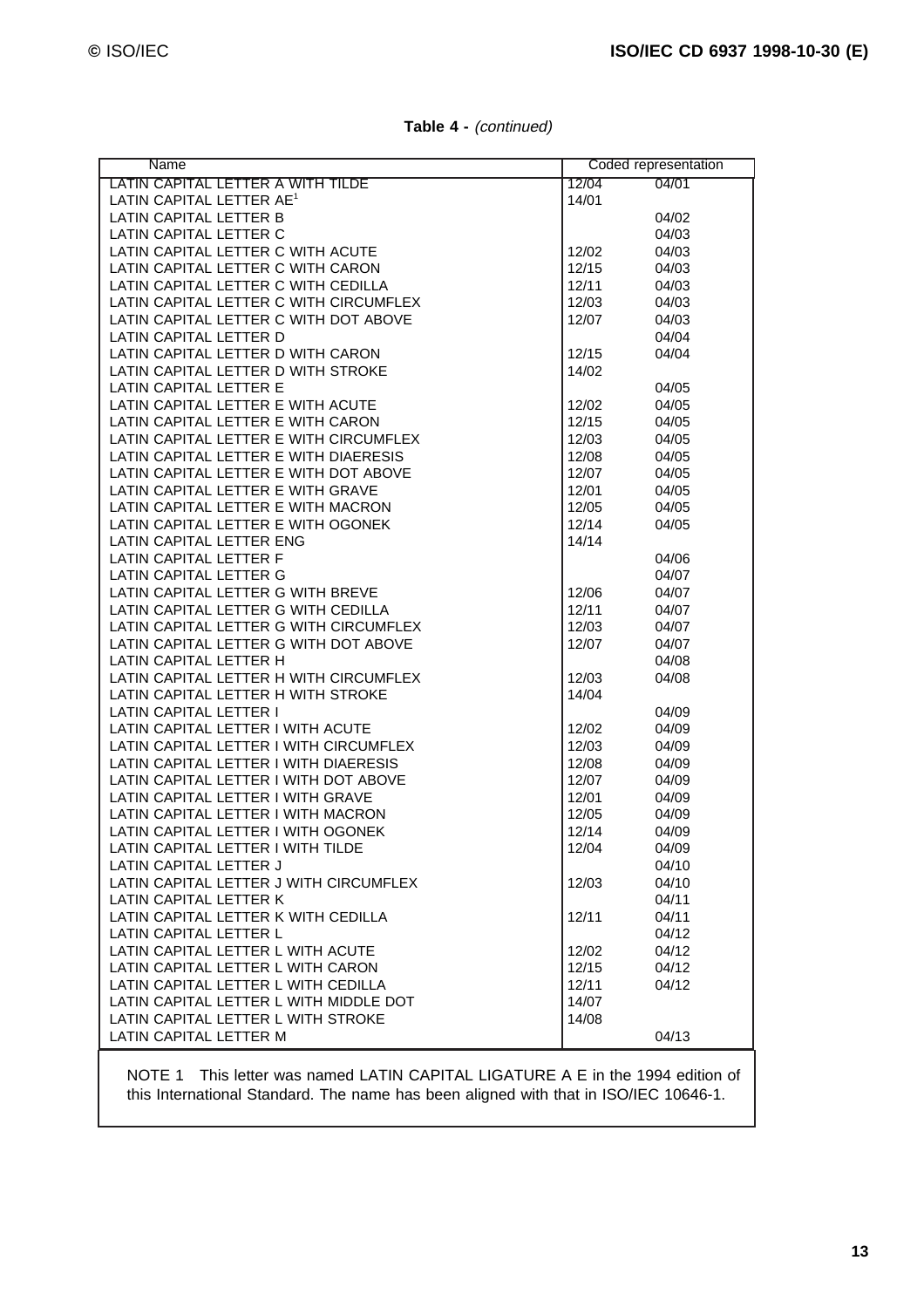| Name                                                                        |       | Coded representation |
|-----------------------------------------------------------------------------|-------|----------------------|
| LATIN CAPITAL LETTER N                                                      |       | 04/14                |
| LATIN CAPITAL LETTER N WITH ACUTE                                           | 12/02 | 04/14                |
| LATIN CAPITAL LETTER N WITH CARON                                           | 12/15 | 04/14                |
| LATIN CAPITAL LETTER N WITH CEDILLA                                         | 12/11 | 04/14                |
| LATIN CAPITAL LETTER N WITH TILDE                                           | 12/04 | 04/14                |
| LATIN CAPITAL LETTER O                                                      |       | 04/15                |
| LATIN CAPITAL LETTER O WITH ACUTE                                           | 12/02 | 04/15                |
| LATIN CAPITAL LETTER O WITH CIRCUMFLEX                                      | 12/03 | 04/15                |
| LATIN CAPITAL LETTER O WITH DIAERESIS                                       | 12/08 | 04/15                |
| LATIN CAPITAL LETTER O WITH DOUBLE ACUTE                                    | 12/13 | 04/15                |
| LATIN CAPITAL LETTER O WITH GRAVE                                           | 12/01 | 04/15                |
| LATIN CAPITAL LETTER O WITH MACRON                                          | 12/05 | 04/15                |
| LATIN CAPITAL LETTER O WITH STROKE                                          | 14/09 |                      |
| LATIN CAPITAL LETTER O WITH TILDE                                           | 12/04 | 04/15                |
| LATIN CAPITAL LETTER P                                                      |       | 05/00                |
| LATIN CAPITAL LETTER Q                                                      |       | 05/01                |
| LATIN CAPITAL LETTER R                                                      |       | 05/02                |
| LATIN CAPITAL LETTER R WITH ACUTE                                           | 12/02 | 05/02                |
| LATIN CAPITAL LETTER R WITH CARON                                           | 12/15 | 05/02                |
| LATIN CAPITAL LETTER R WITH CEDILLA                                         | 12/11 | 05/02                |
| LATIN CAPITAL LETTER S                                                      |       | 05/03                |
| LATIN CAPITAL LETTER S WITH ACUTE                                           | 12/02 | 05/03                |
| LATIN CAPITAL LETTER S WITH CARON                                           | 12/15 | 05/03                |
| LATIN CAPITAL LETTER S WITH CEDILLA                                         | 12/11 | 05/03                |
| LATIN CAPITAL LETTER S WITH CIRCUMFLEX                                      | 12/03 | 05/03                |
| LATIN CAPITAL LETTER T                                                      |       | 05/04                |
| LATIN CAPITAL LETTER T WITH CARON                                           | 12/15 | 05/04                |
| LATIN CAPITAL LETTER T WITH CEDILLA                                         | 12/11 | 05/04                |
| LATIN CAPITAL LETTER T WITH STROKE                                          | 14/13 |                      |
| LATIN CAPITAL LETTER THORN                                                  | 14/12 |                      |
| LATIN CAPITAL LETTER U                                                      |       | 05/05                |
| LATIN CAPITAL LETTER U WITH ACUTE                                           | 12/02 | 05/05                |
|                                                                             |       |                      |
| LATIN CAPITAL LETTER U WITH BREVE<br>LATIN CAPITAL LETTER U WITH CIRCUMFLEX | 12/06 | 05/05                |
|                                                                             | 12/03 | 05/05                |
| LATIN CAPITAL LETTER U WITH DIAERESIS                                       | 12/08 | 05/05                |
| LATIN CAPITAL LETTER U WITH DOUBLE ACUTE                                    | 05/05 | 12/13                |
| LATIN CAPITAL LETTER U WITH GRAVE                                           | 12/01 | 05/05                |
| LATIN CAPITAL LETTER U WITH MACRON                                          | 12/05 | 05/05                |
| LATIN CAPITAL LETTER U WITH OGONEK                                          | 12/14 | 05/05                |
| LATIN CAPITAL LETTER U WITH RING ABOVE                                      | 12/10 | 05/05                |
| LATIN CAPITAL LETTER U WITH TILDE                                           | 12/04 | 05/05                |
| LATIN CAPITAL LETTER V                                                      |       | 05/06                |
| LATIN CAPITAL LETTER W                                                      |       | 05/07                |
| LATIN CAPITAL LETTER W WITH CIRCUMFLEX                                      | 12/03 | 05/07                |
| LATIN CAPITAL LETTER X                                                      |       | 05/08                |
| LATIN CAPITAL LETTER Y                                                      |       | 05/09                |
| LATIN CAPITAL LETTER Y WITH ACUTE                                           | 12/02 | 05/09                |
| LATIN CAPITAL LETTER Y WITH CIRCUMFLEX                                      | 12/03 | 05/09                |
| LATIN CAPITAL LETTER Y WITH DIAERESIS                                       | 12/08 | 05/09                |
| LATIN CAPITAL LETTER Z                                                      |       | 05/10                |

Table 4 - (continued)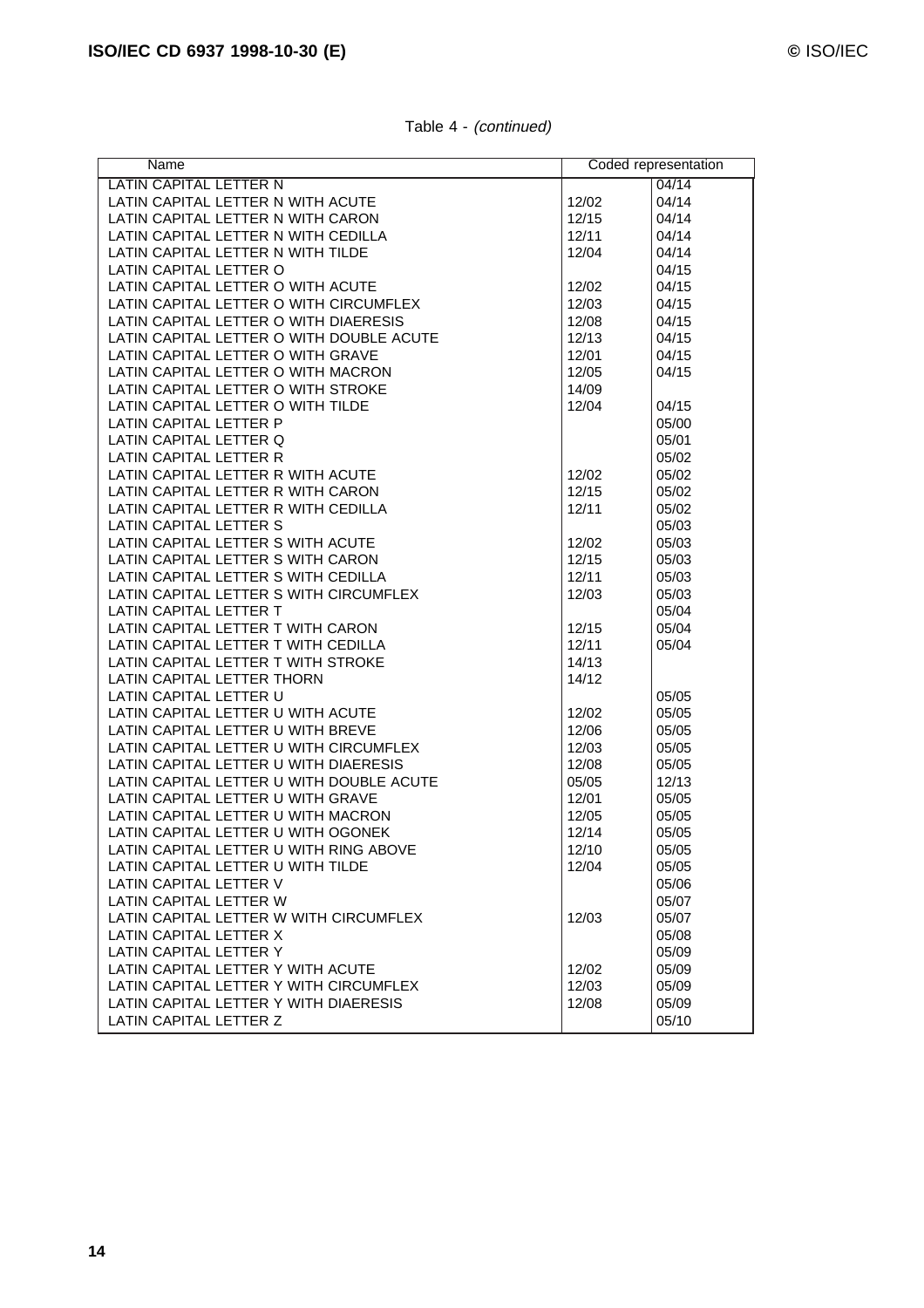| Name                                   |       | Coded representation |
|----------------------------------------|-------|----------------------|
| LATIN CAPITAL LETTER Z WITH ACUTE      | 12/02 | 05/10                |
| LATIN CAPITAL LETTER Z WITH CARON      | 12/15 | 05/10                |
| LATIN CAPITAL LETTER Z WITH DOT ABOVE  | 12/07 | 05/10                |
| LATIN CAPITAL LIGATURE IJ <sup>2</sup> | 14/06 |                      |
| LATIN CAPITAL LIGATURE OE <sup>2</sup> | 14/10 |                      |
| LATIN SMALL LETTER A                   |       | 06/01                |
| LATIN SMALL LETTER A WITH ACUTE        | 12/02 | 06/01                |
| LATIN SMALL LETTER A WITH BREVE        | 12/06 | 06/01                |
| LATIN SMALL LETTER A WITH CIRCUMFLEX   | 12/03 | 06/01                |
| LATIN SMALL LETTER A WITH DIAERESIS    | 12/08 | 06/01                |
| LATIN SMALL LETTER A WITH GRAVE        | 12/01 | 06/01                |
| LATIN SMALL LETTER A WITH MACRON       | 12/05 | 06/01                |
| LATIN SMALL LETTER A WITH OGONEK       | 12/14 | 06/01                |
| LATIN SMALL LETTER A WITH RING ABOVE   | 12/10 | 06/01                |
| LATIN SMALL LETTER A WITH TILDE        | 12/04 | 06/01                |
| LATIN SMALL LETTER AE <sup>3</sup>     | 15/01 |                      |
| LATIN SMALL LETTER B                   |       | 06/02                |
| LATIN SMALL LETTER C                   |       | 06/03                |
| LATIN SMALL LETTER C WITH ACUTE        | 12/02 | 06/03                |
| LATIN SMALL LETTER C WITH CARON        | 12/15 | 06/03                |
| LATIN SMALL LETTER C WITH CEDILLA      | 12/11 | 06/03                |
| LATIN SMALL LETTER C WITH CIRCUMFLEX   | 12/03 | 06/03                |
| LATIN SMALL LETTER C WITH DOT ABOVE    | 12/07 | 06/03                |
| LATIN SMALL LETTER D                   |       | 06/04                |
| LATIN SMALL LETTER D WITH CARON        | 12/15 | 06/04                |
| LATIN SMALL LETTER D WITH STROKE       | 15/02 |                      |
| LATIN SMALL LETTER DOTLESS I           | 15/05 |                      |
| LATIN SMALL LETTER E                   |       | 06/05                |
| LATIN SMALL LETTER E WITH ACUTE        | 12/02 | 06/05                |
| LATIN SMALL LETTER E WITH CARON        | 12/15 | 06/05                |
| LATIN SMALL LETTER E WITH CIRCUMFLEX   | 12/03 | 06/05                |
| LATIN SMALL LETTER E WITH DIAERESIS    | 12/08 | 06/05                |
| LATIN SMALL LETTER E WITH DOT ABOVE    | 12/07 | 06/05                |
| LATIN SMALL LETTER E WITH GRAVE        | 12/01 | 06/05                |
| LATIN SMALL LETTER E WITH MACRON       | 12/05 | 06/05                |
| LATIN SMALL LETTER E WITH OGONEK       | 12/14 | 06/05                |
| LATIN SMALL LETTER ENG                 | 15/14 |                      |
| LATIN SMALL LETTER ETH                 | 15/03 |                      |
| LATIN SMALL LETTER F                   |       | 06/06                |
| LATIN SMALL LETTER G                   |       | 06/07                |
| LATIN SMALL LETTER G WITH BREVE        | 12/06 | 06/07                |
|                                        |       |                      |

**Table 4 -** (continued)

NOTE 2 In the Dutch language, LATIN CAPITAL LIGATURE IJ is considered as a letter, and in the French language LATIN CAPITAL LIGATURE OE is considered a letter.

NOTE 3 This letter was named LATIN SMALL LIGATURE A E in the 1994 edition of this International Standard. The name has been aligned with that in ISO/IEC 10646-1.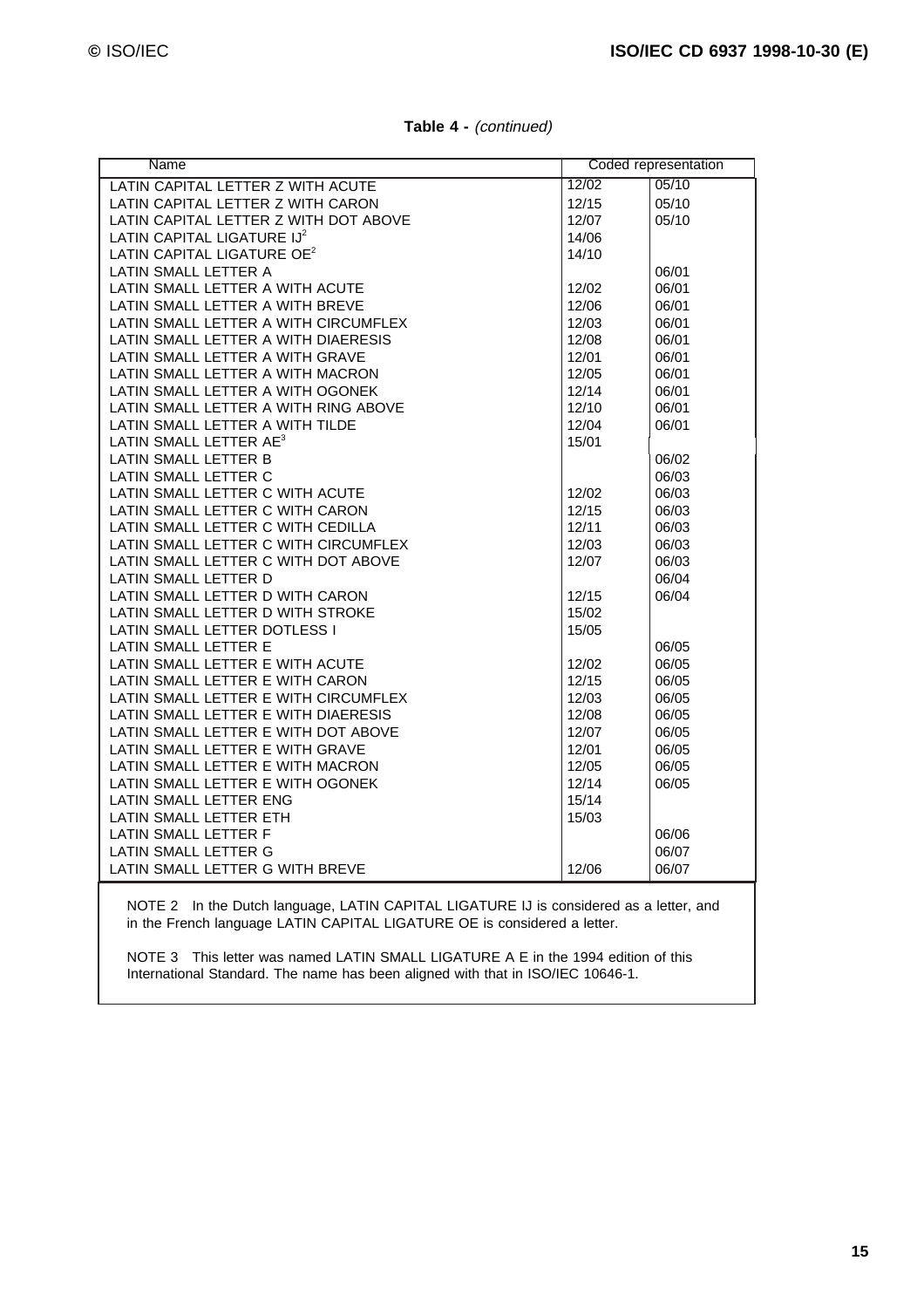| Name                                           |       | Coded representation |
|------------------------------------------------|-------|----------------------|
| LATIN SMALL LETTER G WITH CEDILLA <sup>4</sup> | 12/02 | 06/07                |
| LATIN SMALL LETTER G WITH CIRCUMFLEX           | 12/03 | 06/07                |
| LATIN SMALL LETTER G WITH DOT ABOVE            | 12/07 | 06/07                |
| LATIN SMALL LETTER H                           |       | 06/08                |
| LATIN SMALL LETTER H WITH CIRCUMFLEX           | 12/03 | 06/08                |
| LATIN SMALL LETTER H WITH STROKE               | 15/04 |                      |
| <b>LATIN SMALL LETTER I</b>                    |       | 06/09                |
| LATIN SMALL LETTER I WITH ACUTE                | 12/02 | 06/09                |
| LATIN SMALL LETTER I WITH CIRCUMFLEX           | 12/03 | 06/09                |
| LATIN SMALL LETTER I WITH DIAERESIS            | 12/08 | 06/09                |
| LATIN SMALL LETTER I WITH GRAVE                | 12/01 | 06/09                |
| LATIN SMALL LETTER I WITH MACRON               | 12/05 | 06/09                |
| LATIN SMALL LETTER I WITH OGONEK               | 12/14 | 06/09                |
| LATIN SMALL LETTER I WITH TILDE                | 12/04 | 06/09                |
| LATIN SMALL LETTER J                           |       | 06/10                |
| LATIN SMALL LETTER J WITH CIRCUMFLEX           | 12/03 | 06/10                |
| LATIN SMALL LETTER K                           |       | 06/11                |
| LATIN SMALL LETTER K WITH CEDILLA              | 12/11 | 06/11                |
| LATIN SMALL LETTER KRA                         | 15/00 |                      |
| LATIN SMALL LETTER L                           |       | 06/12                |
| LATIN SMALL LETTER L WITH ACUTE                | 12/02 | 06/12                |
| LATIN SMALL LETTER L WITH CARON                | 12/15 | 06/12                |
| LATIN SMALL LETTER L WITH CEDILLA              | 12/11 | 06/12                |
| LATIN SMALL LETTER L WITH MIDDLE DOT           | 15/07 |                      |
| LATIN SMALL LETTER L WITH STROKE               | 15/08 |                      |
| LATIN SMALL LETTER M                           |       | 06/13                |
| LATIN SMALL LETTER N                           |       | 06/14                |
| LATIN SMALL LETTER N PRECEDED BY APOSTROPHE    | 14/15 |                      |
| LATIN SMALL LETTER N WITH ACUTE                | 12/02 | 06/14                |
| LATIN SMALL LETTER N WITH CARON                | 12/15 | 06/14                |
| LATIN SMALL LETTER N WITH CEDILLA              | 12/11 | 06/14                |
| LATIN SMALL LETTER N WITH TILDE                | 12/04 | 06/14                |
| LATIN SMALL LETTER O                           |       | 06/15                |
| LATIN SMALL LETTER O WITH ACUTE                | 12/02 | 06/15                |
| LATIN SMALL LETTER O WITH CIRCUMFLEX           | 12/03 | 06/15                |
| LATIN SMALL LETTER O WITH DIAERESIS            | 12/08 | 06/15                |
| LATIN SMALL LETTER O WITH DOUBLE ACUTE         | 12/13 | 06/15                |
| LATIN SMALL LETTER O WITH GRAVE                | 12/01 | 06/15                |
| LATIN SMALL LETTER O WITH MACRON               | 12/05 | 06/15                |
| LATIN SMALL LETTER O WITH STROKE               | 15/09 |                      |
| LATIN SMALL LETTER O WITH TILDE                | 12/04 | 06/15                |
| LATIN SMALL LETTER P                           |       | 07/00                |
| LATIN SMALL LETTER Q                           |       | 07/01                |

### **Table 4 -** (continued)

NOTE 4 Accented letter LATIN SMALL LETTER G WITH CEDILLA was named "small g with acute accent" in the 1983 edition of this International Standard. For compatibility purposes, the coded representation has been kept unchanged. The name has been aligned with that in ISO/IEC 10646-1.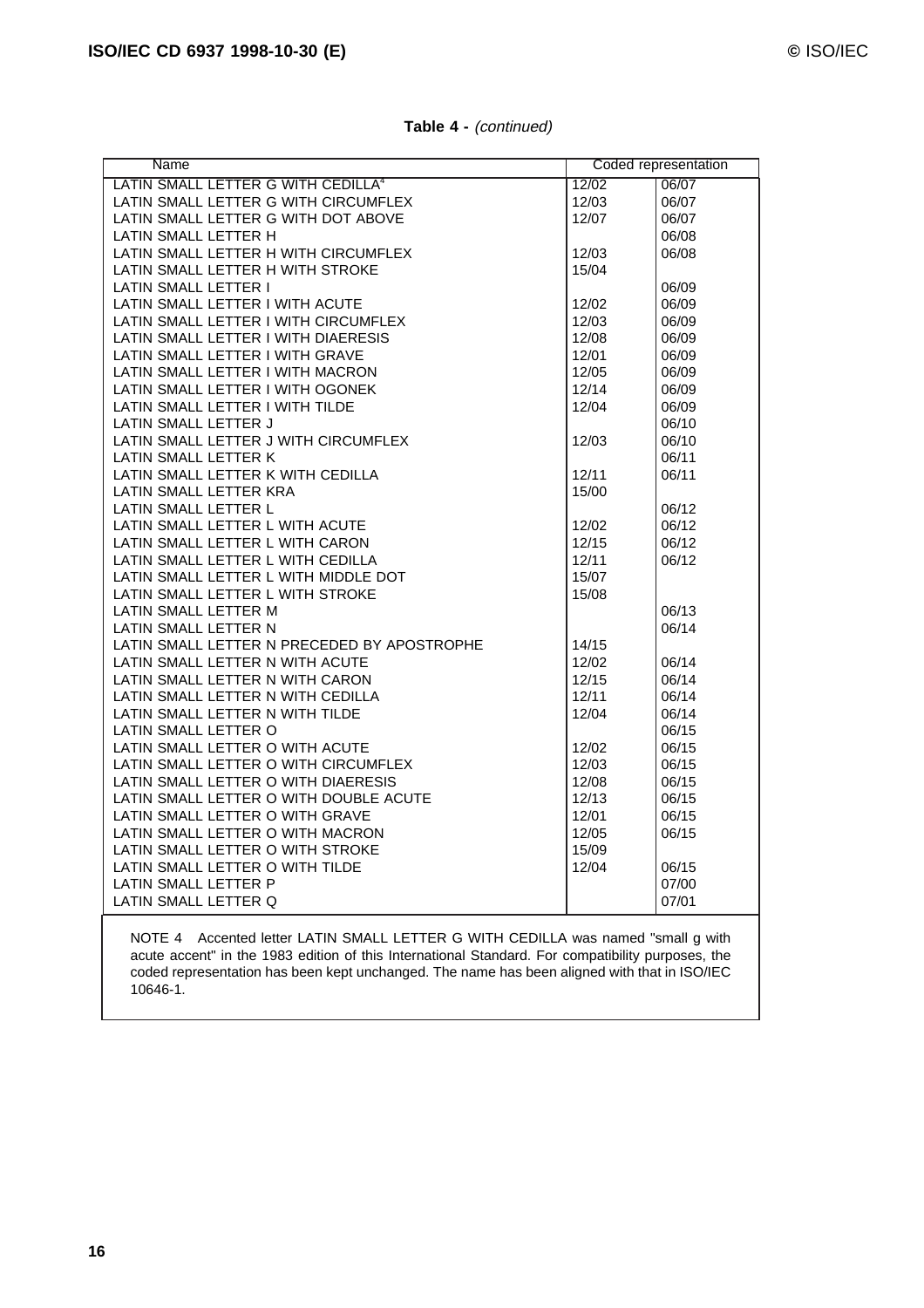| Name                                   |       | Coded representation |
|----------------------------------------|-------|----------------------|
| LATIN SMALL LETTER R                   |       | 07/02                |
| LATIN SMALL LETTER R WITH ACUTE        | 12/02 | 07/02                |
| LATIN SMALL LETTER R WITH CARON        | 12/15 | 07/02                |
| LATIN SMALL LETTER R WITH CEDILLA      | 12/11 | 07/02                |
| LATIN SMALL LETTER S                   |       | 07/03                |
| LATIN SMALL LETTER S WITH ACUTE        | 12/02 | 07/03                |
| LATIN SMALL LETTER S WITH CARON        | 12/15 | 07/03                |
| LATIN SMALL LETTER S WITH CEDILLA      | 12/11 | 07/03                |
| LATIN SMALL LETTER S WITH CIRCUMFLEX   | 12/03 | 07/03                |
| LATIN SMALL LETTER SHARP S             | 15/11 |                      |
| LATIN SMALL LETTER T                   |       | 07/04                |
| LATIN SMALL LETTER T WITH CARON        | 12/15 | 07/04                |
| LATIN SMALL LETTER T WITH CEDILLA      | 12/11 | 07/04                |
| LATIN SMALL LETTER T WITH STROKE       | 15/13 |                      |
| LATIN SMALL LETTER THORN               | 15/12 |                      |
| LATIN SMALL LETTER U                   |       | 07/05                |
| LATIN SMALL LETTER U WITH ACUTE        | 12/02 | 07/05                |
| LATIN SMALL LETTER U WITH BREVE        | 12/06 | 07/05                |
| LATIN SMALL LETTER U WITH CIRCUMFLEX   | 12/03 | 07/05                |
| LATIN SMALL LETTER U WITH DIAERESIS    | 12/08 | 07/05                |
| LATIN SMALL LETTER U WITH DOUBLE ACUTE | 12/13 | 07/05                |
| LATIN SMALL LETTER U WITH GRAVE        | 12/01 | 07/05                |
| LATIN SMALL LETTER U WITH MACRON       | 12/05 | 07/05                |
| LATIN SMALL LETTER U WITH OGONEK       | 12/14 | 07/05                |
| LATIN SMALL LETTER U WITH RING ABOVE   | 12/10 | 07/05                |
| LATIN SMALL LETTER U WITH TILDE        | 12/04 | 07/05                |
| LATIN SMALL LETTER V                   |       | 07/06                |
| LATIN SMALL LETTER W                   |       | 07/07                |
| LATIN SMALL LETTER W WITH CIRCUMFLEX   | 12/03 | 07/07                |
| LATIN SMALL LETTER X                   |       | 07/08                |
| LATIN SMALL LETTER Y                   |       | 07/09                |
| LATIN SMALL LETTER Y WITH ACUTE        | 12/02 | 07/09                |
| LATIN SMALL LETTER Y WITH CIRCUMFLEX   | 12/03 | 07/09                |
| LATIN SMALL LETTER Y WITH DIAERESIS    | 12/08 | 07/09                |
| LATIN SMALL LETTER Z                   |       | 07/10                |
| LATIN SMALL LETTER Z WITH ACUTE        | 12/02 | 07/10                |
| LATIN SMALL LETTER Z WITH CARON        | 12/15 | 07/10                |
| LATIN SMALL LETTER Z WITH DOT ABOVE    | 12/07 | 07/10                |
| LATIN SMALL LIGATURE IJ <sup>5</sup>   | 15/06 |                      |
| LATIN SMALL LIGATURE OE <sup>5</sup>   | 15/10 |                      |
| LEFT CURLY BRACKET                     |       | 07/11                |
| LEFT DOUBLE QUOTATION MARK             | 10/10 |                      |
|                                        |       |                      |

**Table 4 -** (continued)

NOTE 5 In the Dutch language, LATIN SMALL LIGATURE IJ is considered as a letter, and in the French language LATIN SMALL LIGATURE OE is considered a letter.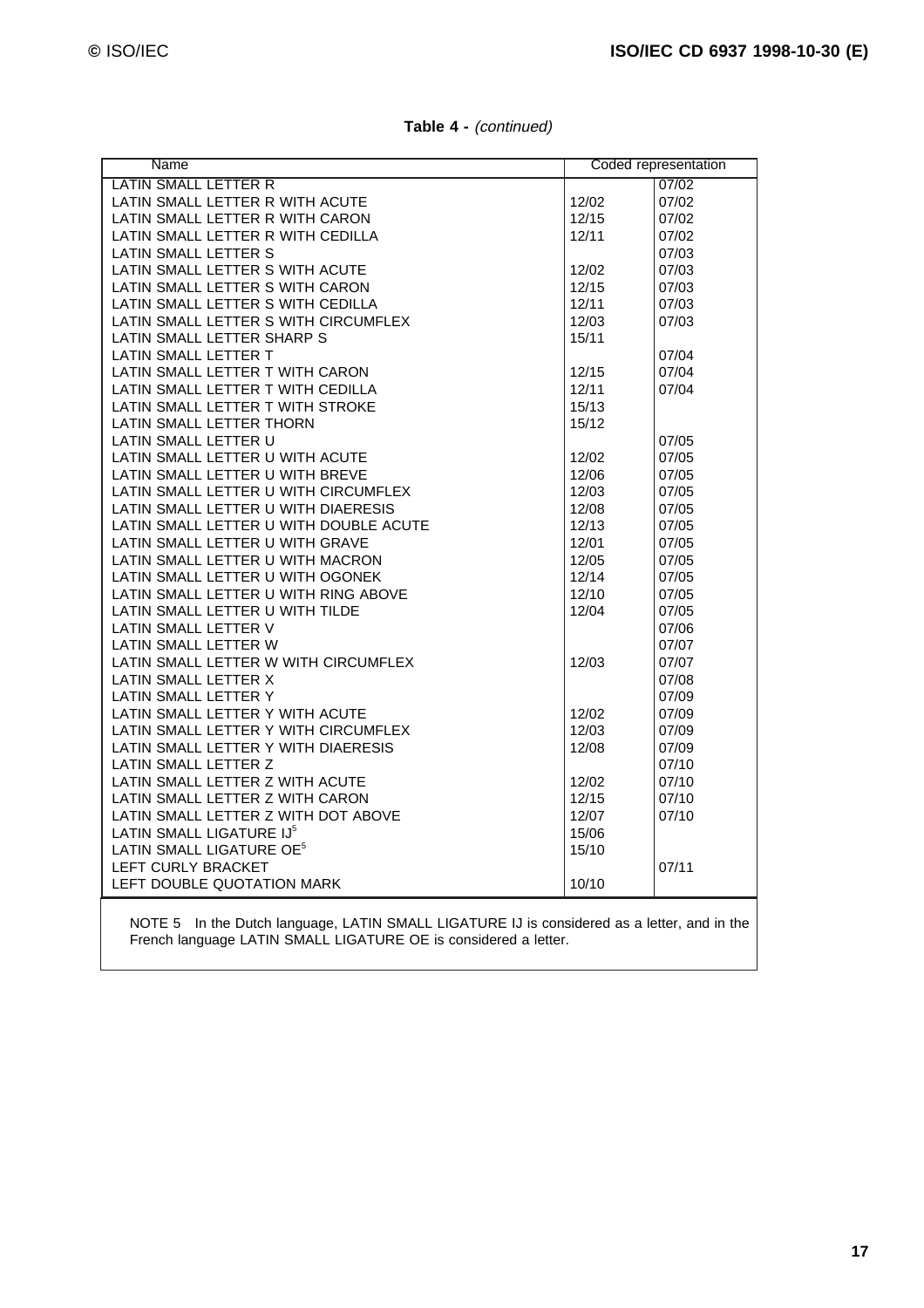| Name                                       |       | Coded representation |
|--------------------------------------------|-------|----------------------|
| <b>LEFT PARENTHESIS</b>                    |       | 02/08                |
| LEFT-POINTING DOUBLE ANGLE QUOTATION MARK  | 10/11 |                      |
| LEFT SINGLE QUOTATION MARK                 | 10/09 |                      |
| LEFT SQUARE BRACKET                        |       | 05/11                |
| LEFTWARDS ARROW                            | 10/12 |                      |
| <b>LESS-THAN SIGN</b>                      |       | 03/12                |
| <b>LOW LINE</b>                            |       | 05/15                |
| <b>MACRON</b>                              | 12/05 | 02/00                |
| MASCULINE ORDINAL INDICATOR                | 14/11 |                      |
| <b>MICRO SIGN</b>                          | 11/05 |                      |
| MIDDLE DOT                                 | 11/07 |                      |
| <b>MULTIPLICATION SIGN</b>                 | 11/04 |                      |
| <b>EIGHTH NOTE</b>                         | 13/05 |                      |
| <b>NO-BREAK SPACE</b>                      | 10/00 |                      |
| <b>NOT SIGN</b>                            | 13/06 |                      |
| <b>NUMBER SIGN</b>                         |       | 02/03                |
| <b>OGONEK</b>                              | 12/14 | 02/00                |
| <b>OHM SIGN</b>                            | 14/00 |                      |
| PERCENT SIGN                               |       | 02/05                |
| PILCROW SIGN                               | 11/06 |                      |
| PLUS SIGN                                  |       | 02/11                |
| <b>PLUS-MINUS SIGN</b>                     | 11/01 |                      |
| POUND SIGN                                 | 10/03 |                      |
| <b>QUESTION MARK</b>                       |       | 03/15                |
| <b>QUOTATION MARK</b>                      |       | 02/02                |
| <b>REGISTERED SIGN</b>                     | 13/02 |                      |
| REVERSE SOLIDUS                            |       | 05/12                |
| <b>RIGHT CURLY BRACKET</b>                 |       | 07/13                |
| RIGHT DOUBLE QUOTATION MARK                | 11/10 |                      |
| <b>RIGHT PARENTHESIS</b>                   |       | 02/09                |
| RIGHT-POINTING DOUBLE ANGLE QUOTATION MARK | 11/11 |                      |
| RIGHT SINGLE QUOTATION MARK                | 11/09 |                      |
| RIGHT SQUARE BRACKET                       |       | 05/13                |
| <b>RIGHTWARDS ARROW</b>                    | 10/14 |                      |
| <b>RING ABOVE</b>                          | 12/10 | 02/00                |
| <b>SECTION SIGN</b>                        | 10/07 |                      |
| <b>SEMICOLON</b>                           |       | 03/11                |
| <b>SOFT HYPHEN</b>                         | 15/15 |                      |
| <b>SOLIDUS</b>                             |       | 02/15                |
| <b>SPACE</b>                               | 02/00 |                      |
| SUPERSCRIPT ONE                            | 13/01 |                      |
| <b>SUPERSCRIPT THREE</b>                   | 11/03 |                      |
| <b>SUPERSCRIPT TWO</b>                     | 11/02 |                      |
| <b>TILDE</b>                               |       | 07/14                |
| <b>TRADE MARK SIGN</b>                     | 13/04 |                      |
| <b>UPWARDS ARROW</b>                       | 10/13 |                      |
| <b>VERTICAL LINE</b>                       |       | 07/12                |
| <b>VULGAR FRACTION FIVE EIGHTHS</b>        | 13/14 |                      |
| <b>VULGAR FRACTION ONE EIGHTH</b>          | 13/12 |                      |
| <b>VULGAR FRACTION ONE HALF</b>            | 11/13 |                      |
| <b>VULGAR FRACTION ONE QUARTER</b>         | 11/12 |                      |
| <b>VULGAR FRACTION SEVEN EIGHTHS</b>       | 13/15 |                      |
| <b>VULGAR FRACTION THREE EIGHTHS</b>       | 13/13 |                      |
| <b>VULGAR FRACTION THREE QUARTERS</b>      | 11/14 |                      |
| <b>YEN SIGN</b>                            | 10/05 |                      |

#### **Table 4 -** (concluded)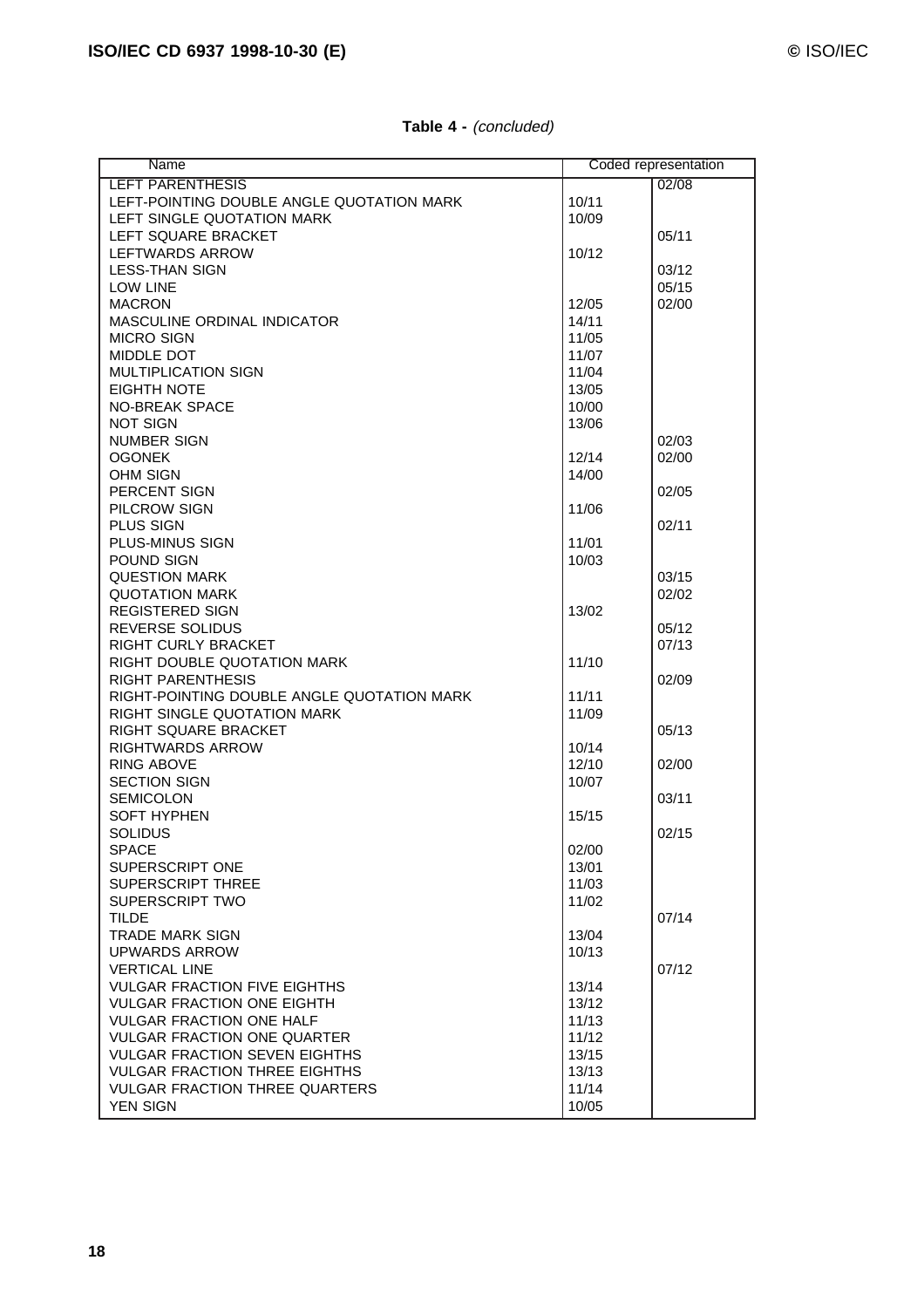# **Annex A**

(normative)

# **7-bit code**

This Annex specifies the 7-bit code for the character sets of this International Standard.

**Notation** (see 5.1): The bits of the bit combinations of the 7-bit code are identified by  $b_7$ ,  $b_6$ ,  $b_5$ ,  $b_4$ ,  $b_3$ ,  $b_2$  and  $b_1$ , where  $b_7$  is the highest-order, or most significant bit and  $b_1$  is the lowest-order, or least significant bit.

The bit combinations may be interpreted to represent numbers in the range 0 to 127 in binary notation by attributing the following weights to the individual bits:

| <b>Bit</b> | ມ– | υ <sub>ς</sub> | bς<br>ັ | ັ<br>$\overline{ }$ | υo<br>ت | הט | b. |
|------------|----|----------------|---------|---------------------|---------|----|----|
| Weight     | 64 | つつ<br>ےں       | 16      | -<br>ບ              |         |    |    |

In this International Standard, the bit combinations are identified by notations of the form xx/yy, where xx is a number in the range 00 to 07 and yy a number in the range 00 to 15. The correspondence between the notations of the form xx/yy and the bit combinations consisting of the bits  $b_7$  to  $b_1$ , is as follows:

- xx is the number represented by  $b_7$ ,  $b_6$  and  $b_5$  where these bits are given the weights 4, 2 and 1, respectively;

- yy is the number represented by  $b_4$ ,  $b_3$ ,  $b_2$  and  $b_1$  where these bits are given the weights 8, 4, 2 and 1, respectively.

The notations of the form xx/yy are the same as the ones used to identify code table positions, where xx is the column number and yy is the row number (see 5.2).

**Code table** (see 5.2)**:** A 7-bit code table consists of 128 positions arranged in 8 columns and 16 rows. The columns are numbered 00 to 07 and the rows are numbered 00 to 15.

**G0, G1, G2 and G3 sets:** In a 7-bit code, the elements of a G0 set are represented by bit combinations in the range 02/01 to 07/14, and the elements of a G1, G2 or G3 set of graphic characters are also represented by bit combinations in the range 02/00 to 07/15 after invocation by the appropriate code extension function in accordance with ISO 2022.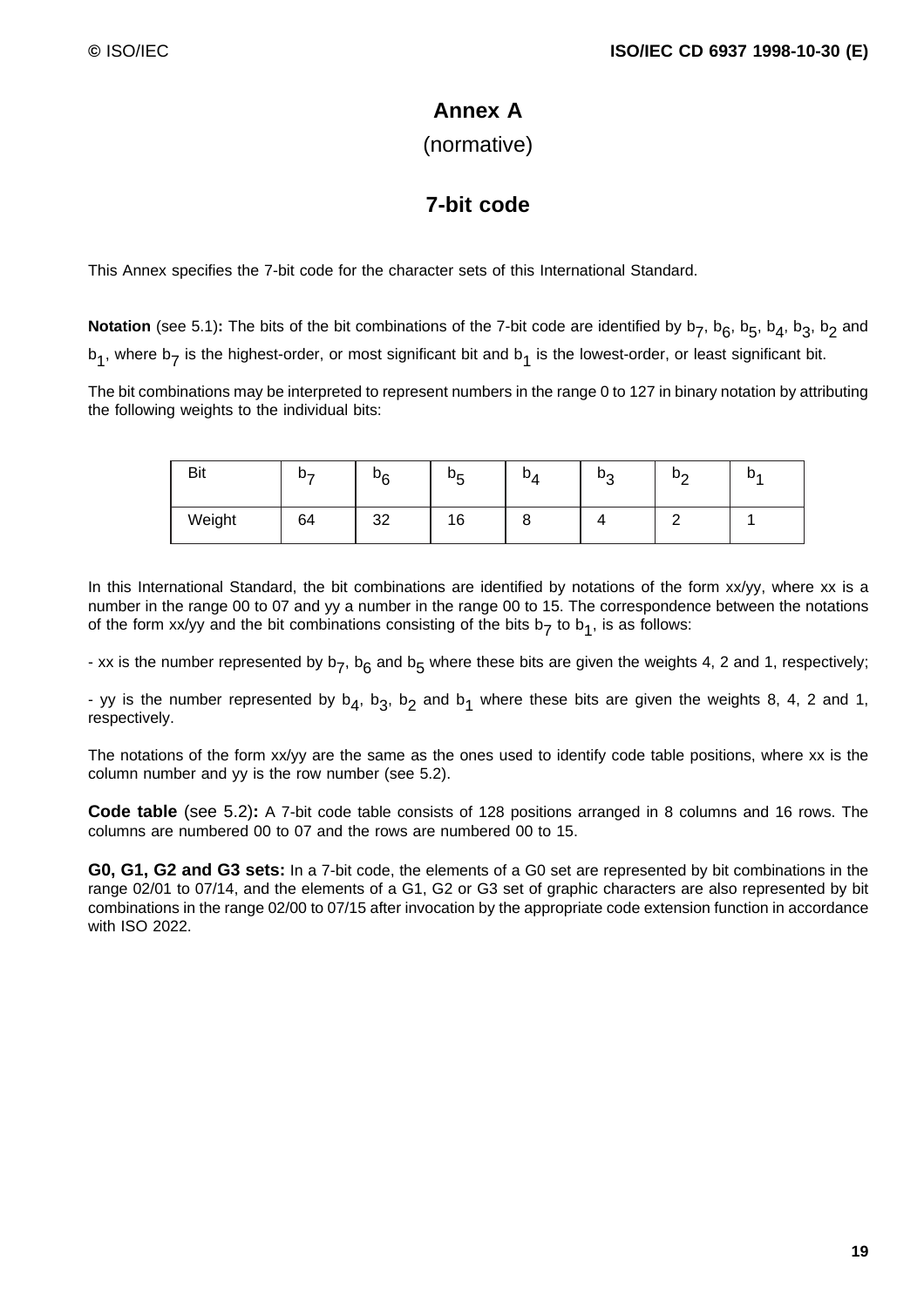**Table A.1 - Primary set of graphic characters for text communication (coding when represented by bit combinations 02/01 to 07/14 of a 7-bit code)**

|                |             |           |                     | $ b_7 $        | $\pmb{0}$                | $\pmb{0}$             | $\mathbf{1}$     | $\mathbf 1$               | $\mathbf{1}$     | $\mathbf{1}$              |
|----------------|-------------|-----------|---------------------|----------------|--------------------------|-----------------------|------------------|---------------------------|------------------|---------------------------|
|                |             |           |                     | b <sub>6</sub> | $\mathbf{1}$             | $\mathbf{1}$          | $\mathsf 0$      | $\mathbf 0$               | $\mathbf{1}$     | $\mathbf{1}$              |
|                |             |           |                     | $ b_5 $        | $\pmb{0}$                | $\mathbf{1}$          | $\pmb{0}$        | $\mathbf{1}$              | $\pmb{0}$        | $\mathbf{1}$              |
|                |             |           | $ b_4 b_3 b_2 b_1 $ |                | 02                       | 03                    | 04               | 05                        | 06               | 07                        |
| $\overline{0}$ | 10          | 0         | 10                  | 00             |                          | $\boldsymbol{0}$      | $\omega$         | ${\bf P}$                 | $\pmb{\zeta}$    | $\mathbf{p}$              |
| 0              | 0           | lо        | 1                   | 01             | !                        | $\mathbf{1}$          | ${\bf A}$        | Q                         | $\mathbf a$      | $\boldsymbol{q}$          |
| $\overline{0}$ | 0           | $\vert$ 1 | lо                  | 02             | $\bullet$                | $\boldsymbol{2}$      | B                | $\mathbf R$               | $\mathbf b$      | $\mathbf r$               |
| $\overline{0}$ | 0           | 11        | 1                   | 03             | #                        | $\boldsymbol{3}$      | $\mathbf C$      | S                         | $\mathbf c$      | S                         |
| $\overline{0}$ | 1           | 0         | 0                   | 04             | \$                       | 4                     | D                | T                         | d                | $\mathbf t$               |
| $\overline{0}$ | $\mathbf 1$ | O         | 1                   | 05             | $\frac{1}{2}$            | 5                     | ${\bf E}$        | U                         | $\mathbf e$      | $\mathbf u$               |
| 0              | $\vert$ 1   | $\vert$ 1 | lо                  | 06             | $\mathbf{\&}$            | 6                     | $\mathbf F$      | $\boldsymbol{\mathrm{V}}$ | f                | $\mathbf{V}$              |
| O              | $\mathbf 1$ | $\vert$ 1 | 1                   | 07             | $\overline{\phantom{0}}$ | 7                     | G                | W                         | g                | W                         |
| $\overline{1}$ | 10          | 0         | 0                   | 08             | $\overline{\mathcal{N}}$ | 8                     | $\bf H$          | $\mathbf{X}$              | $\mathbf h$      | $\boldsymbol{\mathrm{X}}$ |
| $\overline{1}$ | 0           | 0         | 1                   | 09             | $\mathcal Y$             | 9                     | $\mathbf I$      | Y                         | $\mathbf{i}$     | ${\bf y}$                 |
| $\overline{1}$ | 0           | $\vert$ 1 | 0                   | 10             | $\ast$                   | $\ddot{\bullet}$      | ${\bf J}$        | ${\bf Z}$                 | ${\bf j}$        | Z                         |
| $\overline{1}$ | 0           | $\vert$ 1 | $\vert$ 1           | 11             | $\boldsymbol{+}$         | $\ddot{\phantom{0}},$ | $\mathbf K$      | $\overline{L}$            | $\mathbf k$      | $\{$                      |
| $\overline{1}$ | 1           | 0         | 0                   | 12             | $\bullet$                | $\lt$                 | $\mathbf L$      | $\backslash$              | $\mathbf{l}$     |                           |
| $\mathbf{1}$   | 1           | 10        | 1                   | 13             |                          | $=$                   | M                | 1                         | m                | $\}$                      |
| $\overline{1}$ | $\vert$ 1   | $\vert$ 1 | $ 0\rangle$         | 14             |                          | $\geq$                | N                | Λ                         | $\mathbf n$      |                           |
| $\mathbf{1}$   | $\vert$ 1   | $\vert$ 1 | 1                   | 15             | I                        | $\ddot{\cdot}$        | $\boldsymbol{0}$ |                           | $\boldsymbol{0}$ |                           |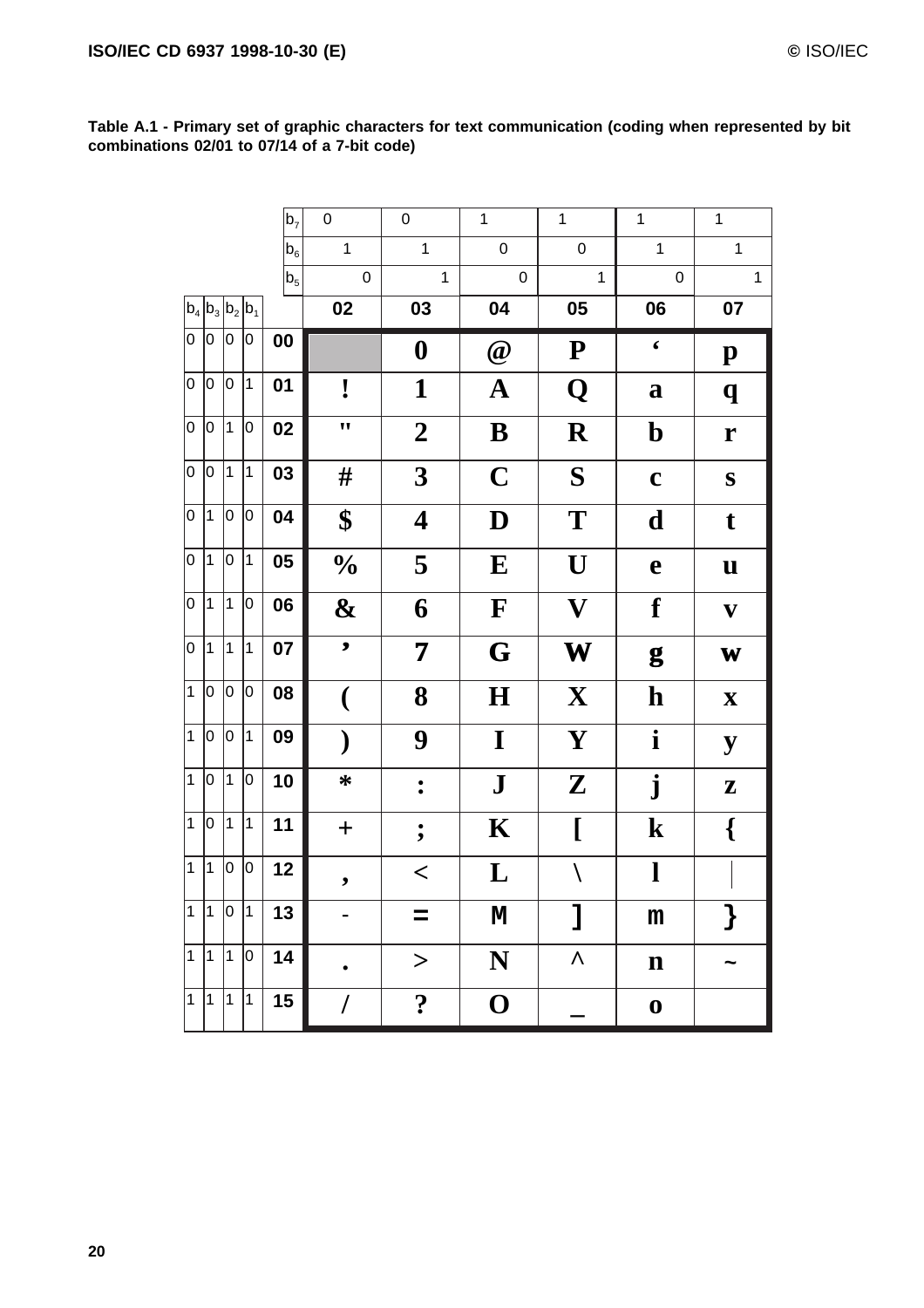|                |                |             |                         | $b_7$   | $\mathbf 0$                                | $\mathbf 0$                | $\mathbf{1}$          | $\mathbf{1}$    | $\mathbf{1}$       | $\mathbf 1$               |
|----------------|----------------|-------------|-------------------------|---------|--------------------------------------------|----------------------------|-----------------------|-----------------|--------------------|---------------------------|
|                |                |             |                         | $b_6$   | $\mathbf{1}$                               | $\mathbf{1}$               | $\mathbf 0$           | $\mathbf 0$     | $\mathbf{1}$       | $\overline{1}$            |
|                |                |             |                         | $ b_5 $ | $\mathbf 0$                                | $\mathbf{1}$               | $\pmb{0}$             | $\mathbf{1}$    | $\mathbf 0$        | $\mathbf{1}$              |
|                |                |             | $b_4 b_3 b_2 b_1$       |         | 02                                         | 03                         | 04                    | 05              | 06                 | 07                        |
| 0              | 10             | 0           | 0                       | 00      | <b>NBSP</b>                                | $\circ$                    |                       |                 | $\Omega$           | $\mathbf X$               |
| 0              | 10             | l0          | 1                       | 01      | $\mathbf{i}$                               | 土                          | $\pmb{\zeta}$         | $\mathbf{1}$    | Æ                  | æ                         |
| $\overline{0}$ | 0              | 1           | 0                       | 02      | ¢                                          | $\mathbf{2}$               | ∕                     | $^{\circledR}$  | Đ                  | đ                         |
| $\overline{0}$ | 0              | $\vert$ 1   | $\overline{1}$          | 03      | $\mathbf f$                                | $\overline{\mathbf{3}}$    | $\hat{\phantom{a}}$   | $\odot$         | $\mathbf a$        | $\eth$                    |
| 0              | $\mathbf 1$    | 0           | 0                       | 04      |                                            | $\times$                   |                       | <b>TM</b>       | Ħ                  | $\boldsymbol{\hbar}$      |
| 0              | $\mathbf 1$    | 0           | $\overline{\mathbf{1}}$ | 05      | ¥                                          | $\mu$                      |                       | $\blacklozenge$ |                    | $\mathbf{l}$              |
| 0              | $\mathbf{1}$   | 1           | 0                       | 06      |                                            | $\P$                       |                       | ┑               | $\prod$            | $\overline{11}$           |
| 0              | $\mathbf 1$    | $\vert$ 1   | 1                       | 07      | $\S$                                       |                            |                       |                 | Ŀ                  | $1 -$                     |
| $\overline{1}$ | 0              | 0           | 0                       | 08      | $\overline{\alpha}$                        | $\frac{1}{\cdot}$          | $\bullet$ $\bullet$   |                 | $\bf{L}$           | $\mathbf{r}$              |
| $\mathbf{1}$   | 0              | 0           | 1                       | 09      | $\hat{\mathbf{f}}$                         | ,                          |                       |                 | Ø                  | Ø                         |
| $\mathbf{1}$   | 0              | 1           | 10                      | 10      | $\textbf{\textit{6}}\,\textbf{\textit{6}}$ | ,,                         | ٠                     |                 | Œ                  | œ                         |
| $\mathbf{1}$   | 0              | 1           | $\mathbf 1$             | 11      | $\ll$                                      | $\gg$                      | $\blacktriangleright$ |                 | $\bf{0}$           | $\boldsymbol{\beta}$      |
| $\mathbf{1}$   | $\mathbf 1$    | 0           | 0                       | 12      | $\leftarrow$                               | $\frac{1}{4}$              |                       | $\frac{1}{8}$   | $\mathbf{p}$       | $\boldsymbol{\mathsf{b}}$ |
| $\mathbf{1}$   | $\vert$ 1      | $ 0\rangle$ | 1                       | 13      | ↑                                          | $\frac{1}{2}$              | n                     | $\frac{3}{8}$   | Ŧ                  | ŧ                         |
| $\mathbf{1}$   | $\mathbf{1}$   | 1           | $ 0\rangle$             | 14      | $\rightarrow$                              | $\frac{3}{4}$              | L                     | $\frac{5}{8}$   | $\eta$             | $\eta$                    |
| $\mathbf{1}$   | $\overline{1}$ | $\vert$ 1   | 1                       | 15      | ↓                                          | $\boldsymbol{\dot{\iota}}$ | v                     | $\frac{7}{8}$   | $\mathbf{\dot{n}}$ | <b>SHY</b>                |

**Table A.2 - Supplementary set of graphic characters and non-spacing diacritical marks for text communication (coding when represented by bit combinations 02/00 to 07/15 of a 7-bit code)**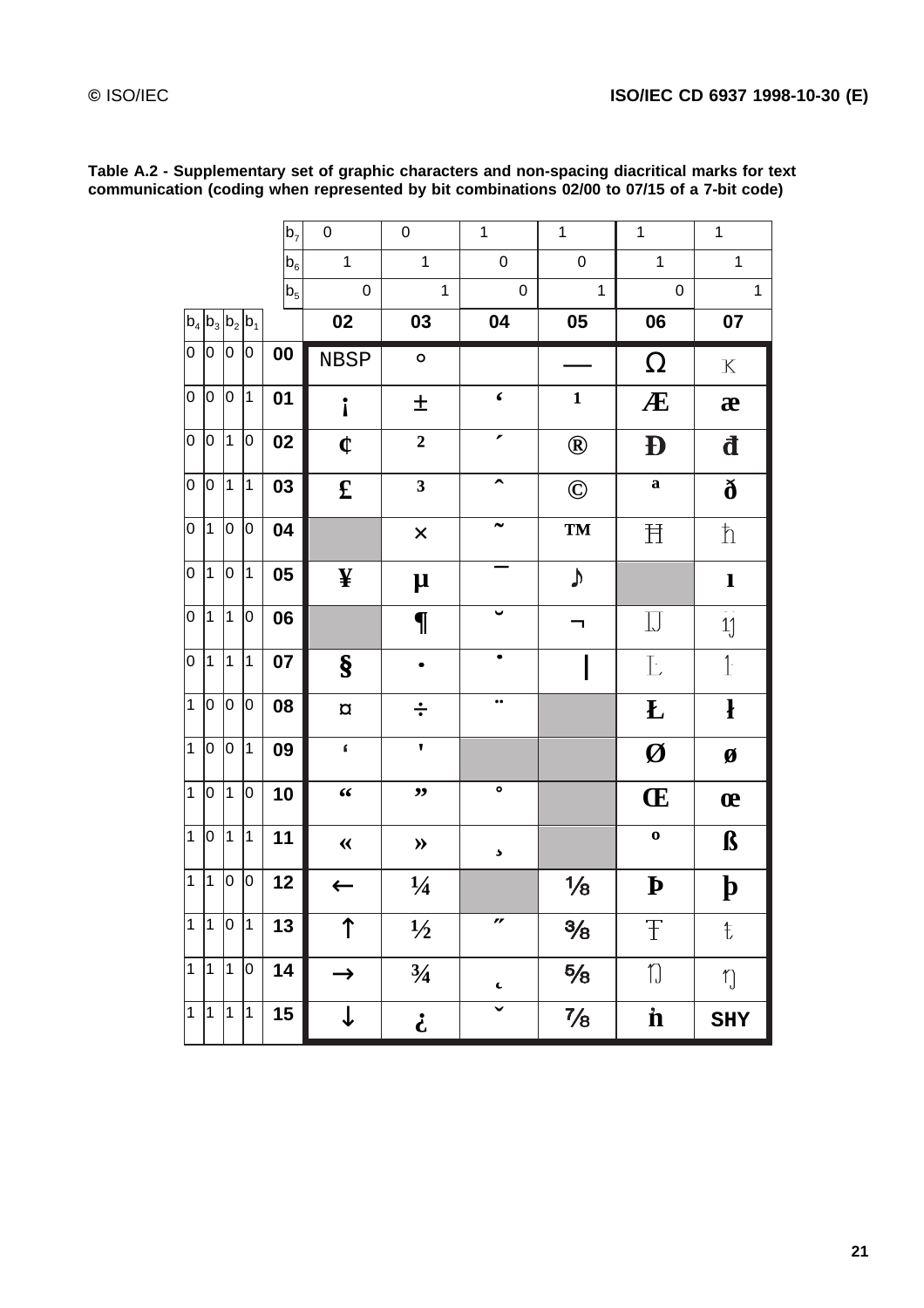# **Annex B**

### (informative)

# **Method of definition of short identifiers of this International Standard**

Characters are identified by their names as specified in the repertoire. In certain applications, these names may be too long for referencing. To serve this situation, a system of short identifiers is introduced.

NOTE 14 In the 1983 edition of this International Standard, these short identifiers were called "identifiers", and intended to identify characters. This practice is not continued in this International Standard, and is in fact deprecated.

For the purpose of this International Standard, a method has been developed which allows for a short form of identification of graphic characters. The method is shown in figure B.1.

Each short identifier consists of two capital letters and two digits.

The first letter indicates an alphabet or a character category (in the case of a non-alphabetic graphic character). Only L, N and S are used in this Annex, the other capital letters are reserved for future use.

The second letter indicates a letter of the alphabet or, in the case of a non-alphabetic graphic character, the group of characters.

In the case of an alphabetic character, the first digit indicates the presence of a diacritical mark or a special form, and the second digit indicates whether it is a capital or a small letter. The digits have no special meaning when the short identifier begins with an N or an S.

The numbering is used in a consistent manner so that each diacritical mark is always given the same number.

The numbering principle is shown in figure B.2.

Table B.1 provides the lists of short identifiers and names for the graphic characters of the repertoire defined in this International Standard.

NOTE 15: The following short identifiers have been changed from the second edition to the third edition:

|  | old new character                             |
|--|-----------------------------------------------|
|  | LA51 LA61 LATIN CAPITAL LETTER AE             |
|  | LA52 LA62 LATIN SMALL LETTER AE               |
|  | LG11 LG41 LATIN CAPITAL LETTER G WITH CEDILLA |
|  | LI51 LI63 LATIN CAPITAL LIGATURE IJ           |
|  | LI52 LI64 LATIN SMALL LIGATURE IJ             |
|  | LO51 LO63 LATIN CAPITAL LIGATURE OE           |
|  | LO52 LO64 LATIN SMALL LIGATURE OE             |

and the catogory LIGATURE has been removed from the method of definition of short identifiers.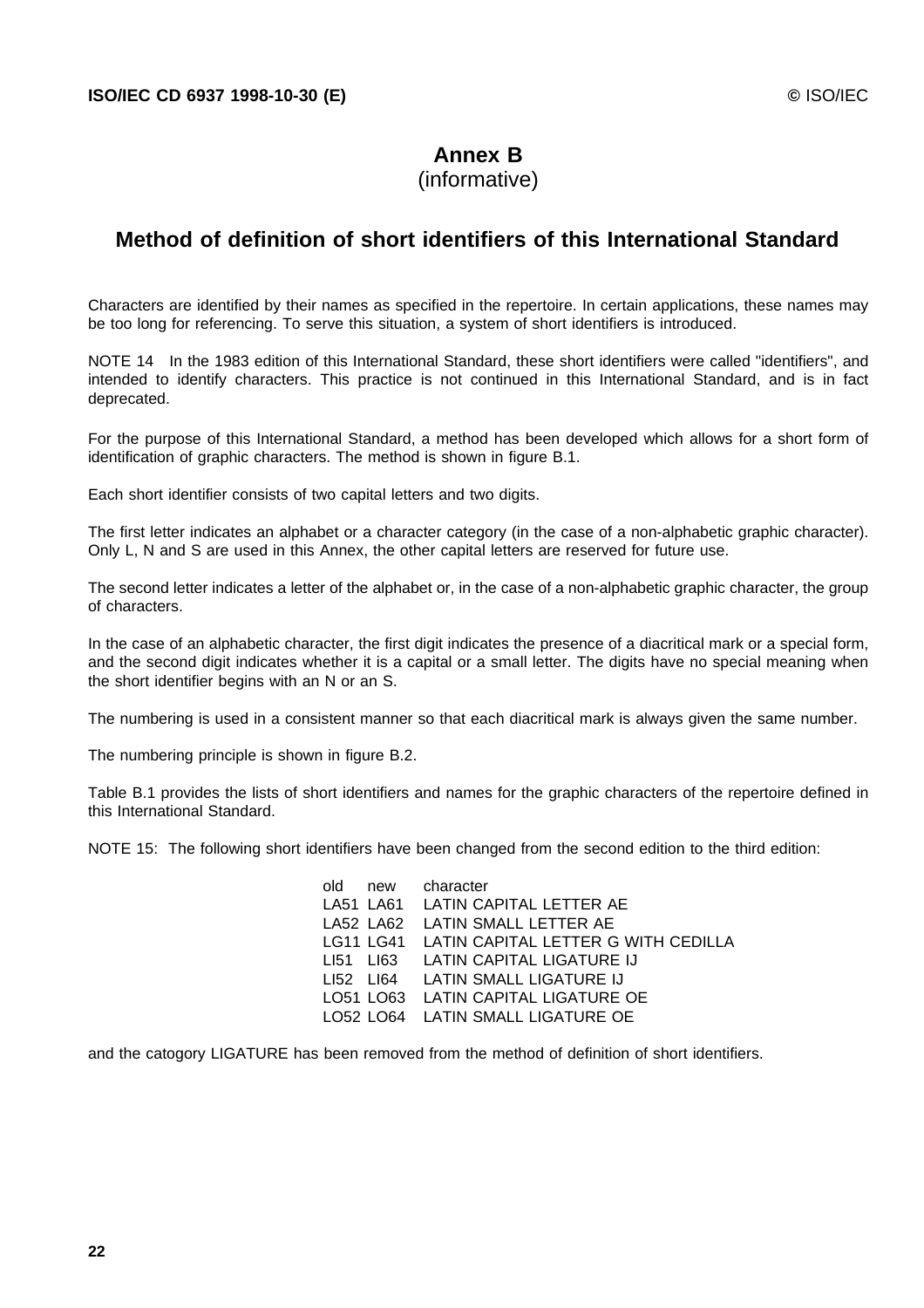

**Figure B.1 - Method of definition of short identifiers**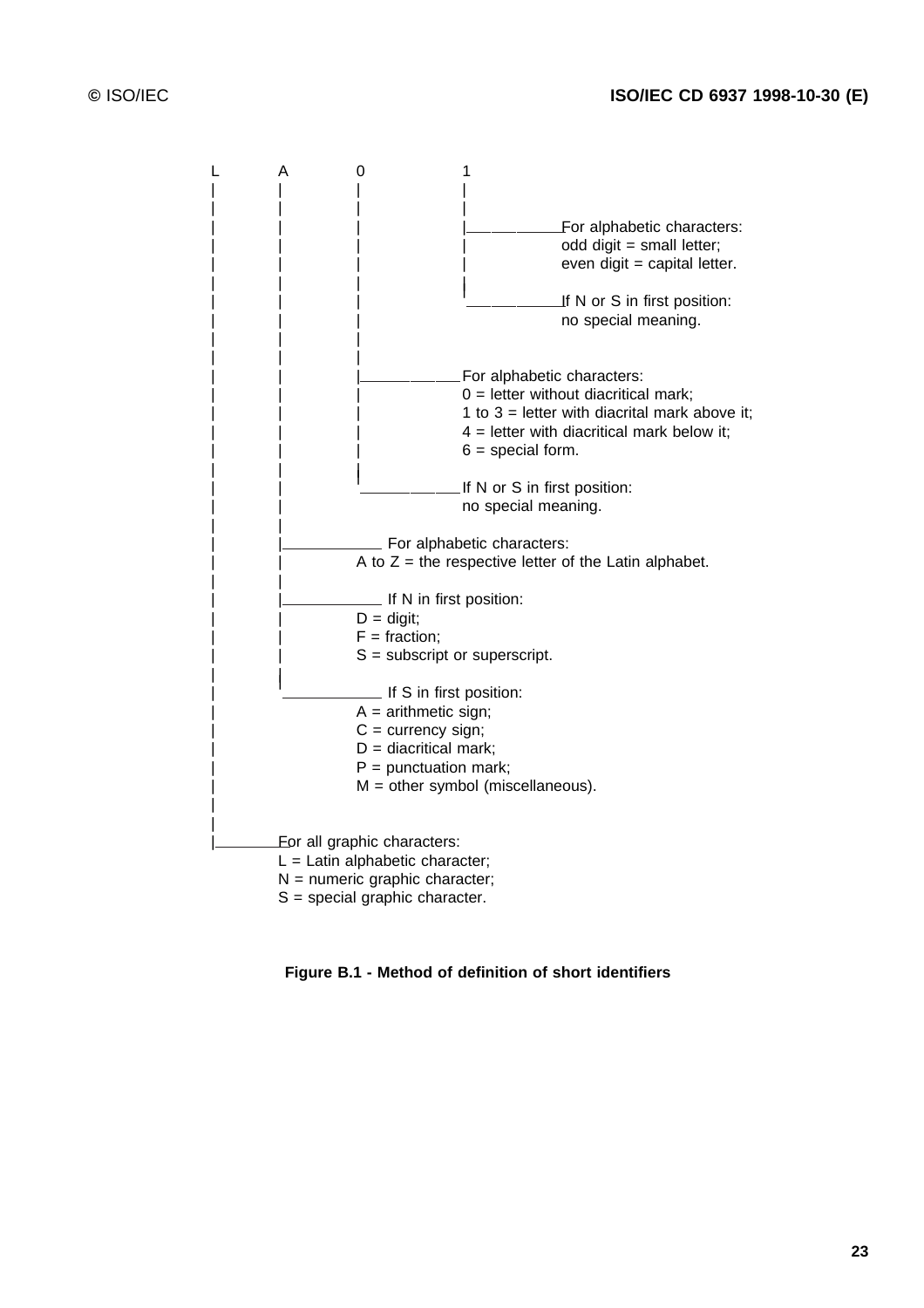|                                 | Small | Capital                      |
|---------------------------------|-------|------------------------------|
| No diacritical mark             | 01    | 02                           |
| <b>ACUTE ACCENT</b>             | 11    | 12                           |
| <b>GRAVE ACCENT</b>             | 13    | 14                           |
| <b>CIRCUMFLEX ACCENT</b>        | 15    | 16                           |
| <b>DIAERESIS</b>                | 17    | 18                           |
| <b>TILDE</b>                    | 19    | 20                           |
| <b>CARON</b>                    | 21    | 22                           |
| <b>BREVE</b>                    | 23    | 24                           |
| DOUBLE ACUTE ACCENT             | 25    | 26                           |
| <b>RING ABOVE</b>               | 27    | 28                           |
| <b>DOT ABOVE</b>                | 29    | 30                           |
| <b>MACRON</b>                   | 31    | 32                           |
| <b>CEDILLA</b>                  | 41    | 42                           |
| <b>OGONEK</b>                   | 43    | 44                           |
| Special forms:                  |       |                              |
| AE, D, H, L, T WITH STROKE      | 61    | 62                           |
| <b>DOTLESS I</b>                | 61    | $\overline{\phantom{a}}$     |
| O WITH STROKE                   | 61    | 62                           |
| <b>KRA</b>                      | 61    | $\overline{\phantom{a}}$     |
| <b>ENG</b>                      | 61    | 62                           |
| <b>SHARP S</b>                  | 61    | $\blacksquare$               |
| ETH (see note 12 in clause 8.3) | 63    | 62                           |
| L WITH MIDDLE DOT               | 63    | 64                           |
| N PRECEDED BY APOSTROPHE        | 63    | $\qquad \qquad \blacksquare$ |
| <b>THORN</b>                    | 63    | 64                           |
| IJ, OE                          | 63    | 64                           |

**Figure B.2 - Numbering principle for alphabetic characters**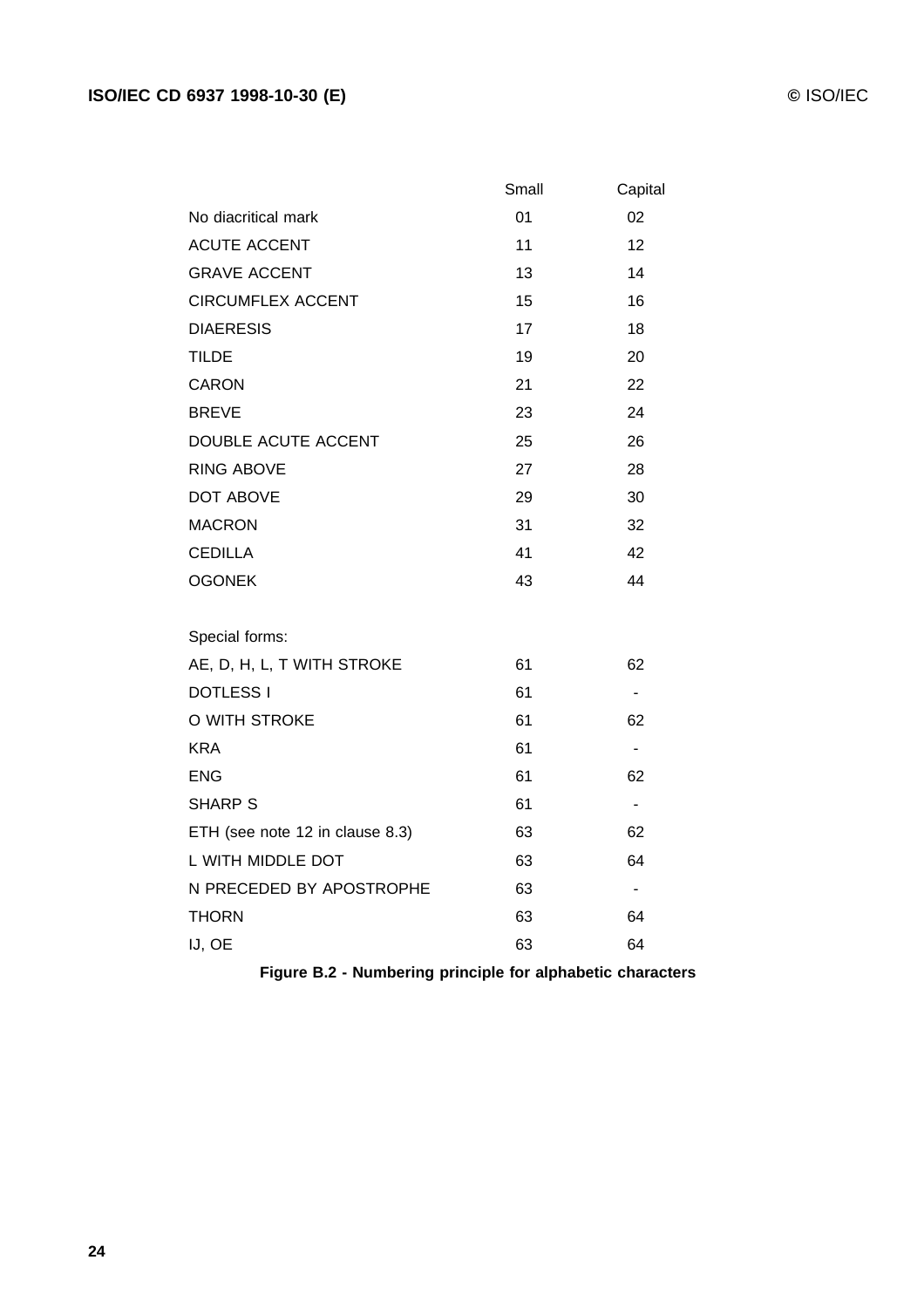| ID               | Name                                   |
|------------------|----------------------------------------|
| <b>SD11</b>      | <b>ACUTE ACCENT</b>                    |
| <b>SM03</b>      | <b>AMPERSAND</b>                       |
| SP <sub>05</sub> | <b>APOSTROPHE</b>                      |
| <b>SM04</b>      | <b>ASTERISK</b>                        |
| SD23             | <b>BREVE</b>                           |
| <b>SM65</b>      | <b>BROKEN BAR</b>                      |
| SD21             | <b>CARON</b>                           |
| <b>SD41</b>      | <b>CEDILLA</b>                         |
| SC <sub>04</sub> | <b>CENT SIGN</b>                       |
| <b>SD15</b>      | <b>CIRCUMFLEX ACCENT</b>               |
| SP13             | <b>COLON</b>                           |
| SP <sub>08</sub> | <b>COMMA</b>                           |
| <b>SM05</b>      | <b>COMMERCIAL AT</b>                   |
| <b>SM52</b>      | <b>COPYRIGHT SIGN</b>                  |
| SC <sub>01</sub> | <b>CURRENCY SIGN</b>                   |
| <b>SM19</b>      | <b>DEGREE SIGN</b>                     |
| <b>SD17</b>      | <b>DIAERESIS</b>                       |
| ND <sub>08</sub> | <b>DIGIT EIGHT</b>                     |
| <b>ND05</b>      | <b>DIGIT FIVE</b>                      |
| ND <sub>04</sub> | <b>DIGIT FOUR</b>                      |
| ND <sub>09</sub> | <b>DIGIT NINE</b>                      |
| ND <sub>01</sub> | <b>DIGIT ONE</b>                       |
| ND07             | <b>DIGIT SEVEN</b>                     |
| ND <sub>06</sub> | <b>DIGIT SIX</b>                       |
| ND <sub>03</sub> | <b>DIGIT THREE</b>                     |
| ND <sub>02</sub> | <b>DIGIT TWO</b>                       |
| <b>ND10</b>      | <b>DIGIT ZERO</b>                      |
| <b>SA06</b>      | <b>DIVISION SIGN</b>                   |
| SC <sub>03</sub> | <b>DOLLAR SIGN</b>                     |
| SD <sub>29</sub> | DOT ABOVE                              |
| <b>SD25</b>      | DOUBLE ACUTE ACCENT                    |
| <b>SM93</b>      | <b>EIGHTH NOTE</b>                     |
| <b>SM33</b>      | <b>DOWNWARDS ARROW</b>                 |
| <b>SA04</b>      | <b>EQUALS SIGN</b>                     |
| SP <sub>02</sub> | <b>EXCLAMATION MARK</b>                |
| <b>SM21</b>      | <b>FEMININE ORDINAL INDICATOR</b>      |
| <b>SP11</b>      | <b>FULL STOP</b>                       |
| <b>SD13</b>      | <b>GRAVE ACCENT</b>                    |
| <b>SA05</b>      | <b>GREATER-THAN SIGN</b>               |
| <b>SM12</b>      | <b>HORIZONTAL BAR</b>                  |
| <b>SP10</b>      | <b>HYPHEN-MINUS</b>                    |
| SP <sub>03</sub> | <b>INVERTED EXCLAMATION MARK</b>       |
| <b>SP16</b>      | <b>INVERTED QUESTION MARK</b>          |
| <b>LA02</b>      | LATIN CAPITAL LETTER A                 |
| <b>LA12</b>      | LATIN CAPITAL LETTER A WITH ACUTE      |
| <b>LA24</b>      | LATIN CAPITAL LETTER A WITH BREVE      |
| <b>LA16</b>      | LATIN CAPITAL LETTER A WITH CIRCUMFLEX |
| <b>LA18</b>      | LATIN CAPITAL LETTER A WITH DIAERESIS  |
| <b>LA14</b>      | LATIN CAPITAL LETTER A WITH GRAVE      |
|                  |                                        |

#### **Table B.1 - List of short identifiers for the repertoire in alphabetic order of character names**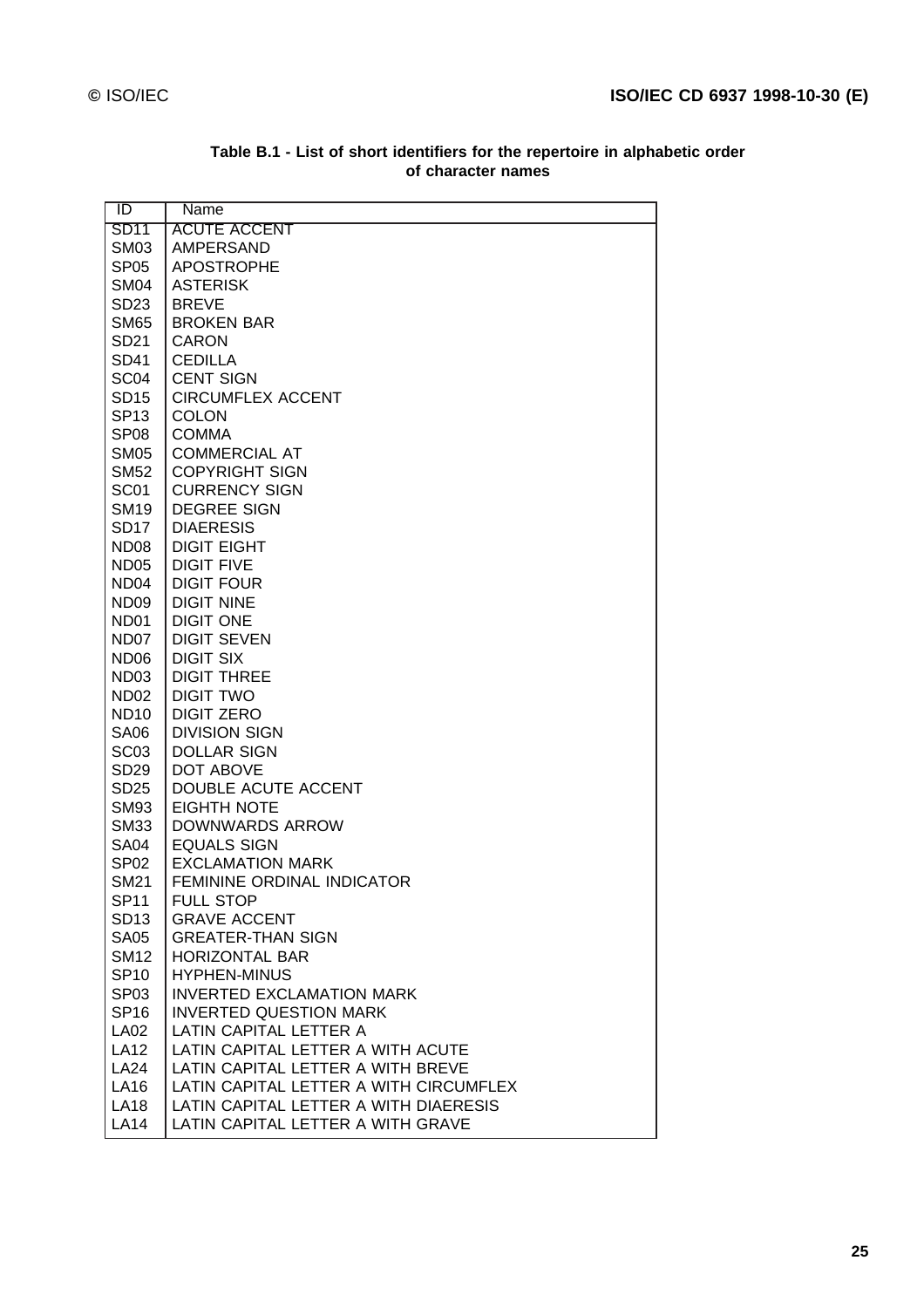| $\overline{1}$      | Name                                                                     |
|---------------------|--------------------------------------------------------------------------|
| LA32                | LATIN CAPITAL LETTER A WITH MACRON                                       |
| <b>LA44</b>         | LATIN CAPITAL LETTER A WITH OGONEK                                       |
| <b>LA28</b>         | LATIN CAPITAL LETTER A WITH RING ABOVE                                   |
| <b>LA20</b>         | LATIN CAPITAL LETTER A WITH TILDE                                        |
| LA62                | LATIN CAPITAL LETTER AE                                                  |
| LB <sub>02</sub>    | LATIN CAPITAL LETTER B                                                   |
| LC <sub>02</sub>    | LATIN CAPITAL LETTER C                                                   |
| <b>LC12</b>         | LATIN CAPITAL LETTER C WITH ACUTE                                        |
| <b>LC22</b>         | LATIN CAPITAL LETTER C WITH CARON                                        |
| <b>LC42</b>         | LATIN CAPITAL LETTER C WITH CEDILLA                                      |
| <b>LC16</b>         | LATIN CAPITAL LETTER C WITH CIRCUMFLEX                                   |
| LC30                | LATIN CAPITAL LETTER C WITH DOT ABOVE                                    |
| LD <sub>02</sub>    | LATIN CAPITAL LETTER D                                                   |
| LD22                | LATIN CAPITAL LETTER D WITH CARON                                        |
| LD <sub>62</sub>    | LATIN CAPITAL LETTER D WITH STROKE                                       |
| LE <sub>02</sub>    | LATIN CAPITAL LETTER E                                                   |
| <b>LE12</b>         | LATIN CAPITAL LETTER E WITH ACUTE                                        |
| <b>LE22</b>         | LATIN CAPITAL LETTER E WITH CARON                                        |
| <b>LE16</b>         | LATIN CAPITAL LETTER E WITH CIRCUMFLEX                                   |
| <b>LE18</b>         | LATIN CAPITAL LETTER E WITH DIAERESIS                                    |
| <b>LE30</b>         | LATIN CAPITAL LETTER E WITH DOT ABOVE                                    |
| <b>LE14</b>         | LATIN CAPITAL LETTER E WITH GRAVE                                        |
| <b>LE32</b>         | LATIN CAPITAL LETTER E WITH MACRON                                       |
| <b>LE44</b>         | LATIN CAPITAL LETTER E WITH OGONEK                                       |
| <b>LN62</b>         | LATIN CAPITAL LETTER ENG                                                 |
| LF <sub>02</sub>    | LATIN CAPITAL LETTER F                                                   |
| <b>LG02</b>         | LATIN CAPITAL LETTER G                                                   |
| <b>LG24</b>         | LATIN CAPITAL LETTER G WITH BREVE                                        |
| <b>LG42</b>         | LATIN CAPITAL LETTER G WITH CEDILLA                                      |
| <b>LG16</b>         | LATIN CAPITAL LETTER G WITH CIRCUMFLEX                                   |
| <b>LG30</b>         | LATIN CAPITAL LETTER G WITH DOT ABOVE                                    |
| <b>LH02</b>         | LATIN CAPITAL LETTER H                                                   |
| LH16                | LATIN CAPITAL LETTER H WITH CIRCUMFLEX                                   |
| LH62                | LATIN CAPITAL LETTER H WITH STROKE                                       |
| LI02                | <b>LATIN CAPITAL LETTER I</b>                                            |
| LI <sub>12</sub>    | LATIN CAPITAL LETTER I WITH ACUTE                                        |
| LI16                | LATIN CAPITAL LETTER I WITH CIRCUMFLEX                                   |
| LI18                | LATIN CAPITAL LETTER I WITH DIAERESIS                                    |
| LI30                | LATIN CAPITAL LETTER I WITH DOT ABOVE                                    |
| LI14                | LATIN CAPITAL LETTER I WITH GRAVE                                        |
| LI32<br>LI44        | LATIN CAPITAL LETTER I WITH MACRON<br>LATIN CAPITAL LETTER I WITH OGONEK |
| <b>LI20</b>         | LATIN CAPITAL LETTER I WITH TILDE                                        |
| LJ02                | LATIN CAPITAL LETTER J                                                   |
|                     | LATIN CAPITAL LETTER J WITH CIRCUMFLEX                                   |
| LJ16<br><b>LK02</b> | <b>LATIN CAPITAL LETTER K</b>                                            |
| <b>LK42</b>         | LATIN CAPITAL LETTER K WITH CEDILLA                                      |
| LL <sub>02</sub>    | LATIN CAPITAL LETTER L                                                   |
| <b>LL12</b>         | LATIN CAPITAL LETTER L WITH ACUTE                                        |
|                     |                                                                          |

**Table B.1 -** (continued)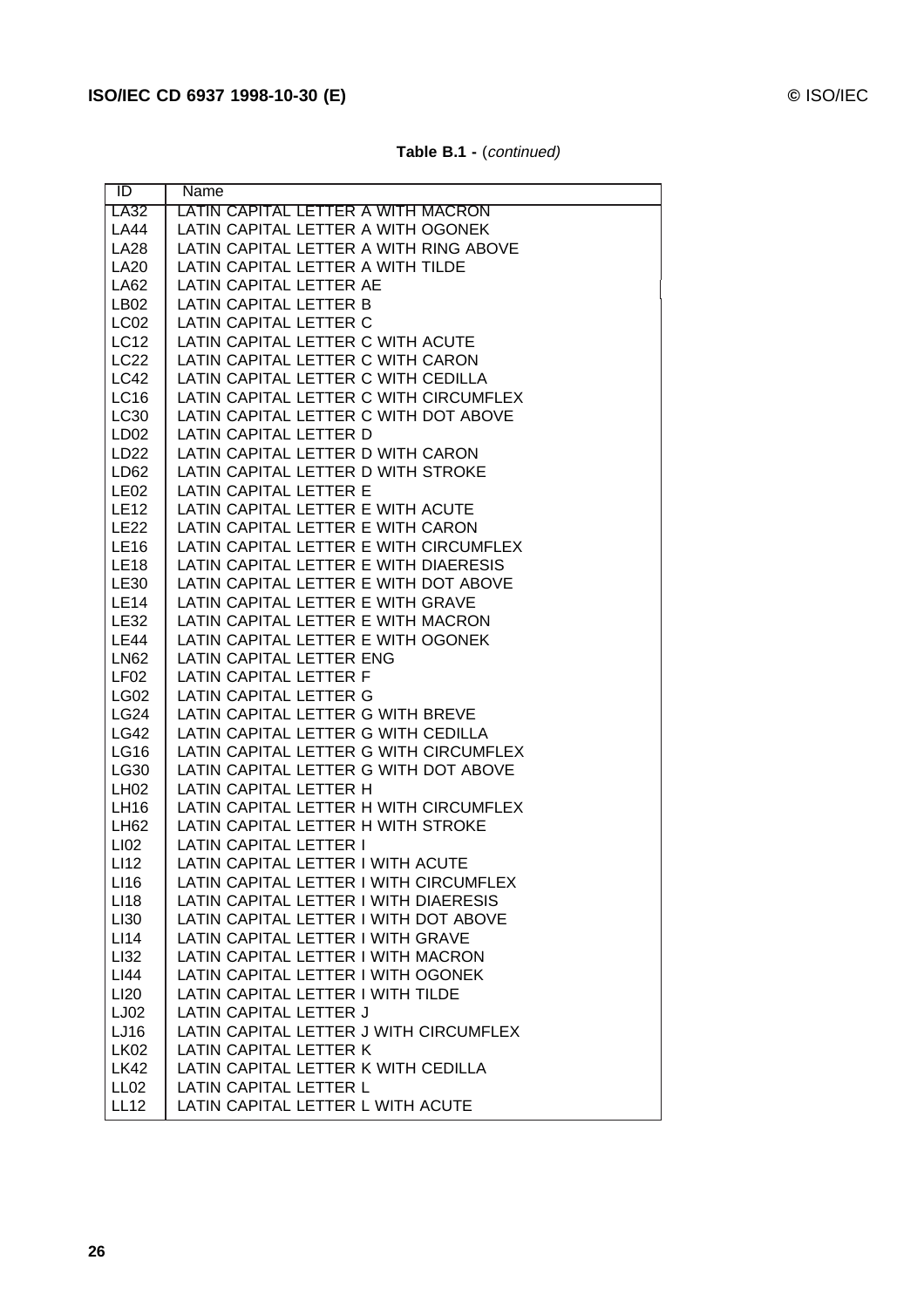| Table B.1 - (continued) |  |
|-------------------------|--|
|-------------------------|--|

| ID               | Name                                     |
|------------------|------------------------------------------|
| <b>LL22</b>      | <u>LATIN CAPITAL LETTER L WITH CARON</u> |
| <b>LL42</b>      | LATIN CAPITAL LETTER L WITH CEDILLA      |
| LL64             | LATIN CAPITAL LETTER L WITH MIDDLE DOT   |
| LL62             | LATIN CAPITAL LETTER L WITH STROKE       |
| <b>LM02</b>      | LATIN CAPITAL LETTER M                   |
| <b>LN02</b>      | LATIN CAPITAL LETTER N                   |
| LN12             | LATIN CAPITAL LETTER N WITH ACUTE        |
| <b>LN22</b>      | LATIN CAPITAL LETTER N WITH CARON        |
| LN42             | LATIN CAPITAL LETTER N WITH CEDILLA      |
| LN <sub>20</sub> | LATIN CAPITAL LETTER N WITH TILDE        |
| LO02             | LATIN CAPITAL LETTER O                   |
| LO12             | LATIN CAPITAL LETTER O WITH ACUTE        |
| LO16             | LATIN CAPITAL LETTER O WITH CIRCUMFLEX   |
| LO18             | LATIN CAPITAL LETTER O WITH DIAERESIS    |
| LO <sub>26</sub> | LATIN CAPITAL LETTER O WITH DOUBLE ACUTE |
| LO14             | LATIN CAPITAL LETTER O WITH GRAVE        |
| LO32             | LATIN CAPITAL LETTER O WITH MACRON       |
| LO62             | LATIN CAPITAL LETTER O WITH STROKE       |
| LO <sub>20</sub> | LATIN CAPITAL LETTER O WITH TILDE        |
| LP <sub>02</sub> | LATIN CAPITAL LETTER P                   |
| LQ02             | LATIN CAPITAL LETTER Q                   |
| <b>LR02</b>      | LATIN CAPITAL LETTER R                   |
| <b>LR12</b>      | LATIN CAPITAL LETTER R WITH ACUTE        |
| <b>LR22</b>      | LATIN CAPITAL LETTER R WITH CARON        |
| LR42             | LATIN CAPITAL LETTER R WITH CEDILLA      |
| <b>LS02</b>      | LATIN CAPITAL LETTER S                   |
| <b>LS12</b>      | LATIN CAPITAL LETTER S WITH ACUTE        |
| <b>LS22</b>      | LATIN CAPITAL LETTER S WITH CARON        |
| <b>LS42</b>      | LATIN CAPITAL LETTER S WITH CEDILLA      |
| <b>LS16</b>      | LATIN CAPITAL LETTER S WITH CIRCUMFLEX   |
| LT <sub>02</sub> | LATIN CAPITAL LETTER T                   |
| LT22             | LATIN CAPITAL LETTER T WITH CARON        |
| LT42             | LATIN CAPITAL LETTER T WITH CEDILLA      |
| LT <sub>62</sub> | LATIN CAPITAL LETTER T WITH STROKE       |
| LT64             | LATIN CAPITAL LETTER THORN               |
| <b>LU02</b>      | LATIN CAPITAL LETTER U                   |
| <b>LU12</b>      | LATIN CAPITAL LETTER U WITH ACUTE        |
| <b>LU24</b>      | LATIN CAPITAL LETTER U WITH BREVE        |
| <b>LU16</b>      | LATIN CAPITAL LETTER U WITH CIRCUMFLEX   |
| <b>LU18</b>      | LATIN CAPITAL LETTER U WITH DIAERESIS    |
| <b>LU26</b>      | LATIN CAPITAL LETTER U WITH DOUBLE ACUTE |
| <b>LU14</b>      | LATIN CAPITAL LETTER U WITH GRAVE        |
| <b>LU32</b>      | LATIN CAPITAL LETTER U WITH MACRON       |
| <b>LU44</b>      | LATIN CAPITAL LETTER U WITH OGONEK       |
| <b>LU28</b>      | LATIN CAPITAL LETTER U WITH RING ABOVE   |
| <b>LU20</b>      | LATIN CAPITAL LETTER U WITH TILDE        |
| LV02             | LATIN CAPITAL LETTER V                   |
| <b>LW02</b>      | LATIN CAPITAL LETTER W                   |
|                  |                                          |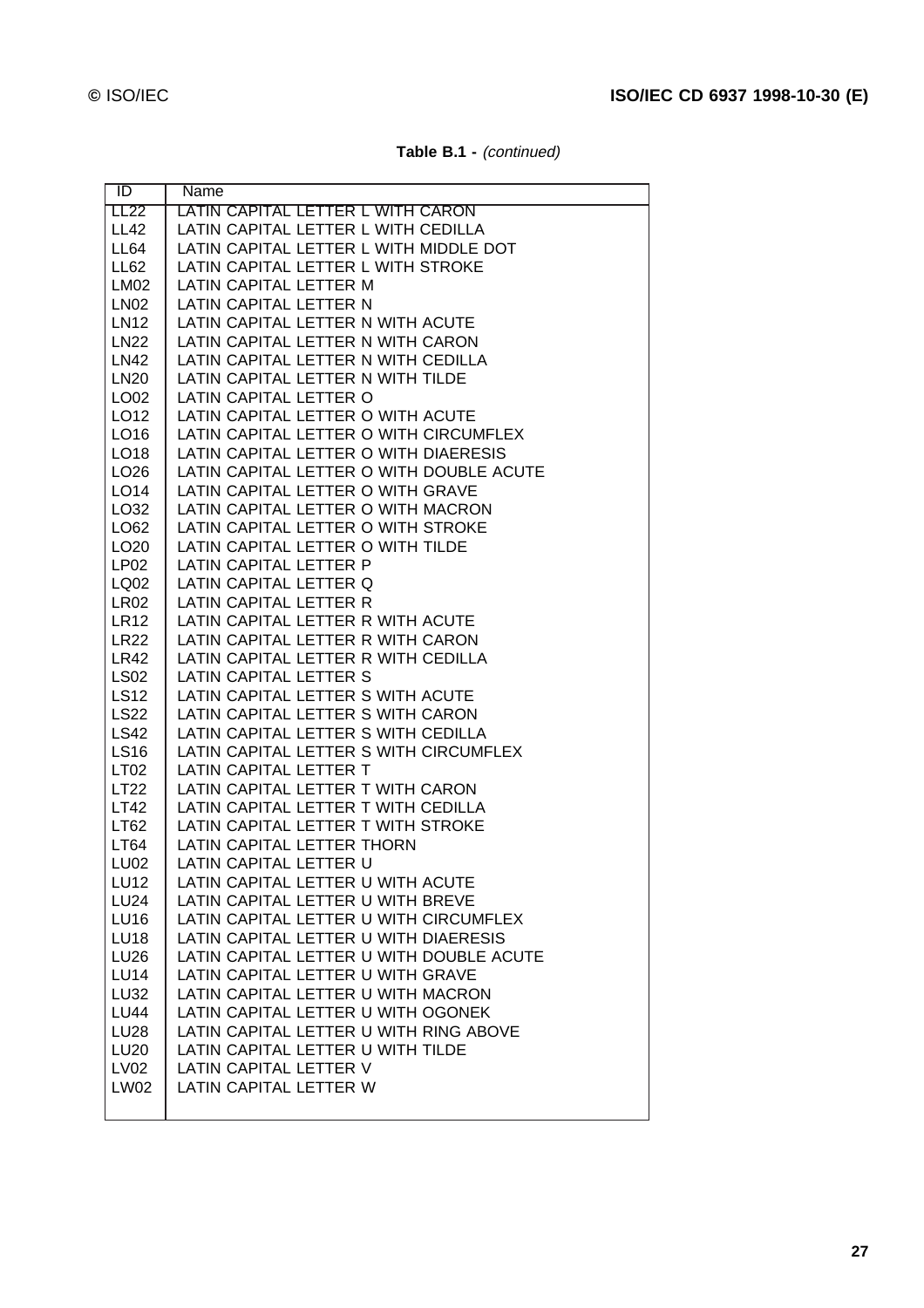ID Name

| AL LETTER W WITH CIRCUMFLEX   |  |
|-------------------------------|--|
| AL LETTER X                   |  |
| AL LETTER Y                   |  |
| AL LETTER Y WITH ACUTE        |  |
| AL LETTER Y WITH CIRCLIMELEX. |  |

**Table B.1 -** (continued)

| <b>LW16</b>      | <u>LATIN CAPITAL LETTER W WITH CIRCUMFLEX</u> |
|------------------|-----------------------------------------------|
| LX02             | LATIN CAPITAL LETTER X                        |
| LY02             | LATIN CAPITAL LETTER Y                        |
| LY12             | LATIN CAPITAL LETTER Y WITH ACUTE             |
| LY16             | LATIN CAPITAL LETTER Y WITH CIRCUMFLEX        |
| <b>LY18</b>      | LATIN CAPITAL LETTER Y WITH DIAERESIS         |
| LZ02             | LATIN CAPITAL LETTER Z                        |
| LZ12             | LATIN CAPITAL LETTER Z WITH ACUTE             |
| <b>LZ22</b>      | LATIN CAPITAL LETTER Z WITH CARON             |
| LZ30             | LATIN CAPITAL LETTER Z WITH DOT ABOVE         |
| LI64             | LATIN CAPITAL LIGATURE IJ                     |
| LO64             | LATIN CAPITAL LIGATURE OE                     |
| <b>LA01</b>      | LATIN SMALL LETTER A                          |
| <b>LA11</b>      | LATIN SMALL LETTER A WITH ACUTE               |
| LA23             | LATIN SMALL LETTER A WITH BREVE               |
| <b>LA15</b>      | LATIN SMALL LETTER A WITH CIRCUMFLEX          |
| <b>LA17</b>      | LATIN SMALL LETTER A WITH DIAERESIS           |
| <b>LA13</b>      | LATIN SMALL LETTER A WITH GRAVE               |
| LA31             | LATIN SMALL LETTER A WITH MACRON              |
| LA43             | LATIN SMALL LETTER A WITH OGONEK              |
| <b>LA27</b>      | LATIN SMALL LETTER A WITH RING ABOVE          |
| <b>LA19</b>      | LATIN SMALL LETTER A WITH TILDE               |
| <b>LA61</b>      | LATIN SMALL LETTER AE                         |
| <b>LB01</b>      | LATIN SMALL LETTER B                          |
| LC01             | LATIN SMALL LETTER C                          |
| <b>LC11</b>      | LATIN SMALL LETTER C WITH ACUTE               |
| <b>LC21</b>      | LATIN SMALL LETTER C WITH CARON               |
| <b>LC41</b>      | LATIN SMALL LETTER C WITH CEDILLA             |
| <b>LC15</b>      | LATIN SMALL LETTER C WITH CIRCUMFLEX          |
| <b>LC29</b>      | LATIN SMALL LETTER C WITH DOT ABOVE           |
| LD <sub>01</sub> | LATIN SMALL LETTER D                          |
| LD21             | LATIN SMALL LETTER D WITH CARON               |
| LD61             | LATIN SMALL LETTER D WITH STROKE              |
| LI61             | LATIN SMALL LETTER DOTLESS I                  |
| LE01             | <b>LATIN SMALL LETTER E</b>                   |
| <b>LE11</b>      | LATIN SMALL LETTER E WITH ACUTE               |
| <b>LE21</b>      | LATIN SMALL LETTER E WITH CARON               |
| <b>LE15</b>      | LATIN SMALL LETTER E WITH CIRCUMFLEX          |
| <b>LE17</b>      | LATIN SMALL LETTER E WITH DIAERESIS           |
| <b>LE29</b>      | LATIN SMALL LETTER E WITH DOT ABOVE           |
| <b>LE13</b>      | LATIN SMALL LETTER E WITH GRAVE               |
| <b>LE31</b>      | LATIN SMALL LETTER E WITH MACRON              |
| <b>LE43</b>      | LATIN SMALL LETTER E WITH OGONEK              |
| <b>LN61</b>      | LATIN SMALL LETTER ENG                        |
| LD63             | LATIN SMALL LETTER ETH                        |
| LF01             | LATIN SMALL LETTER F                          |
| <b>LG01</b>      | LATIN SMALL LETTER G                          |
| LG23             | LATIN SMALL LETTER G WITH BREVE               |
| <b>LG42</b>      | LATIN SMALL LETTER G WITH CEDILLA             |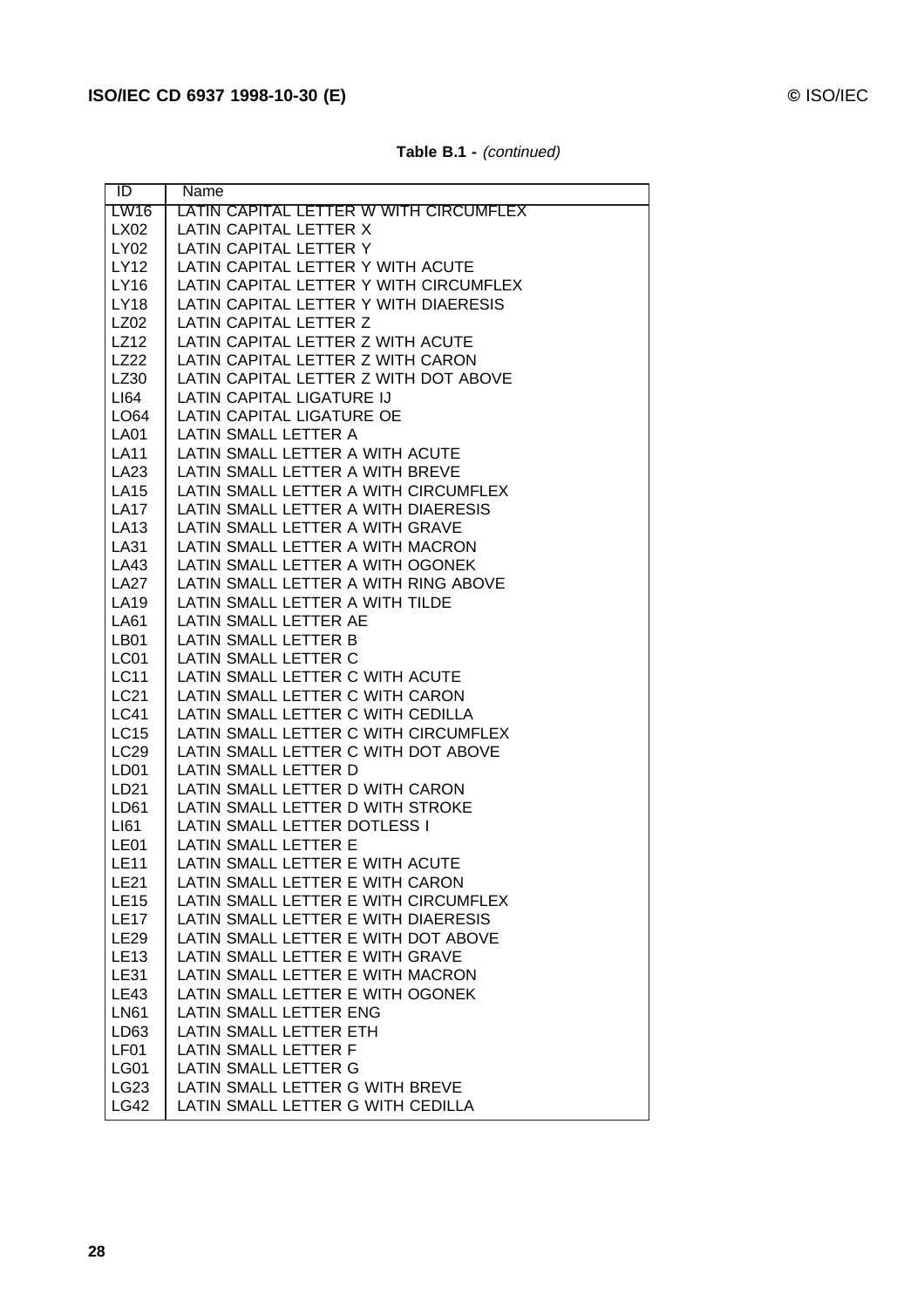| Table B.1 - (continued) |  |
|-------------------------|--|
|-------------------------|--|

| ID                  | Name                                                                           |
|---------------------|--------------------------------------------------------------------------------|
| LG15                | LATIN SMALL LETTER G WITH CIRCUMFLEX                                           |
| LG29                | LATIN SMALL LETTER G WITH DOT ABOVE                                            |
| LH <sub>01</sub>    | LATIN SMALL LETTER H                                                           |
| <b>LH15</b>         | LATIN SMALL LETTER H WITH CIRCUMFLEX                                           |
| LH61                | LATIN SMALL LETTER H WITH STROKE                                               |
| LI <sub>01</sub>    | LATIN SMALL LETTER I                                                           |
| LI11                | LATIN SMALL LETTER I WITH ACUTE                                                |
| LI <sub>15</sub>    | LATIN SMALL LETTER I WITH CIRCUMFLEX                                           |
| LI17                | LATIN SMALL LETTER I WITH DIAERESIS                                            |
| LI <sub>13</sub>    | LATIN SMALL LETTER I WITH GRAVE                                                |
| LI31                | LATIN SMALL LETTER I WITH MACRON                                               |
| LI43                | LATIN SMALL LETTER I WITH OGONEK                                               |
| LI <sub>19</sub>    | LATIN SMALL LETTER I WITH TILDE                                                |
| LJ01                | LATIN SMALL LETTER J                                                           |
| LJ15                | LATIN SMALL LETTER J WITH CIRCUMFLEX                                           |
| <b>LK01</b>         | LATIN SMALL LETTER K                                                           |
| <b>LK41</b>         | LATIN SMALL LETTER K WITH CEDILLA                                              |
| <b>LK61</b>         | LATIN SMALL LETTER KRA                                                         |
| LL <sub>01</sub>    | LATIN SMALL LETTER L                                                           |
| <b>LL11</b>         | LATIN SMALL LETTER L WITH ACUTE                                                |
| <b>LL21</b>         | LATIN SMALL LETTER L WITH CARON                                                |
| <b>LL41</b>         | LATIN SMALL LETTER L WITH CEDILLA                                              |
| LL63                | LATIN SMALL LETTER L WITH MIDDLE DOT                                           |
| LL61                | LATIN SMALL LETTER L WITH STROKE                                               |
| <b>LM01</b>         | LATIN SMALL LETTER M                                                           |
| <b>LN01</b>         | LATIN SMALL LETTER N                                                           |
| LN63<br><b>LN11</b> | LATIN SMALL LETTER N PRECEDED BY APOSTROPHE<br>LATIN SMALL LETTER N WITH ACUTE |
| LN21                | LATIN SMALL LETTER N WITH CARON                                                |
| LN41                | LATIN SMALL LETTER N WITH CEDILLA                                              |
| LN19                | LATIN SMALL LETTER N WITH TILDE                                                |
| LO01                | LATIN SMALL LETTER O                                                           |
| LO11                | LATIN SMALL LETTER O WITH ACUTE                                                |
| LO15                | LATIN SMALL LETTER O WITH CIRCUMFLEX                                           |
| LO17                | LATIN SMALL LETTER O WITH DIAERESIS                                            |
| LO <sub>25</sub>    | LATIN SMALL LETTER O WITH DOUBLE ACUTE                                         |
| LO13                | LATIN SMALL LETTER O WITH GRAVE                                                |
| LO31                | LATIN SMALL LETTER O WITH MACRON                                               |
| LO61                | LATIN SMALL LETTER O WITH STROKE                                               |
| LO19                | LATIN SMALL LETTER O WITH TILDE                                                |
| LP01                | LATIN SMALL LETTER P                                                           |
| LQ01                | LATIN SMALL LETTER Q                                                           |
| LR01                | LATIN SMALL LETTER R                                                           |
| <b>LR11</b>         | LATIN SMALL LETTER R WITH ACUTE                                                |
| <b>LR21</b>         | LATIN SMALL LETTER R WITH CARON                                                |
| <b>LR41</b>         | LATIN SMALL LETTER R WITH CEDILLA                                              |
| <b>LS01</b>         | LATIN SMALL LETTER S                                                           |
| <b>LS11</b>         | LATIN SMALL LETTER S WITH ACUTE                                                |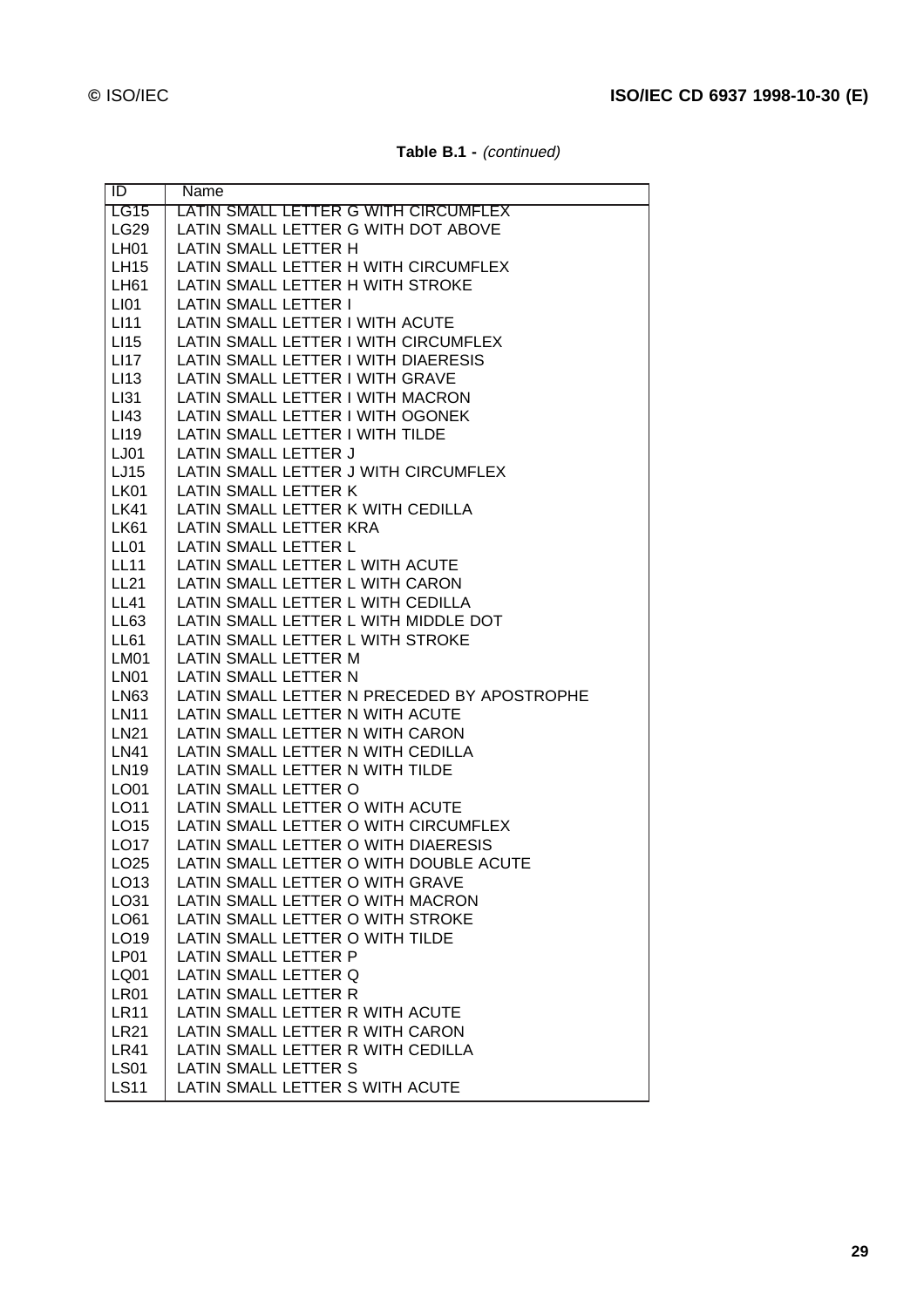| $\overline{1}$ D | Name                                      |
|------------------|-------------------------------------------|
| <b>LS21</b>      | LATIN SMALL LETTER S WITH CARON           |
| <b>LS41</b>      | LATIN SMALL LETTER S WITH CEDILLA         |
| <b>LS15</b>      | LATIN SMALL LETTER S WITH CIRCUMFLEX      |
| <b>LS61</b>      | LATIN SMALL LETTER SHARP S                |
| LT01             | LATIN SMALL LETTER T                      |
| LT21             | LATIN SMALL LETTER T WITH CARON           |
| LT41             | LATIN SMALL LETTER T WITH CEDILLA         |
| LT61             | LATIN SMALL LETTER T WITH STROKE          |
| LT63             | LATIN SMALL LETTER THORN                  |
| LU01             | LATIN SMALL LETTER U                      |
| <b>LU11</b>      | LATIN SMALL LETTER U WITH ACUTE           |
| LU23             | LATIN SMALL LETTER U WITH BREVE           |
| <b>LU15</b>      | LATIN SMALL LETTER U WITH CIRCUMFLEX      |
| LU17             | LATIN SMALL LETTER U WITH DIAERESIS       |
| <b>LU25</b>      | LATIN SMALL LETTER U WITH DOUBLE ACUTE    |
| <b>LU13</b>      | LATIN SMALL LETTER U WITH GRAVE           |
| <b>LU31</b>      | LATIN SMALL LETTER U WITH MACRON          |
| LU43             | LATIN SMALL LETTER U WITH OGONEK          |
| <b>LU27</b>      | LATIN SMALL LETTER U WITH RING ABOVE      |
| <b>LU19</b>      | LATIN SMALL LETTER U WITH TILDE           |
| LV01             | LATIN SMALL LETTER V                      |
| LW01             | LATIN SMALL LETTER W                      |
| <b>LW15</b>      | LATIN SMALL LETTER W WITH CIRCUMFLEX      |
| LX01             | LATIN SMALL LETTER X                      |
| <b>LY01</b>      | LATIN SMALL LETTER Y                      |
| LY11             | LATIN SMALL LETTER Y WITH ACUTE           |
| <b>LY15</b>      | LATIN SMALL LETTER Y WITH CIRCUMFLEX      |
| <b>LY17</b>      | LATIN SMALL LETTER Y WITH DIAERESIS       |
| LZ01             | LATIN SMALL LETTER Z                      |
| LZ11             | LATIN SMALL LETTER Z WITH ACUTE           |
| LZ21             | LATIN SMALL LETTER Z WITH CARON           |
| LZ29             | LATIN SMALL LETTER Z WITH DOT ABOVE       |
| LI63             | LATIN SMALL LIGATURE IJ                   |
| LO63             | LATIN SMALL LIGATURE OE                   |
| <b>SM11</b>      | LEFT CURLY BRACKET                        |
| <b>SP21</b>      | LEFT DOUBLE QUOTATION MARK                |
| SP <sub>06</sub> | LEFT PARENTHESIS                          |
| <b>SP17</b>      | LEFT-POINTING DOUBLE ANGLE QUOTATION MARK |
| <b>SP19</b>      | LEFT SINGLE QUOTATION MARK                |
| <b>SM06</b>      | LEFT SQUARE BRACKET                       |
| <b>SM30</b>      | <b>LEFTWARDS ARROW</b>                    |
| <b>SA03</b>      | <b>LESS-THAN SIGN</b>                     |
| SP <sub>09</sub> | <b>LOW LINE</b>                           |
| SD31             | <b>MACRON</b>                             |
| <b>SM20</b>      | <b>MASCULINE ORDINAL INDICATOR</b>        |
| <b>SM17</b>      | <b>MICRO SIGN</b>                         |
| <b>SM26</b>      | MIDDLE DOT                                |

| Table B.1 - (continued) |  |
|-------------------------|--|
|-------------------------|--|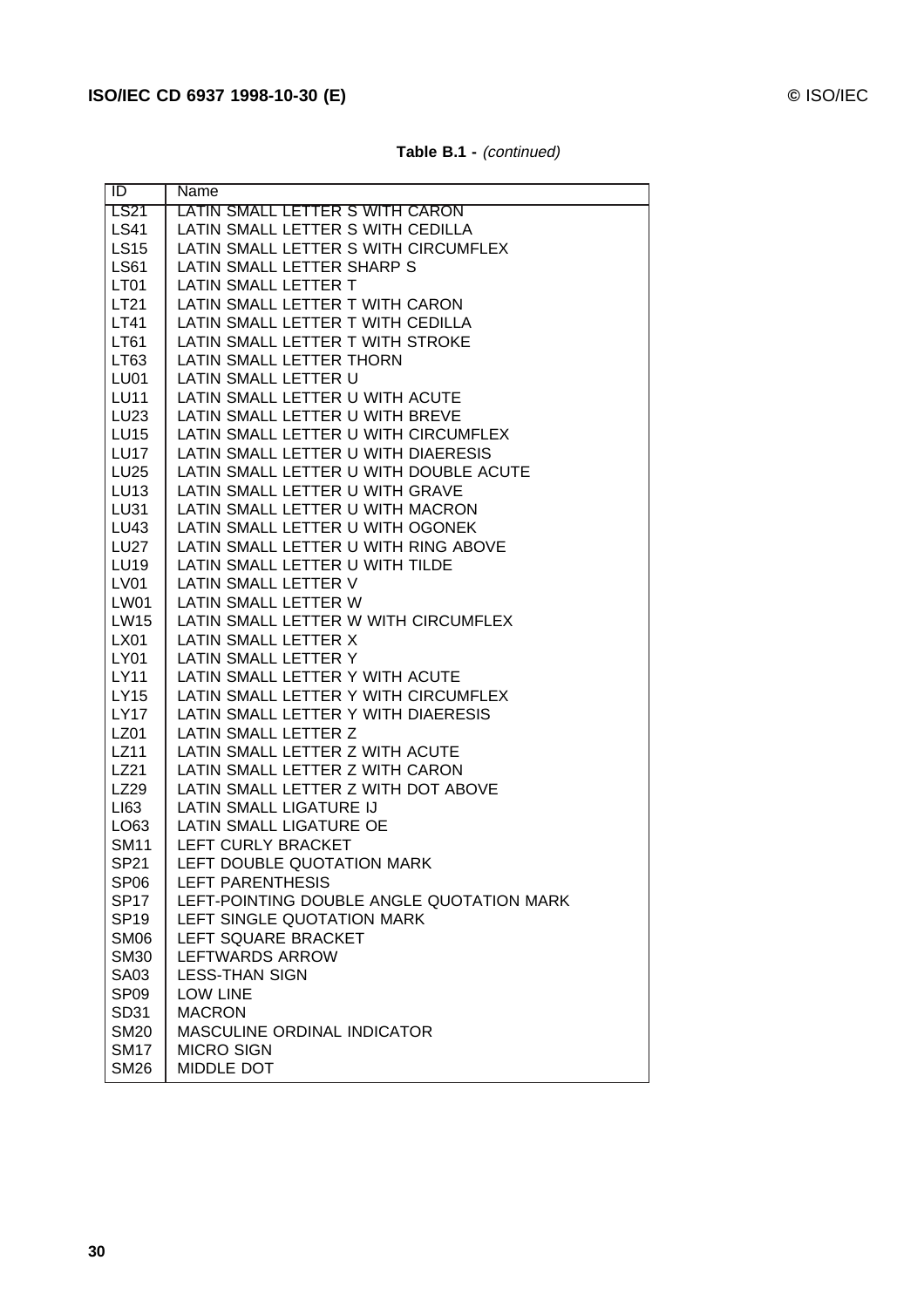| <b>SA07</b><br><b>MULTIPLICATION SIGN</b><br><b>NO-BREAK SPACE</b><br>SP30<br><b>NOT SIGN</b><br><b>SM66</b><br><b>NUMBER SIGN</b><br><b>SM01</b><br><b>OGONEK</b><br>SD43<br><b>OHM SIGN</b><br><b>SM18</b><br>PERCENT SIGN<br><b>SM02</b><br>PILCROW SIGN<br><b>SM25</b><br>PLUS SIGN<br><b>SA01</b><br>PLUS-MINUS SIGN<br><b>SA02</b><br>SC <sub>02</sub><br>POUND SIGN<br><b>SP15</b><br><b>QUESTION MARK</b><br><b>QUOTATION MARK</b><br>SP <sub>04</sub><br><b>REGISTERED SIGN</b><br><b>SM53</b><br><b>REVERSE SOLIDUS</b><br><b>SM07</b><br>RIGHT CURLY BRACKET<br><b>SM14</b><br>RIGHT DOUBLE QUOTATION MARK<br>SP22<br><b>RIGHT PARENTHESIS</b><br>SP <sub>07</sub><br>RIGHT-POINTING DOUBLE ANGLE QUOTATION MARK<br><b>SP18</b><br>RIGHT SINGLE QUOTATION MARK<br><b>SP20</b><br>RIGHT SQUARE BRACKET<br><b>SM08</b><br><b>RIGHTWARDS ARROW</b><br><b>SM31</b><br><b>RING ABOVE</b><br>SD <sub>27</sub><br><b>SECTION SIGN</b><br><b>SM24</b><br><b>SEMICOLON</b><br>SP <sub>14</sub><br><b>SOFT HYPHEN</b><br><b>SP32</b><br><b>SOLIDUS</b><br><b>SP12</b><br><b>SPACE</b><br>SP <sub>01</sub><br>SUPERSCRIPT ONE<br><b>NS01</b><br><b>SUPERSCRIPT THREE</b><br><b>NS03</b><br><b>SUPERSCRIPT TWO</b><br><b>NS02</b><br><b>TILDE</b><br><b>SD19</b><br><b>TRADE MARK SIGN</b><br><b>SM54</b><br><b>UPWARDS ARROW</b><br><b>SM32</b><br><b>VERTICAL LINE</b><br><b>SM13</b><br><b>VULGAR FRACTION FIVE EIGHTHS</b><br><b>NF20</b><br><b>NF18</b><br><b>VULGAR FRACTION ONE EIGHTH</b><br><b>VULGAR FRACTION ONE HALF</b><br>NF01<br><b>VULGAR FRACTION ONE QUARTER</b><br>NF <sub>04</sub><br><b>VULGAR FRACTION SEVEN EIGHTHS</b><br><b>NF21</b><br><b>VULGAR FRACTION THREE EIGHTHS</b><br><b>NF19</b><br><b>VULGAR FRACTION THREE QUARTERS</b><br>NF <sub>05</sub><br><b>SC05</b><br><b>YEN SIGN</b> | ID | Name |
|--------------------------------------------------------------------------------------------------------------------------------------------------------------------------------------------------------------------------------------------------------------------------------------------------------------------------------------------------------------------------------------------------------------------------------------------------------------------------------------------------------------------------------------------------------------------------------------------------------------------------------------------------------------------------------------------------------------------------------------------------------------------------------------------------------------------------------------------------------------------------------------------------------------------------------------------------------------------------------------------------------------------------------------------------------------------------------------------------------------------------------------------------------------------------------------------------------------------------------------------------------------------------------------------------------------------------------------------------------------------------------------------------------------------------------------------------------------------------------------------------------------------------------------------------------------------------------------------------------------------------------------------------------------------------------------------------------------------------------------------------------------------------------------------------------------------|----|------|
|                                                                                                                                                                                                                                                                                                                                                                                                                                                                                                                                                                                                                                                                                                                                                                                                                                                                                                                                                                                                                                                                                                                                                                                                                                                                                                                                                                                                                                                                                                                                                                                                                                                                                                                                                                                                                    |    |      |
|                                                                                                                                                                                                                                                                                                                                                                                                                                                                                                                                                                                                                                                                                                                                                                                                                                                                                                                                                                                                                                                                                                                                                                                                                                                                                                                                                                                                                                                                                                                                                                                                                                                                                                                                                                                                                    |    |      |
|                                                                                                                                                                                                                                                                                                                                                                                                                                                                                                                                                                                                                                                                                                                                                                                                                                                                                                                                                                                                                                                                                                                                                                                                                                                                                                                                                                                                                                                                                                                                                                                                                                                                                                                                                                                                                    |    |      |
|                                                                                                                                                                                                                                                                                                                                                                                                                                                                                                                                                                                                                                                                                                                                                                                                                                                                                                                                                                                                                                                                                                                                                                                                                                                                                                                                                                                                                                                                                                                                                                                                                                                                                                                                                                                                                    |    |      |
|                                                                                                                                                                                                                                                                                                                                                                                                                                                                                                                                                                                                                                                                                                                                                                                                                                                                                                                                                                                                                                                                                                                                                                                                                                                                                                                                                                                                                                                                                                                                                                                                                                                                                                                                                                                                                    |    |      |
|                                                                                                                                                                                                                                                                                                                                                                                                                                                                                                                                                                                                                                                                                                                                                                                                                                                                                                                                                                                                                                                                                                                                                                                                                                                                                                                                                                                                                                                                                                                                                                                                                                                                                                                                                                                                                    |    |      |
|                                                                                                                                                                                                                                                                                                                                                                                                                                                                                                                                                                                                                                                                                                                                                                                                                                                                                                                                                                                                                                                                                                                                                                                                                                                                                                                                                                                                                                                                                                                                                                                                                                                                                                                                                                                                                    |    |      |
|                                                                                                                                                                                                                                                                                                                                                                                                                                                                                                                                                                                                                                                                                                                                                                                                                                                                                                                                                                                                                                                                                                                                                                                                                                                                                                                                                                                                                                                                                                                                                                                                                                                                                                                                                                                                                    |    |      |
|                                                                                                                                                                                                                                                                                                                                                                                                                                                                                                                                                                                                                                                                                                                                                                                                                                                                                                                                                                                                                                                                                                                                                                                                                                                                                                                                                                                                                                                                                                                                                                                                                                                                                                                                                                                                                    |    |      |
|                                                                                                                                                                                                                                                                                                                                                                                                                                                                                                                                                                                                                                                                                                                                                                                                                                                                                                                                                                                                                                                                                                                                                                                                                                                                                                                                                                                                                                                                                                                                                                                                                                                                                                                                                                                                                    |    |      |
|                                                                                                                                                                                                                                                                                                                                                                                                                                                                                                                                                                                                                                                                                                                                                                                                                                                                                                                                                                                                                                                                                                                                                                                                                                                                                                                                                                                                                                                                                                                                                                                                                                                                                                                                                                                                                    |    |      |
|                                                                                                                                                                                                                                                                                                                                                                                                                                                                                                                                                                                                                                                                                                                                                                                                                                                                                                                                                                                                                                                                                                                                                                                                                                                                                                                                                                                                                                                                                                                                                                                                                                                                                                                                                                                                                    |    |      |
|                                                                                                                                                                                                                                                                                                                                                                                                                                                                                                                                                                                                                                                                                                                                                                                                                                                                                                                                                                                                                                                                                                                                                                                                                                                                                                                                                                                                                                                                                                                                                                                                                                                                                                                                                                                                                    |    |      |
|                                                                                                                                                                                                                                                                                                                                                                                                                                                                                                                                                                                                                                                                                                                                                                                                                                                                                                                                                                                                                                                                                                                                                                                                                                                                                                                                                                                                                                                                                                                                                                                                                                                                                                                                                                                                                    |    |      |
|                                                                                                                                                                                                                                                                                                                                                                                                                                                                                                                                                                                                                                                                                                                                                                                                                                                                                                                                                                                                                                                                                                                                                                                                                                                                                                                                                                                                                                                                                                                                                                                                                                                                                                                                                                                                                    |    |      |
|                                                                                                                                                                                                                                                                                                                                                                                                                                                                                                                                                                                                                                                                                                                                                                                                                                                                                                                                                                                                                                                                                                                                                                                                                                                                                                                                                                                                                                                                                                                                                                                                                                                                                                                                                                                                                    |    |      |
|                                                                                                                                                                                                                                                                                                                                                                                                                                                                                                                                                                                                                                                                                                                                                                                                                                                                                                                                                                                                                                                                                                                                                                                                                                                                                                                                                                                                                                                                                                                                                                                                                                                                                                                                                                                                                    |    |      |
|                                                                                                                                                                                                                                                                                                                                                                                                                                                                                                                                                                                                                                                                                                                                                                                                                                                                                                                                                                                                                                                                                                                                                                                                                                                                                                                                                                                                                                                                                                                                                                                                                                                                                                                                                                                                                    |    |      |
|                                                                                                                                                                                                                                                                                                                                                                                                                                                                                                                                                                                                                                                                                                                                                                                                                                                                                                                                                                                                                                                                                                                                                                                                                                                                                                                                                                                                                                                                                                                                                                                                                                                                                                                                                                                                                    |    |      |
|                                                                                                                                                                                                                                                                                                                                                                                                                                                                                                                                                                                                                                                                                                                                                                                                                                                                                                                                                                                                                                                                                                                                                                                                                                                                                                                                                                                                                                                                                                                                                                                                                                                                                                                                                                                                                    |    |      |
|                                                                                                                                                                                                                                                                                                                                                                                                                                                                                                                                                                                                                                                                                                                                                                                                                                                                                                                                                                                                                                                                                                                                                                                                                                                                                                                                                                                                                                                                                                                                                                                                                                                                                                                                                                                                                    |    |      |
|                                                                                                                                                                                                                                                                                                                                                                                                                                                                                                                                                                                                                                                                                                                                                                                                                                                                                                                                                                                                                                                                                                                                                                                                                                                                                                                                                                                                                                                                                                                                                                                                                                                                                                                                                                                                                    |    |      |
|                                                                                                                                                                                                                                                                                                                                                                                                                                                                                                                                                                                                                                                                                                                                                                                                                                                                                                                                                                                                                                                                                                                                                                                                                                                                                                                                                                                                                                                                                                                                                                                                                                                                                                                                                                                                                    |    |      |
|                                                                                                                                                                                                                                                                                                                                                                                                                                                                                                                                                                                                                                                                                                                                                                                                                                                                                                                                                                                                                                                                                                                                                                                                                                                                                                                                                                                                                                                                                                                                                                                                                                                                                                                                                                                                                    |    |      |
|                                                                                                                                                                                                                                                                                                                                                                                                                                                                                                                                                                                                                                                                                                                                                                                                                                                                                                                                                                                                                                                                                                                                                                                                                                                                                                                                                                                                                                                                                                                                                                                                                                                                                                                                                                                                                    |    |      |
|                                                                                                                                                                                                                                                                                                                                                                                                                                                                                                                                                                                                                                                                                                                                                                                                                                                                                                                                                                                                                                                                                                                                                                                                                                                                                                                                                                                                                                                                                                                                                                                                                                                                                                                                                                                                                    |    |      |
|                                                                                                                                                                                                                                                                                                                                                                                                                                                                                                                                                                                                                                                                                                                                                                                                                                                                                                                                                                                                                                                                                                                                                                                                                                                                                                                                                                                                                                                                                                                                                                                                                                                                                                                                                                                                                    |    |      |
|                                                                                                                                                                                                                                                                                                                                                                                                                                                                                                                                                                                                                                                                                                                                                                                                                                                                                                                                                                                                                                                                                                                                                                                                                                                                                                                                                                                                                                                                                                                                                                                                                                                                                                                                                                                                                    |    |      |
|                                                                                                                                                                                                                                                                                                                                                                                                                                                                                                                                                                                                                                                                                                                                                                                                                                                                                                                                                                                                                                                                                                                                                                                                                                                                                                                                                                                                                                                                                                                                                                                                                                                                                                                                                                                                                    |    |      |
|                                                                                                                                                                                                                                                                                                                                                                                                                                                                                                                                                                                                                                                                                                                                                                                                                                                                                                                                                                                                                                                                                                                                                                                                                                                                                                                                                                                                                                                                                                                                                                                                                                                                                                                                                                                                                    |    |      |
|                                                                                                                                                                                                                                                                                                                                                                                                                                                                                                                                                                                                                                                                                                                                                                                                                                                                                                                                                                                                                                                                                                                                                                                                                                                                                                                                                                                                                                                                                                                                                                                                                                                                                                                                                                                                                    |    |      |
|                                                                                                                                                                                                                                                                                                                                                                                                                                                                                                                                                                                                                                                                                                                                                                                                                                                                                                                                                                                                                                                                                                                                                                                                                                                                                                                                                                                                                                                                                                                                                                                                                                                                                                                                                                                                                    |    |      |
|                                                                                                                                                                                                                                                                                                                                                                                                                                                                                                                                                                                                                                                                                                                                                                                                                                                                                                                                                                                                                                                                                                                                                                                                                                                                                                                                                                                                                                                                                                                                                                                                                                                                                                                                                                                                                    |    |      |
|                                                                                                                                                                                                                                                                                                                                                                                                                                                                                                                                                                                                                                                                                                                                                                                                                                                                                                                                                                                                                                                                                                                                                                                                                                                                                                                                                                                                                                                                                                                                                                                                                                                                                                                                                                                                                    |    |      |
|                                                                                                                                                                                                                                                                                                                                                                                                                                                                                                                                                                                                                                                                                                                                                                                                                                                                                                                                                                                                                                                                                                                                                                                                                                                                                                                                                                                                                                                                                                                                                                                                                                                                                                                                                                                                                    |    |      |
|                                                                                                                                                                                                                                                                                                                                                                                                                                                                                                                                                                                                                                                                                                                                                                                                                                                                                                                                                                                                                                                                                                                                                                                                                                                                                                                                                                                                                                                                                                                                                                                                                                                                                                                                                                                                                    |    |      |
|                                                                                                                                                                                                                                                                                                                                                                                                                                                                                                                                                                                                                                                                                                                                                                                                                                                                                                                                                                                                                                                                                                                                                                                                                                                                                                                                                                                                                                                                                                                                                                                                                                                                                                                                                                                                                    |    |      |
|                                                                                                                                                                                                                                                                                                                                                                                                                                                                                                                                                                                                                                                                                                                                                                                                                                                                                                                                                                                                                                                                                                                                                                                                                                                                                                                                                                                                                                                                                                                                                                                                                                                                                                                                                                                                                    |    |      |
|                                                                                                                                                                                                                                                                                                                                                                                                                                                                                                                                                                                                                                                                                                                                                                                                                                                                                                                                                                                                                                                                                                                                                                                                                                                                                                                                                                                                                                                                                                                                                                                                                                                                                                                                                                                                                    |    |      |
|                                                                                                                                                                                                                                                                                                                                                                                                                                                                                                                                                                                                                                                                                                                                                                                                                                                                                                                                                                                                                                                                                                                                                                                                                                                                                                                                                                                                                                                                                                                                                                                                                                                                                                                                                                                                                    |    |      |
|                                                                                                                                                                                                                                                                                                                                                                                                                                                                                                                                                                                                                                                                                                                                                                                                                                                                                                                                                                                                                                                                                                                                                                                                                                                                                                                                                                                                                                                                                                                                                                                                                                                                                                                                                                                                                    |    |      |
|                                                                                                                                                                                                                                                                                                                                                                                                                                                                                                                                                                                                                                                                                                                                                                                                                                                                                                                                                                                                                                                                                                                                                                                                                                                                                                                                                                                                                                                                                                                                                                                                                                                                                                                                                                                                                    |    |      |
|                                                                                                                                                                                                                                                                                                                                                                                                                                                                                                                                                                                                                                                                                                                                                                                                                                                                                                                                                                                                                                                                                                                                                                                                                                                                                                                                                                                                                                                                                                                                                                                                                                                                                                                                                                                                                    |    |      |

**Table B.1 -** (concluded)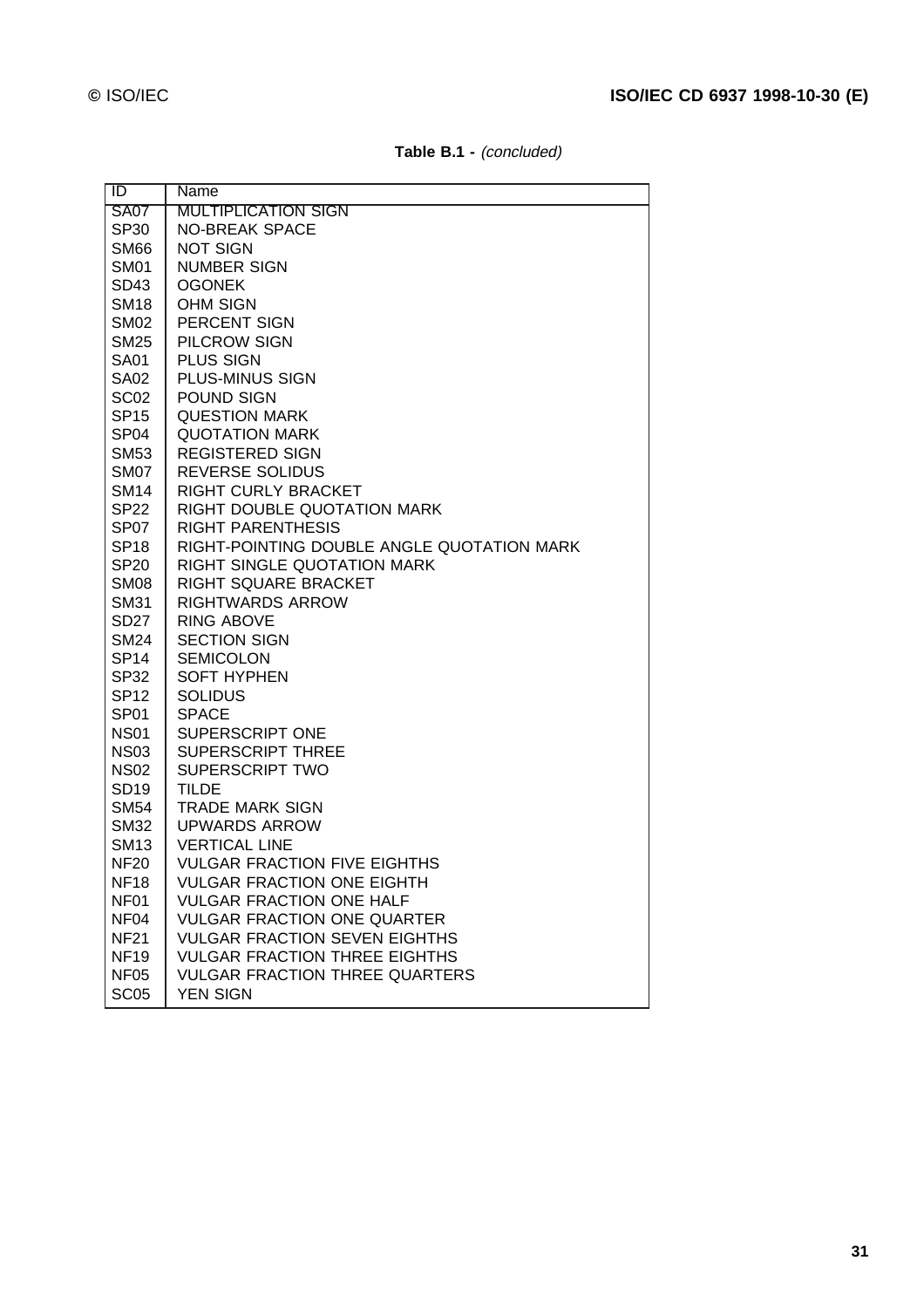# **Annex C**

# (informative)

# **Use of non-spacing diacritical marks**

The supplementary set (see tables 1 and 3) contains 13 non-spacing diacritical marks which are used in combination with the letters of the basic Latin alphabet in the primary set, and with SPACE, to represent accented letters and diacritical marks as separate graphic characters.

The combinations of non-spacing diacritical marks and basic letters which are defined in this International Standard are given in table C.1 which also gives ligatures and other special letters.

NOTE 16: The term "non-spacing diacritical mark" is used in this International Standard in a metaphorical sense only. The "combination" of a non-spacing diacritical mark with a basic letter does not "generate" a new letter, but only indicates how a letter from the repertoire of this International Standard is to be coded.

| <b>BASIC</b><br>LETTER                           | acute      | grave        | circum<br>flex        | diae<br>resis | tilde                | caron                | breve       | double<br>acute | ring<br>above | dot<br>above | macron                   | cedilla            | ogonek         | ligature        | others       |
|--------------------------------------------------|------------|--------------|-----------------------|---------------|----------------------|----------------------|-------------|-----------------|---------------|--------------|--------------------------|--------------------|----------------|-----------------|--------------|
| aA                                               | áÁ         | àÀ           | âÂ                    | äÄ            | ãÃ                   |                      | ăĂ          |                 | åÅ            |              | āĀ                       |                    | ąĄ             |                 | æÆ           |
| $\rm cC$                                         | ćĆ         |              | ĉĈ                    |               |                      | čČ                   |             |                 |               | ċĊ           |                          | çÇ                 |                |                 |              |
| ${\sf d}{\sf D}$                                 |            |              |                       |               |                      | ďĎ                   |             |                 |               |              |                          |                    |                |                 | ðđĐ          |
| $\mathsf{e}\mathsf{E}$                           | éÉ         | èÈ           | êÊ                    | ëË            |                      | ěĚ                   |             |                 |               | ėĖ           | ēĒ                       |                    | ęĘ             |                 |              |
| $\mathfrak{g}\mathsf{G}$                         |            |              | ĝĜ                    |               |                      |                      | ğĞ          |                 |               | ġĠ           |                          | ģĢ                 |                |                 |              |
| hH                                               |            |              | ĥĤ                    |               |                      |                      |             |                 |               |              |                          |                    |                |                 | hH           |
| $\mathsf{il}$                                    | íĺ         | ìÌ           | îÎ                    | ïÏ            | $\tilde{\mathbb{I}}$ |                      |             |                 |               | İ            | $\vec{\text{II}}$        |                    | $\mathfrak{y}$ | $\  \text{ }\ $ | $\mathbf{I}$ |
| jJ                                               |            |              | ĵĴ                    |               |                      |                      |             |                 |               |              |                          |                    |                |                 |              |
| $\mathsf{k}\mathsf{K}$                           |            |              |                       |               |                      |                      |             |                 |               |              |                          | ķĶ                 |                |                 | $\rm X$      |
| $\mathsf{IL}$                                    | ĺĹ         |              |                       |               |                      | $\check{\mathbb{L}}$ |             |                 |               |              |                          | ļĻ.                |                |                 | 化比           |
| $\mathsf{n}\mathsf{N}$                           | ńŃ         |              |                       |               | ñÑ                   | ňŇ                   |             |                 |               |              |                          | ņŅ                 |                |                 | $h\eta$      |
| $\rm{O}O$                                        | óÓ         | òÒ           | ôÔ                    | öÖ            | õÕ                   |                      |             | őŐ              |               |              | ōŌ                       |                    |                | œŒ              | øØ           |
| $\mathsf{r}\mathsf{R}$                           | ŕŔ         |              |                       |               |                      | řŘ                   |             |                 |               |              |                          | ŗŖ                 |                |                 |              |
| ${\sf s}{\sf S}$                                 | śŚ         |              | ŝŜ                    |               |                      | šŠ                   |             |                 |               |              |                          | şŞ                 |                |                 | ß            |
| tT                                               |            |              |                       |               |                      | ťŤ                   |             |                 |               |              |                          | ţŢ                 |                |                 | ŧŦþÞ         |
| uU                                               | úÚ         | ùÙ           | ûÛ                    | üÜ            | ũŨ                   |                      | ŭŬ          | űŰ              | ůŮ            |              | ūŪ                       |                    | ųŲ             |                 |              |
| $\ensuremath{\mathsf{w}}\ensuremath{\mathsf{W}}$ |            |              | ŵŴ                    |               |                      |                      |             |                 |               |              |                          |                    |                |                 |              |
| уY                                               | ýÝ         |              | ŷŶ                    | ÿΫ            |                      |                      |             |                 |               |              |                          |                    |                |                 |              |
| zZ                                               | źŹ         |              |                       |               |                      | žŽ                   |             |                 |               | żŻ           |                          |                    |                |                 |              |
| (SP)                                             | $\epsilon$ | $\mathbf{v}$ | $\boldsymbol{\wedge}$ | $\cdot$       | $\tilde{}$           | $\check{~}$          | $\check{~}$ | $\overline{a}$  | $\circ$       | $\bullet$    | $\overline{\phantom{a}}$ | $\bar{\mathbf{s}}$ | $\mathbf{t}$   |                 |              |

#### **Table C.1 - Combinations of diacritical marks and basic letters**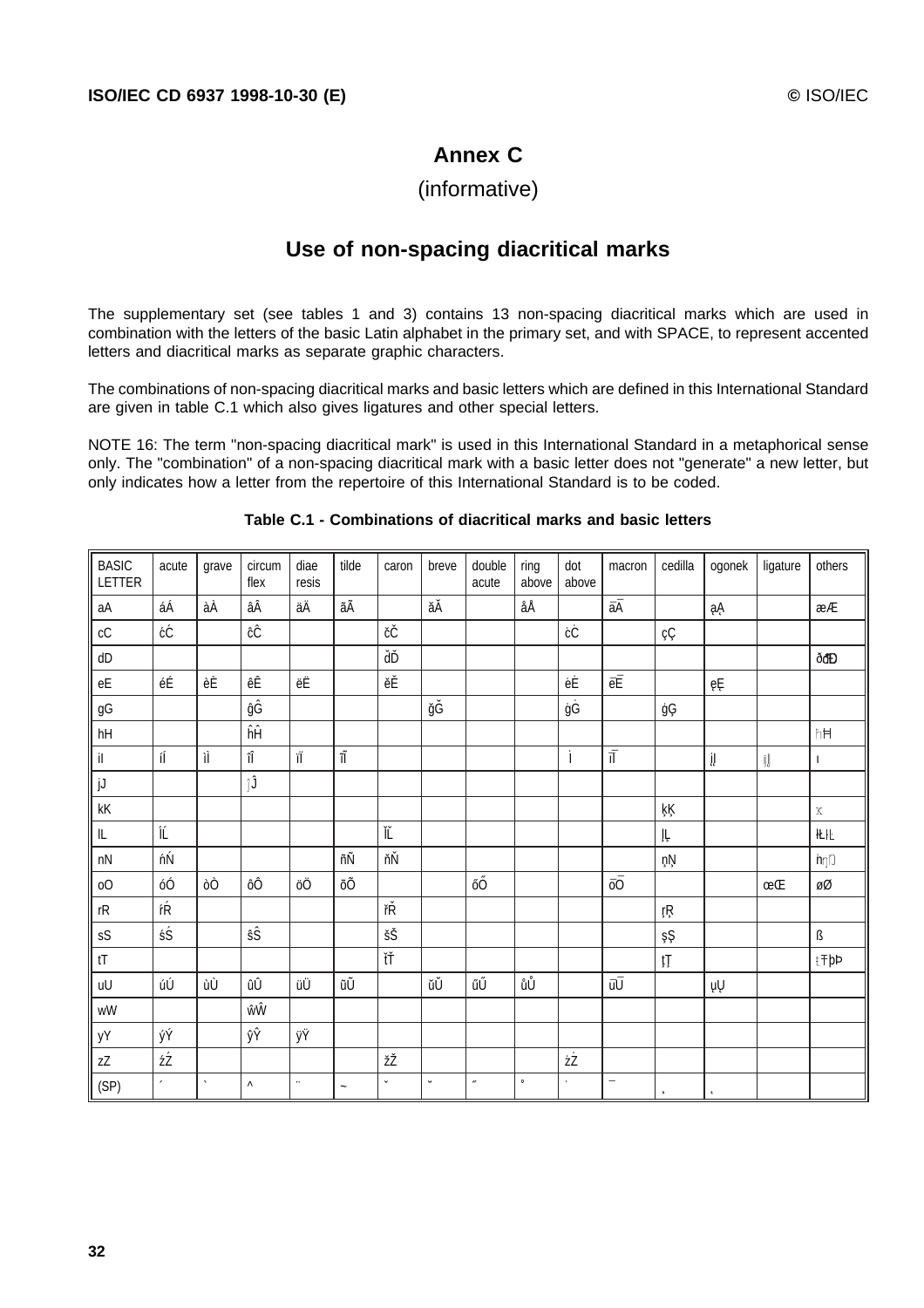# **Annex D**

# (informative)

# **Use of Latin alphabetic characters in various languages**

Table D.1 summarizes the use of the Latin alphabetic characters defined in this International Standard in 41 different languages (39 European languages, Afrikaans and Esperanto).

The 26 basic letters of the Latin alphabet have not been included in the table because they are considered indispensable in all languages, even though several languages do not require letters such as q or w for their own orthographies.

Table D.1 is intended to provide justification for the composition of the alphabetic part of the graphic character repertoire. It does not attempt to define which characters should, and which ones should not, be used in any language.

NOTE 16 Usage within any country or areas is to some extent dependent on the text, its intended use and its form of presentation. Furthermore, it is common in many languages to include "loan words" taken from other languages. The requirements for these spécialités have not been shown in this table except where such loan words have such long-standing or widespread use that they are now considered to be "naturalized" rather than "foreign" words in a particular language.

NOTE 17 See note 12 page 7.

NOTE 18 As a result of a spelling reform of Greenlandic in 1973, the following characters are depreciated, but still used in personal names: LATIN CAPITAL LETTER I WITH TILDE LATIN SMALL LETTER I WITH TILDE LATIN SMALL LETTER KRA LATIN CAPITAL LETTER U WITH TILDE LATIN SMALL LETTER U WITH TILDE

NOTE 19 For spelling the Welsh language correctly, some more letters are in fact required. They are not included in the repertoire, but are only identified here: LATIN CAPITAL LETTER W WITH ACUTE LATIN SMALL LETTER W WITH ACUTE LATIN CAPITAL LETTER W WITH GRAVE LATIN SMALL LETTER W WITH GRAVE LATIN CAPITAL LETTER W WITH DIAERESIS LATIN SMALL LETTER W WITH DIAERESIS LATIN CAPITAL LETTER Y WITH GRAVE LATIN SMALL LETTER Y WITH GRAVE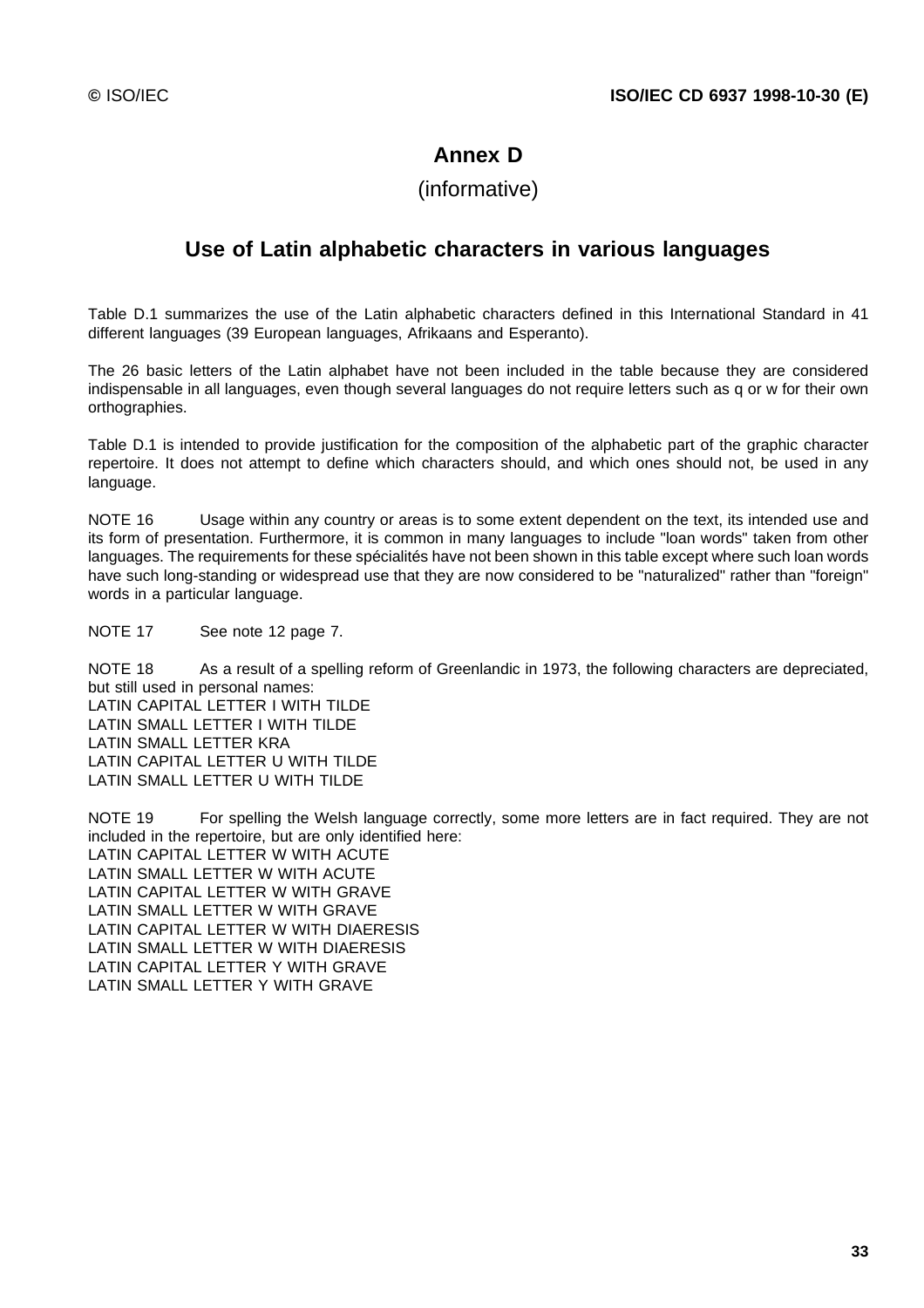| Table D.1 - Use of Latin alphabetic characters |  |  |  |
|------------------------------------------------|--|--|--|
|------------------------------------------------|--|--|--|

| Character      | LLLLL        | LLLLL  | LLLLL         | LLLLL       | LLLLL        | LLLLL        | LL            |
|----------------|--------------|--------|---------------|-------------|--------------|--------------|---------------|
|                | AAAAA        | AAAAA  | CCCCC         | DDDEE       | <b>EEEEE</b> | <b>EGGGG</b> | HH            |
|                | 11111        | 22346  | 11224         | 26611       | 11223        | 41224        | 16            |
|                | 13579        | 37131  | 15191         | 11313       | 57191        | 35391        | 51            |
|                |              |        |               |             |              |              |               |
|                |              | $\Box$ | $\vert \vert$ |             |              |              | $\vert \vert$ |
|                | 11112        | 22346  | 11234         | 26611       | 11233        | 41234        | 16            |
|                | 24680        | 48242  | 26202         | 22224       | 68202        | 46402        | 62            |
|                |              |        |               |             |              |              |               |
|                |              |        |               |             |              |              |               |
|                | áàâäã        | ăåāąæ  | ćĉčcç         | ddðéè       | êëěeē        | ęĝğġģ        | ĥħ            |
| Languages      | ÁÀÂÄÃ        | ĂÅĀẠÆ  | ĆĈČĊÇ         | ĎĐĐÉÈ       | ÊËĚĖĒ        | ĘĜĞĠĢ        | ĤĦ            |
| Afrikaans      | x x          |        |               | XX          | XX           |              |               |
| Albanian       |              |        | х             |             | x            |              |               |
|                |              |        |               |             |              |              |               |
| <b>Basque</b>  |              |        |               |             |              |              |               |
| Breton         |              |        |               |             | х            |              |               |
| Catalan        | XX           |        | x             | XX          |              |              |               |
| Croat          |              |        | X X           | X           |              |              |               |
|                |              |        |               |             |              |              |               |
| Czech          | х            |        | x             | X<br>х      | x            |              |               |
| Danish         | X            | x<br>x |               | x           |              |              |               |
| Dutch          | XX X         |        |               | X           | x            |              |               |
| English        |              |        |               | XX          | XX           |              |               |
| Esperanto      |              |        | х             |             |              | x            | x             |
|                |              |        |               |             |              |              |               |
| Estonian       | х            |        |               |             |              |              |               |
| Faroese        | x            | x      |               | x           |              |              |               |
| Finnish        | x            |        |               |             |              |              |               |
| French         | XX           | x      | x             | XX          | ХX           |              |               |
| Frisian        | XX           |        |               | x           | XX           |              |               |
|                |              |        |               |             |              |              |               |
| Galician       | x            |        |               | x           |              |              |               |
| German         | х            |        |               |             |              |              |               |
| Greenlandic    | x x x        | X<br>X |               | X           |              |              |               |
| Hungarian      | x            |        |               | x           |              |              |               |
| Icelandic      | $\mathbf{x}$ |        |               |             |              |              |               |
|                |              | х      |               | XX          |              |              |               |
| Irish          | x            |        |               | x           |              |              |               |
| Italian        | x            |        |               | x           |              |              |               |
| Lapp (Sami)    | x xx         | x<br>x | х             | X XX        | x            |              |               |
| Latvian        |              | x      | x             |             | x            | x            |               |
|                |              |        |               |             |              |              |               |
| Lithuanian     |              | X      | X             | x           | X            | X            |               |
| Maltese        | x            |        | x             | x           |              | X            | x             |
| Norwegian      |              | x<br>х |               | x           |              |              |               |
| Occitan        | XX           |        | х             | XX          | x            |              |               |
| Polish         |              | х      | x             |             |              | x            |               |
|                |              |        |               |             |              |              |               |
| Portuguese     | XXX X        |        |               | $\mathbf x$ | X            |              |               |
| Rhaeto-Romanic | XX           |        |               | XX          | X            |              |               |
| Romanian       | X            | x      |               |             |              |              |               |
| (Scots) Gaelic | XX           |        |               | XX          |              |              |               |
| Slovak         | х<br>х       |        |               | X<br>x      |              |              |               |
|                |              |        |               |             |              |              |               |
| Slovene        |              |        | X             |             |              |              |               |
| Sorbian        |              |        | X X           |             | х            |              |               |
| Spanish        | х            |        |               |             |              |              |               |
| Swedish        | x<br>x       | X      |               | x           |              |              |               |
| Turkish        | x            |        | x             | x           |              | х            |               |
|                |              |        |               |             | х            |              |               |
|                |              |        |               |             |              |              |               |
| Welsh          | XXXX         |        |               | XX          | XX           |              |               |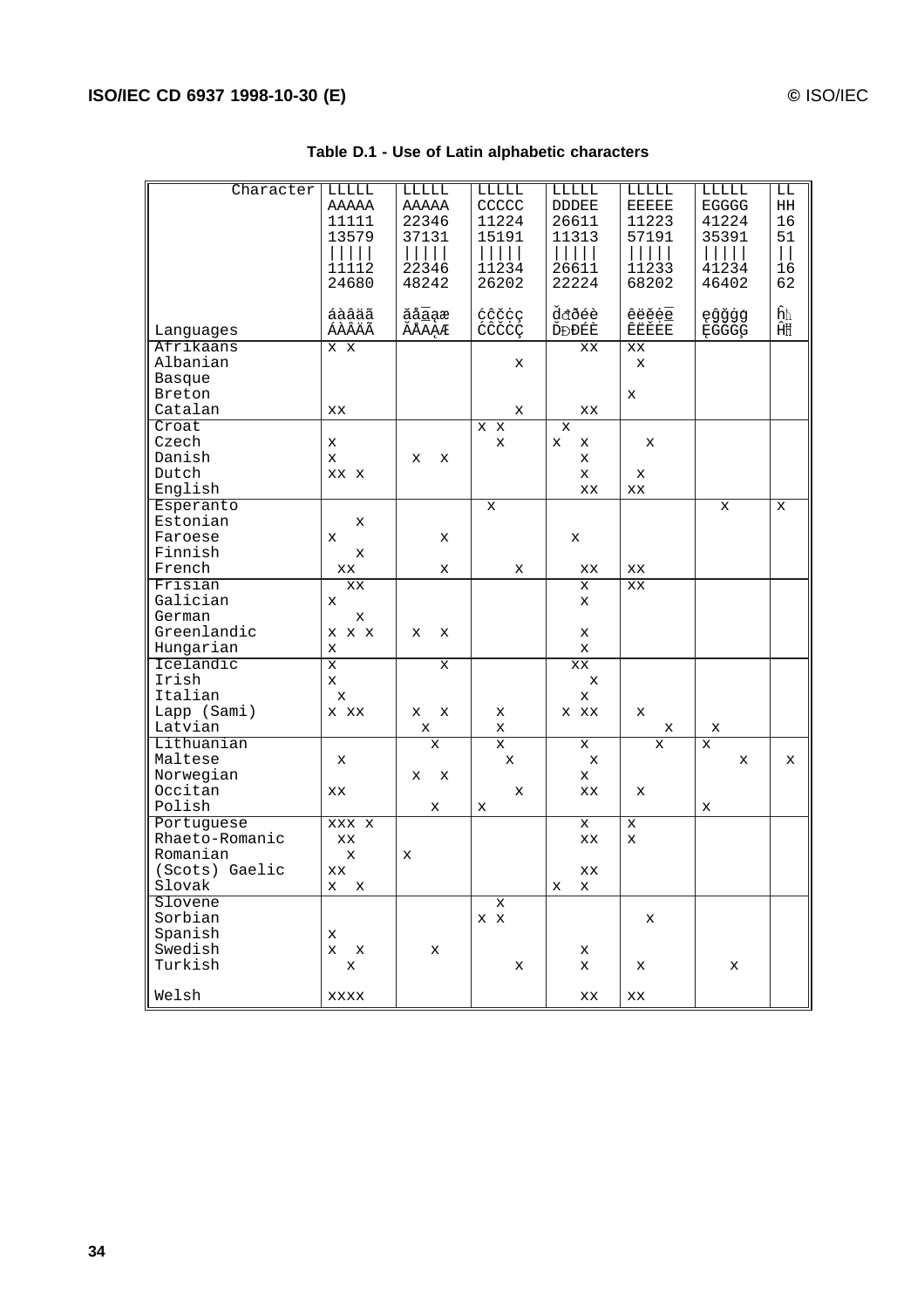**Table D.1** - (continued)

| Character      | LLLLL        | LLLLL     | LLLLL        | LLLLL       | LLLLL               | LLLLL  | LL            |
|----------------|--------------|-----------|--------------|-------------|---------------------|--------|---------------|
|                | IIIII        | IIIII     | JKKLL        | LLLNN       | NNNNO               | 00000  | OO.           |
|                | 11111        | 33466     | 14612        | 46611       | 24661               | 11112  | 36            |
|                | 13579        | 01313     | 51111        | 11319       | 11131               | 35795  | 11            |
|                |              |           | $\Box$       |             |                     | $\Box$ | $\vert \vert$ |
|                | 11112        | 34<br>- 6 | 12<br>14     | 46612       | 246<br>$\mathbf{1}$ | 11122  | 36            |
|                | 24680        | 24 4      | 62 22        | 22420       | 222 2               | 46806  | 22            |
|                |              |           |              |             |                     |        |               |
|                |              |           |              |             |                     |        |               |
|                | íìîïĩ        | İīįıij    | ĵķĸĺľ        | lłŀ ńñ      | ňņ] nó              | òôöõő  | ōø            |
| Languages      | fìîïĩ        | īĮ D      | ĴĶ ĹĽ        | ĻŁĿ ŃÑ      | ŇŅĪ Ó               | ÒÔÖÕŐ  | ŌØ            |
| Afrikaans      | XX           |           |              |             | x                   | XX     |               |
| Albanian       |              |           |              |             |                     |        |               |
| <b>Basque</b>  |              |           |              | х           |                     |        |               |
| Breton         |              |           |              | $\mathbf x$ |                     |        |               |
| Catalan        | x<br>х       |           |              | X           | х                   | х      |               |
| Croat          |              |           |              |             |                     |        |               |
| Czech          | x            |           |              |             | х<br>х              |        |               |
| Danish         | X            |           |              |             | x                   |        | x             |
| Dutch          | x<br>x       | X         |              |             | X                   | x      |               |
| English        |              |           |              |             |                     |        |               |
|                |              |           |              |             |                     |        |               |
| Esperanto      |              |           | $\mathbf{x}$ |             |                     |        |               |
| Estonian       |              |           |              |             | x                   | XX     |               |
| Faroese        | x            |           |              |             |                     |        | x             |
| Finnish        |              |           |              |             |                     | x      |               |
| French         | XX           |           |              |             |                     | x      |               |
| Frisian        | X            |           |              |             |                     | XX     |               |
| Galician       | x            |           |              | х           | x                   |        |               |
| German         |              |           |              |             |                     | x      |               |
| Greenlandic    | <b>x</b> x x |           | х            |             |                     | x      | x             |
| Hungarian      | X            |           |              |             | х                   | X X    |               |
| Icelandic      | $\mathbf x$  |           |              |             | x                   | х      |               |
| Irish          | X            |           |              |             | x                   |        |               |
| Italian        | XX X         |           |              |             | X                   | х      |               |
| Lapp (Sami)    | x            |           |              | x           | x                   | x      | x             |
| Latvian        |              | x         | х            | x           | х                   |        | x             |
| Lithuanian     |              |           |              |             |                     |        |               |
| Maltese        |              | х         |              |             |                     |        |               |
|                | XX           |           |              |             |                     | x      |               |
| Norwegian      |              |           |              |             | х                   | х      | x             |
| Occitan        | x<br>х       |           |              |             | х                   | x      |               |
| Polish         |              |           |              | X X         | x                   |        |               |
| Portuguese     | $\mathbf x$  |           |              |             | х                   | x x    |               |
| Rhaeto-Romanic | х            |           |              |             |                     | XXX    |               |
| Romanian       | X            |           |              |             |                     |        |               |
| (Scots) Gaelic | X            |           |              |             | х                   | X      |               |
| Slovak         | х            |           | XX           |             | х<br>х              | х      |               |
| Slovene        |              |           |              |             |                     |        |               |
| Sorbian        |              |           |              | X X         | х                   |        |               |
| Spanish        | XX           |           |              | х           | x                   |        |               |
| Swedish        |              |           |              |             |                     | х      |               |
| Turkish        | х            | x<br>х    |              |             |                     | x      |               |
|                |              |           |              |             |                     |        |               |
| Welsh          | XXXX         |           |              |             | х                   | XXX    |               |
|                |              |           |              |             |                     |        |               |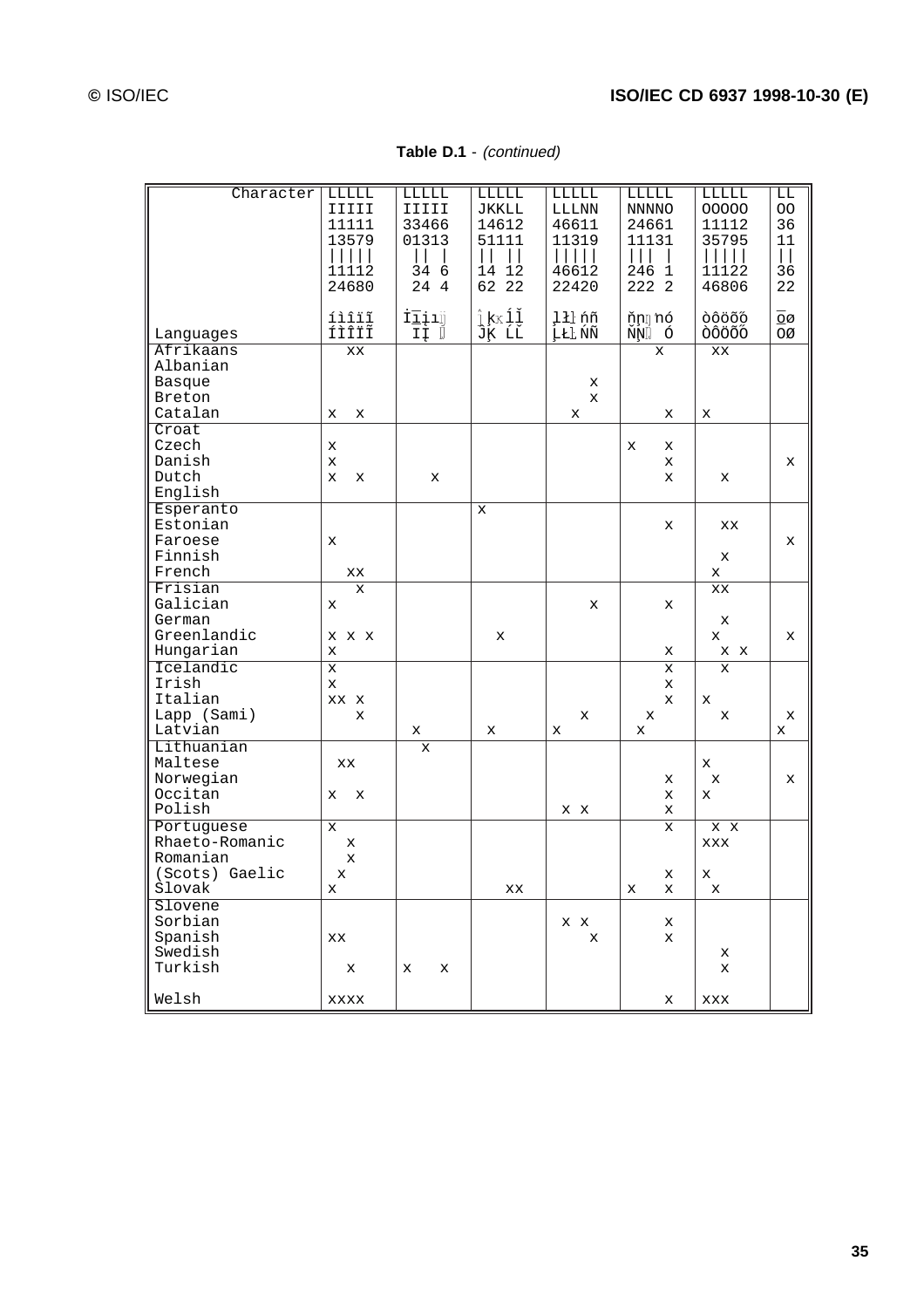### **Table D.1 -** (concluded)

| Character                                                                      | LLLLL<br>ORRRS<br>61241<br>31111<br>61241<br>42222 | LLLLL<br>SSSST<br>12462<br>51111<br>1242<br>622 2 | LLLLL<br>TTTUU<br>46611<br>11313<br>46611<br>22424 | LLLLL<br>UUUUU<br>11122<br>57935<br>11222<br>68046 | LLLLL<br>UUUWY<br>23411<br>71351<br>23411<br>82462 | LLLLL<br>YYZZZ<br>11122<br>57119<br>11123<br>68220 |
|--------------------------------------------------------------------------------|----------------------------------------------------|---------------------------------------------------|----------------------------------------------------|----------------------------------------------------|----------------------------------------------------|----------------------------------------------------|
| Languages<br>Afrikaans                                                         | œŕřŗś<br>ŒŔŘŖŚ                                     | ŝšşßť<br>ŜŠŞ Ť                                    | țt púù<br>ŢŢ ÞÚÙ                                   | ûüũŭű<br>ÛÜŨŬŰ<br>$\mathbf{x}$                     | ůūųŵý<br>ŮŪŲŴÝ                                     | ŷÿźžż<br>ŶŸźžż                                     |
| Albanian<br>Basque<br>Breton<br>Catalan                                        |                                                    |                                                   | х<br>x                                             | X<br>X<br>X                                        |                                                    |                                                    |
| $C_{\text{roat}}$<br>Czech<br>Danish<br>Dutch<br>English                       | х                                                  | X<br>X<br>х                                       | х<br>x                                             | X                                                  | x<br>х                                             | x<br>x                                             |
| Esperanto<br>Estonian<br>Faroese<br>Finnish                                    |                                                    | X<br>$\mathbf x$                                  | x                                                  | x<br>X                                             | X                                                  | X                                                  |
| French<br>Frisian                                                              | x                                                  |                                                   | x<br>x                                             | XX<br>XX                                           |                                                    | X                                                  |
| Galician<br>German<br>Greenlandic<br>Hungarian                                 |                                                    | x                                                 | x<br>х<br>x                                        | X<br>x<br>$X$ $X$<br>X<br>x                        |                                                    |                                                    |
| Icelandic<br>Irish<br>Italian<br>Lapp (Sami)<br>Latvian                        | x                                                  | х<br>X                                            | XX<br>x<br>XX<br>x                                 | X                                                  | x                                                  | x<br>x                                             |
| Lithuanian<br>Maltese<br>Norwegian<br>Occitan                                  |                                                    | X                                                 | x<br>х                                             | х                                                  | х<br>XX                                            | X<br>x                                             |
| Polish<br>Portuguese<br>Rhaeto-Romanic<br>Romanian<br>(Scots) Gaelic<br>Slovak | x<br>х                                             | X<br>х<br>х                                       | x<br>х<br>x                                        | х<br>X                                             | х                                                  | x x<br>Х                                           |
| Slovene<br>Sorbian<br>Spanish<br>Swedish<br>Turkish                            | X X                                                | х<br>x<br>х                                       | x                                                  | х<br>х<br>XX                                       |                                                    | Х<br>XX                                            |
| Welsh                                                                          |                                                    |                                                   | xх                                                 | XX                                                 | $\mathbf{X} \mathbf{X}$                            | XX                                                 |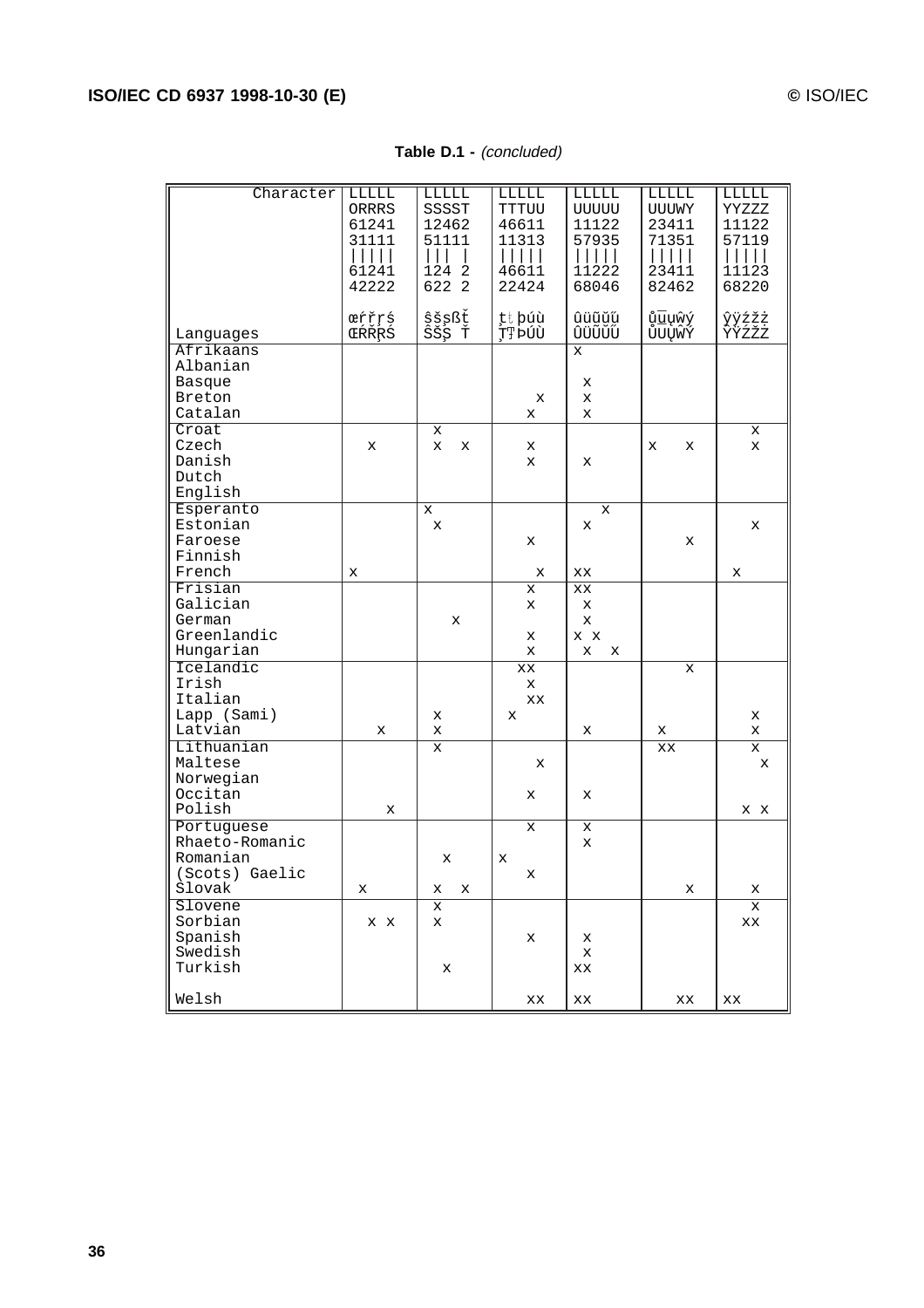# **Annex E**

# (informative)

# **Alternative coded representation of the repertoire with no non-spacing diacritical marks**

The character repertoire of this International Standard can also be represented in an alternative coding which does not require the use of the non-spacing diacritical marks.

This coded representation is a version of ISO/IEC 4873 Level 2 or 3 that uses the following graphic character sets from ISO/IEC 10367:

- the Basic G0 set (ISO-IR 6),
- Latin alphabet No 1 supplementary set (ISO-IR 100) or Latin alphabet No 5 supplementary set (ISO-IR 148),
- Latin alphabet No 2 supplementary set (ISO-IR 101),
- Supplementary set for Latin alphabets No 1 or 5, and 2 (ISO-IR 154).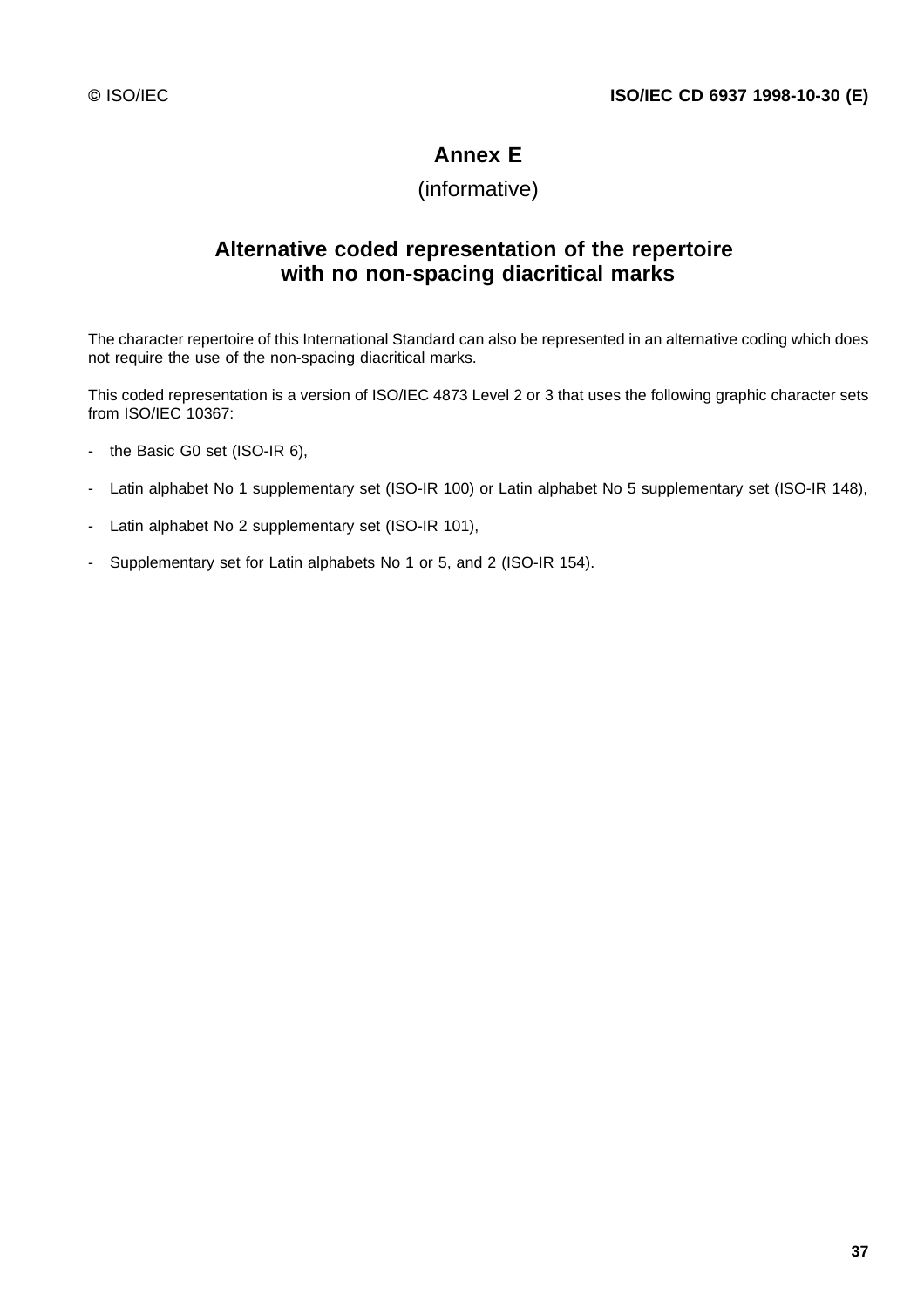### **Annex F**

### (informative)

# **Bibliography**

- [1] ISO/IEC 4873:1991, Information technology ISO 8-bit code for information interchange Structure and rules for implementation.
- [2] ISO/IEC 6429:1992, Information technology Control functions for coded character sets.
- [3] ISO 8859-1:1987, Information processing 8-bit single-byte coded graphic character sets Part 1: Latin alphabet No 1.
- [4] ISO 8859-2:1987, Information processing 8-bit single-byte coded graphic character sets Part 2: Latin alphabet No 2.

[5] ISO/IEC 8859-9:1989, Information processing - 8-bit single-byte coded graphic character sets - Part 9: Latin alphabet No 5.

[6] ISO/IEC 8859-10:1993, Information technology - 8-bit single-byte coded graphic character sets - Part 9: Latin alphabet No 6.